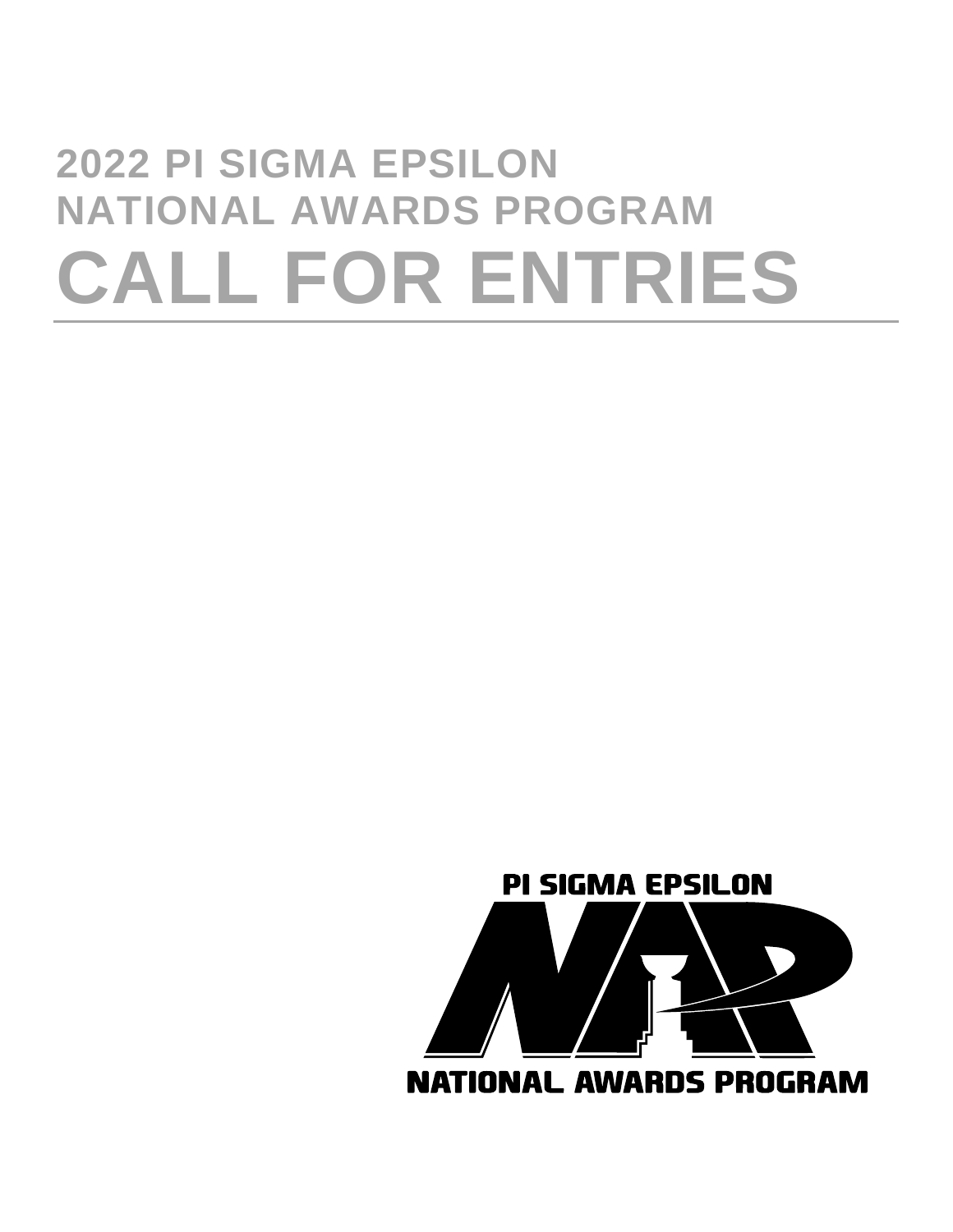## **Contents**

| Top Project Manager - sponsored by Enterprise Rent-A-Car -  34            |  |
|---------------------------------------------------------------------------|--|
| Top Marketing/Sales Project (Profit) - sponsored by Vector Marketing - 36 |  |
|                                                                           |  |
|                                                                           |  |
|                                                                           |  |
| Top Chapter Recruitment Program - sponsored by Apex Systems -  45         |  |
|                                                                           |  |
|                                                                           |  |
|                                                                           |  |
|                                                                           |  |
|                                                                           |  |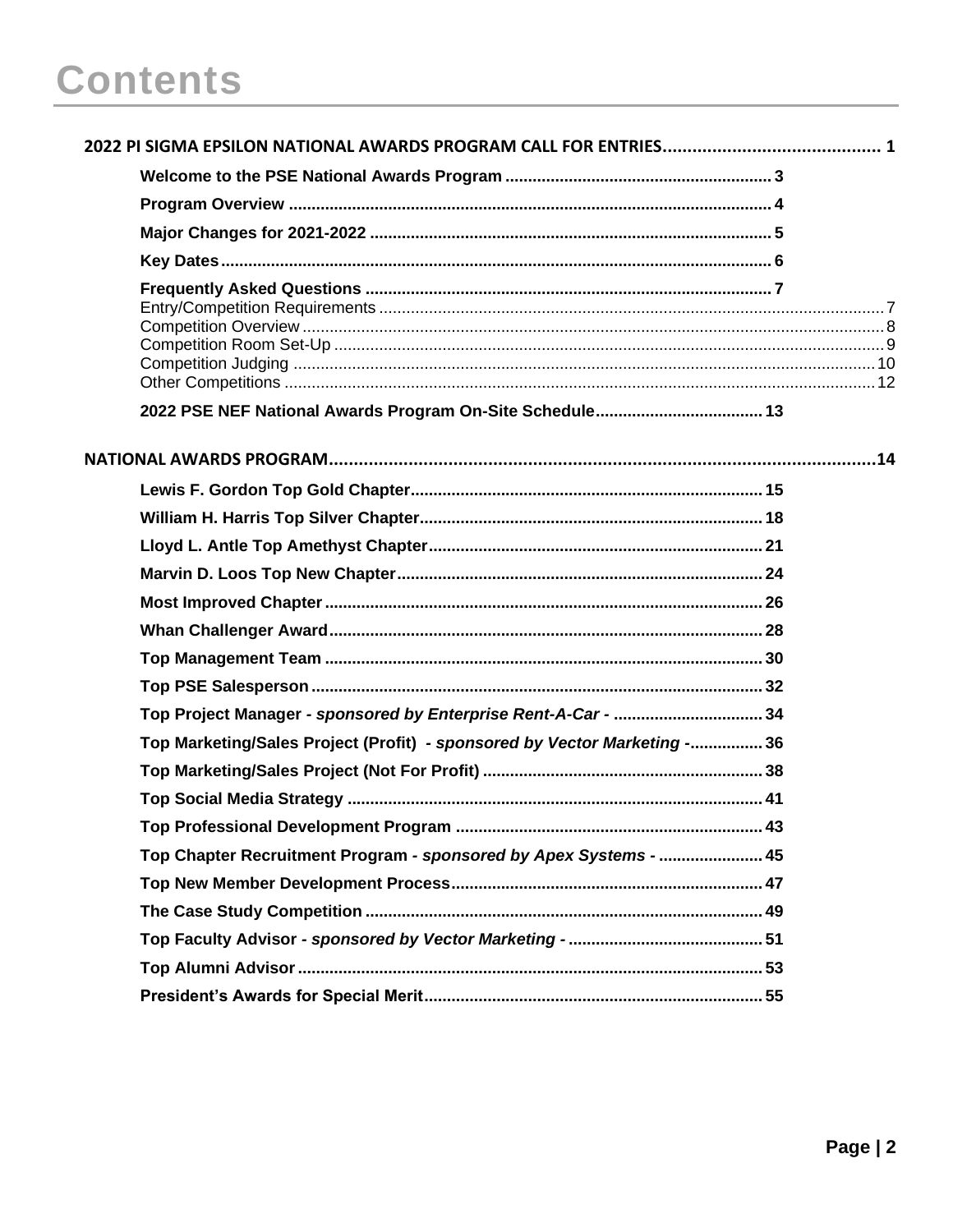#### <span id="page-2-0"></span>Dear PSE Chapters,

Congratulations on your decision to participate in the National Educational Foundation Awards Program! This document, the Call for Entries, will prepare your chapter for competition at the Pi Sigma Epsilon National Educational Foundation National Convention.

Whether this is the first time that you or your chapter is participating or one of many times, the awards program always offers something new to the participant. It is important that you read this document in its entirety to review changes to the program.

#### **Mission and Purpose of the National Awards Program**

The mission of the Pi Sigma Epsilon National Educational Foundation National Awards Program is to foster the spirit of sincere and ethical competition by providing chapter members with experience in sales, marketing, management, critical thinking, decision making, and presentation skills.

The purposes of the Pi Sigma Epsilon National Educational Foundation National Awards Program are:

- to encourage national participation of chapters by recognizing their accomplishments through the National Awards Program;
- to instill in participants the highest standard of developing professional skills and learning educational theory;
- to offer participants real world professional presentation opportunities through an organized program;
- to recognize outstanding chapter programming and allow participants to share their accomplishments;
- to ensure award program effectiveness by continuously researching and improving the program;
- to maintain program dynamics by manipulating the program to meet and exceed real world business practice and expectation; and,
- to ensure the program contains an adequate balance of problem-based learning and skills competition for both individuals and groups.

Best of luck to all participants.

Fraternally,

Jon Salvani Pi Sigma Epsilon National Educational Foundation Chair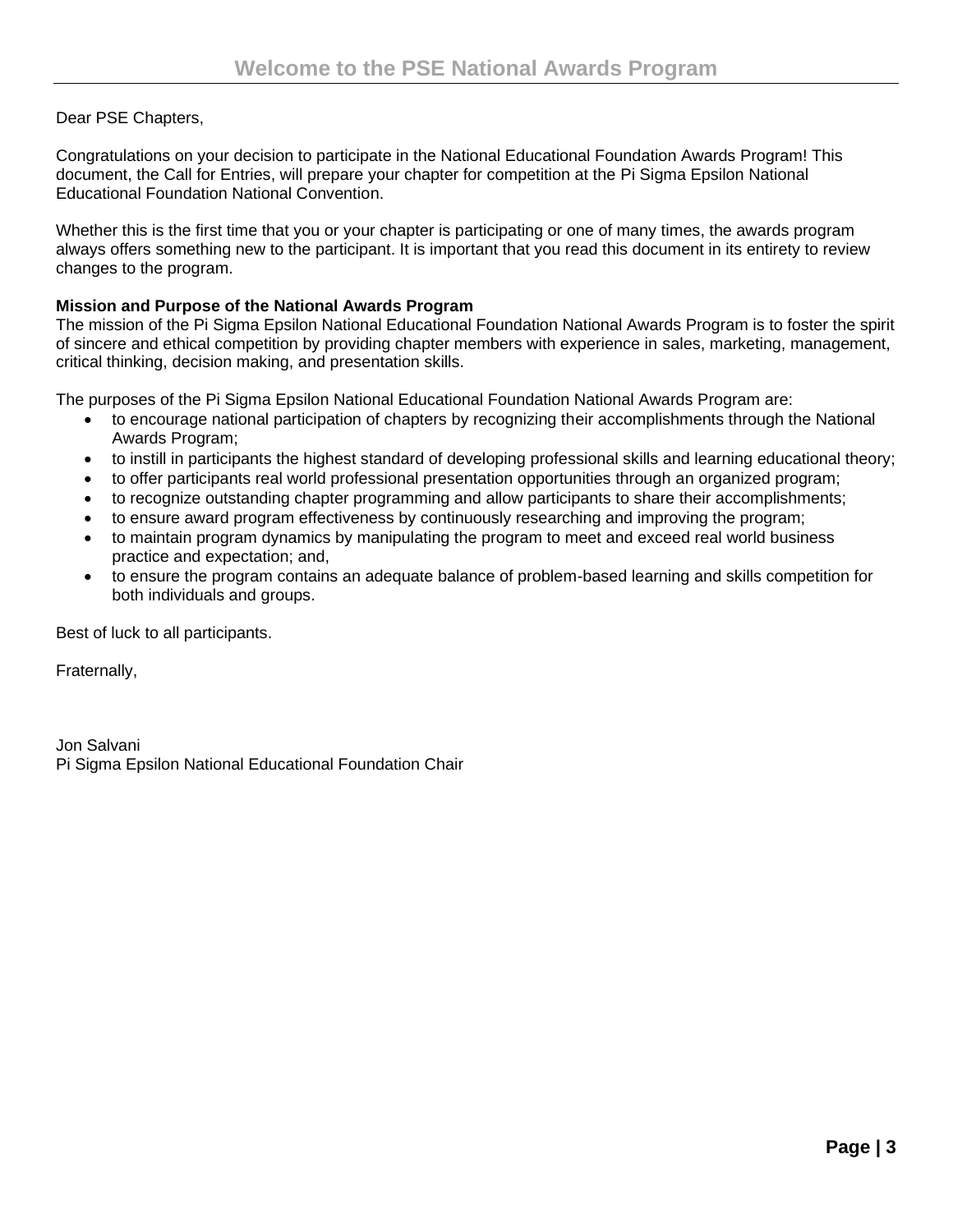<span id="page-3-0"></span>The Pi Sigma Epsilon National Awards Program is comprised of 19 separate competitions. These competitions are contested in a variety of forms: written report, oral presentation, and/or group interview. Each competition provides an opportunity for our members to develop critical skills needed to build their *business advantage for life*. The methods used in each award will be listed in the award description.

#### **Written Report**

Most competitions begin with a written entry. When applicable, the scoring of written entries will serve as the semifinal round of the competition, and help narrow down the field to the finalists that will compete at the National Convention. The criteria for the written entry are provided in the award descriptions. While the criteria won't directly reflect COG reports submitted by the chapter during the year, chapters are encouraged to leverage those reports to aid them in writing their entry.

• *NOTE: Chapters are asked to use the criteria headings given in the Award Descriptions in their entries, so that the judges can clearly identify the areas being discussed.*

#### **Oral Presentation**

Most awards at the National Convention will involve an oral presentation in front of a panel of judges (awards with no oral presentation are noted in the call). The criteria for these presentations will often mirror the criteria used for the written portion of the award. The presentation portion of the program is designed for chapters to go past a simple discussion of their entry to providing critical analysis of their work. At its core, the presentation is very much a sales presentation, and should be treated as such. Your emphasis should focus on the outcomes, whether successful or unsuccessful, in order to persuade the judges that you have gained the proposed learning outcomes. Additional judging criteria will include your ability to think critically and present professionally under pressure.

#### **Group Interview**

Following the oral presentations, time will be allotted for the judges' panel to interview the finalists about their entry and related business concepts. Having a broad knowledge of your work is critical to succeed in the interview.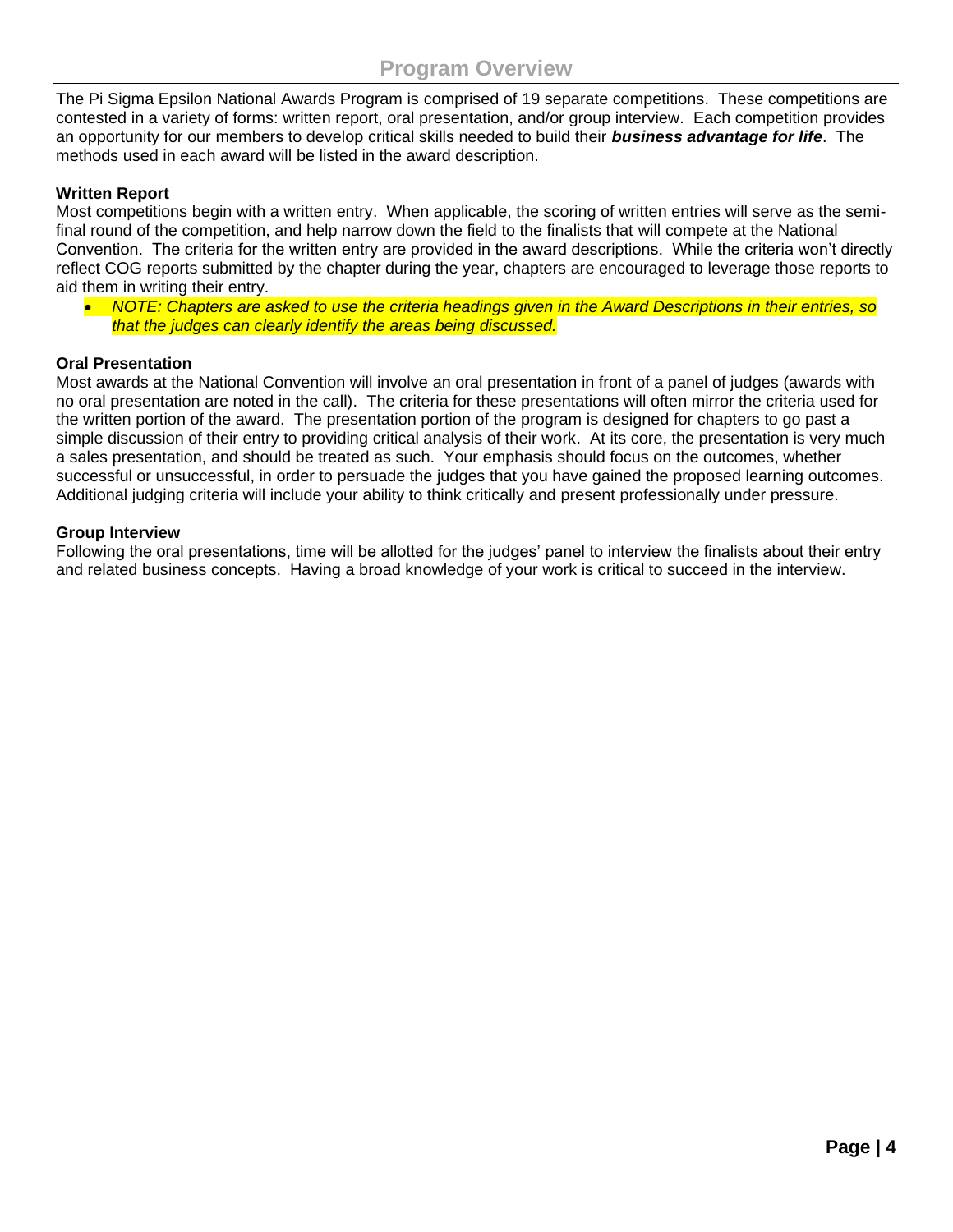## <span id="page-4-0"></span>**Return of the Q&A**

With the expectation that the 2022 National Convention will take place *in person\** in Minneapolis, the National Awards Program is excited to return to its traditional final round format including both LIVE presentations and Q&As with the judging panels.

The Q&A sessions will take place immediately following the presentations, and will serve as the third *scored* element of the competitions. During the Q&A, judges will use the time to probe more deeply into both the work as presented and the general development of skills and business understanding of the chapters.

The Q&A component will be scored per the following criteria (each on the same weighted 0-10 scale as the presentation criteria):

- Ability to Answer Questions
- Effectiveness of Answers
- Professionalism

\*The National Awards Program is continuing to monitor the ongoing effects of COVID-19 as it pertains to the on-site Convention and potential restrictions placed on travel. Should situations change regarding on-site participation, the National Awards Program reserves the right to alter the format of the competition to best provide a fair opportunity to all our chapters.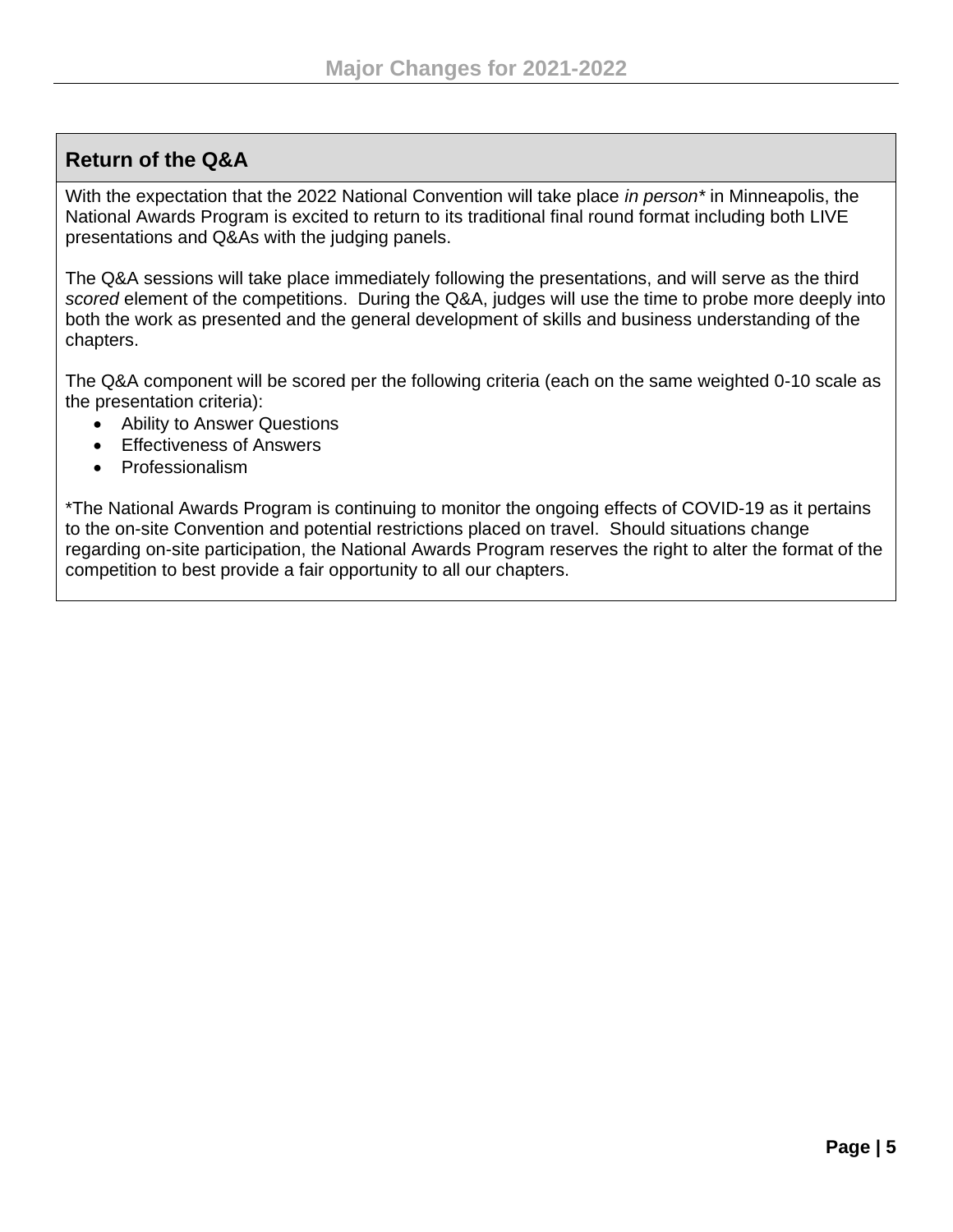## <span id="page-5-0"></span>**Submit Intent to Compete**

The Intent to Compete notifies the Judging Committee that a chapter is planning to enter the specified set of competitions and identifies their Awards Contact Person for further communications from the Awards Program. This is required to enable to Awards Program to confirm eligibility prior to the submission deadline and to assign judges.

*Form available at PSE.org*

## **Submit Written Entries**

Written Entries serve as a chapters' official submission into most competitions. When applicable, the written entries' scores are used to identify those chapters who will advance to the Final Round at the National Convention.

*Submission links available at PSE.org*

## **Announcement of Finalists**

*E-mails will be sent to the Chapter Awards Contacts*

#### **Feedback/Videos Distributed**

*E-mails will be sent to the Chapter Awards Contacts*

**Friday, February 4 th, 2022**

**Wednesday, February 23rd, 2022**

**~3wks after Convention**

## **Friday, January 7 th, 2022**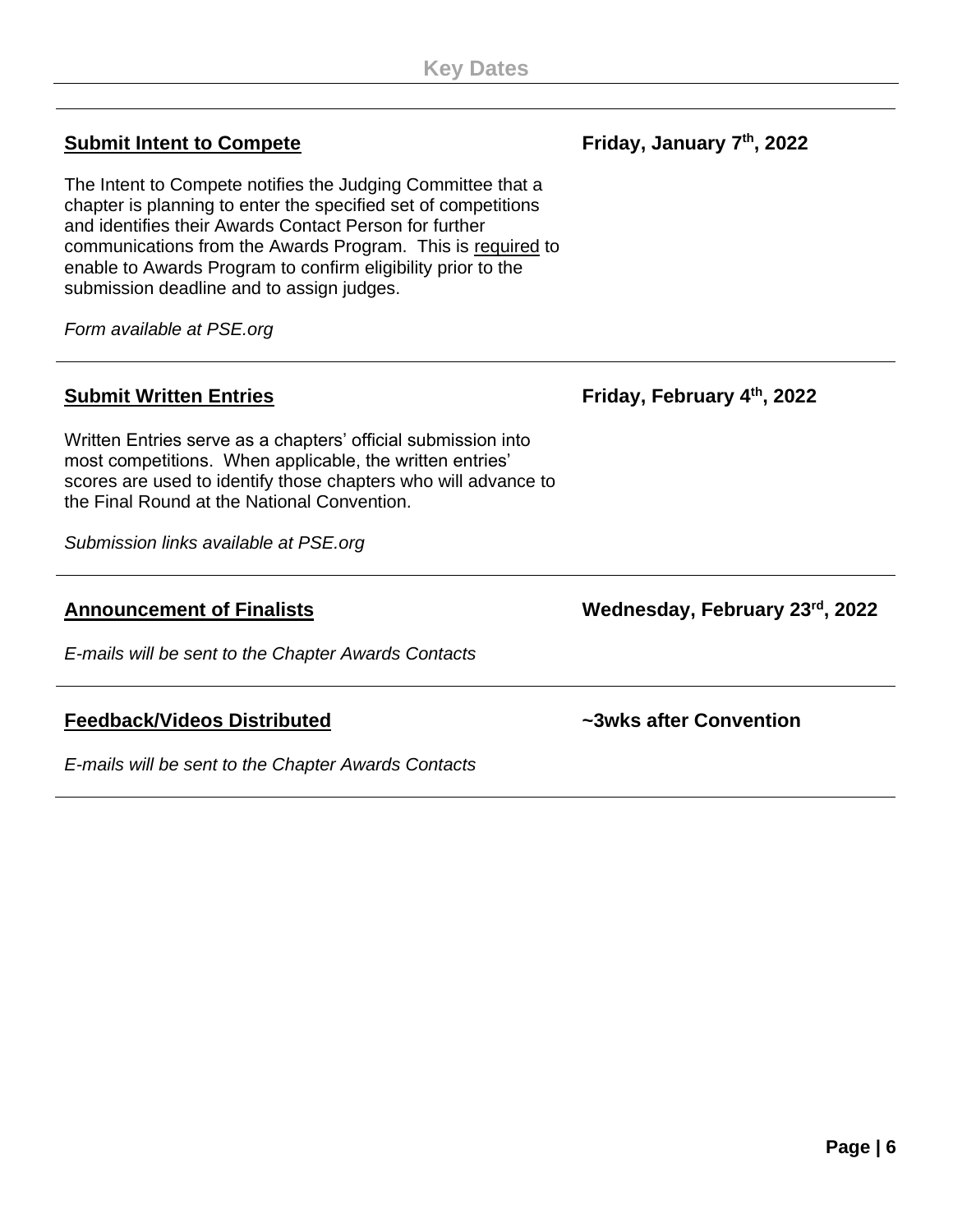<span id="page-6-0"></span>The following provides answers to frequently asked questions about competition eligibility, preparation, and judging as well as provides information about other competitions. Please carefully review the frequently asked questions. For other questions, please contact the National Educational Foundation (NEF) Awards Program chairpersons either by e-mail [\(awards@pse.org\)](mailto:awards@pse.org) or by phone:

Robb Carlson 773-245-3184 Maggie Byrne 440-452-5497

## *Entry/Competition Requirements*

#### <span id="page-6-1"></span>**WRITTEN ENTRIES**

Any written entries MUST adhere to the following formatting criteria:

- Entries must be submitted electronically in **PDF format**, unless otherwise specified (ie: Financial Statements in XLS format, as per PSE HQ template). Other file formats will incur a **10% deduction** from the final score.
- All files must be no greater than 5Mb in size. Larger entries will not be accepted.
- Written entries must be within the maximum page limits. Appendices are not allowed unless otherwise specifically noted. If a written entry exceeds the page limit, the additional pages will be removed before judging and a 15% deduction will be applied to the written score.
- Written entries should use a legible font (Times New Roman, Arial, Calibri, etc), and must be in a font size large enough so as to be read without need for magnification (10pt or larger)
- Paper size is not to exceed  $8\frac{1}{2}$ " x 11"
- Margins must be at least 1" on all sides (top, bottom, left and right)
- Refer to each award for further information on the required file names when submitting your written entry
- Judges have the discretion to deduct for not complying with these format requirements

#### **ON-SITE PRESENTATIONS**

All on-site presentations MUST adhere to the following criteria:

- Presentations must fall within the stated time limit. The judges will provide warnings as the time winds down, but will cut off the presentation at the time limit.
- Finalists must bring **six (6)** printed copies of your presentation so that the judges can follow along with your presentation. Failure to do so will result in a **15% deduction** from the final on-site score.
	- o **NOTE:** it is preferred that presentation handouts are in the PowerPoint "3-Up w/Notes" format, and printing in B&W is acceptable – you do NOT need to incur the added costs to print in each slide individually in color.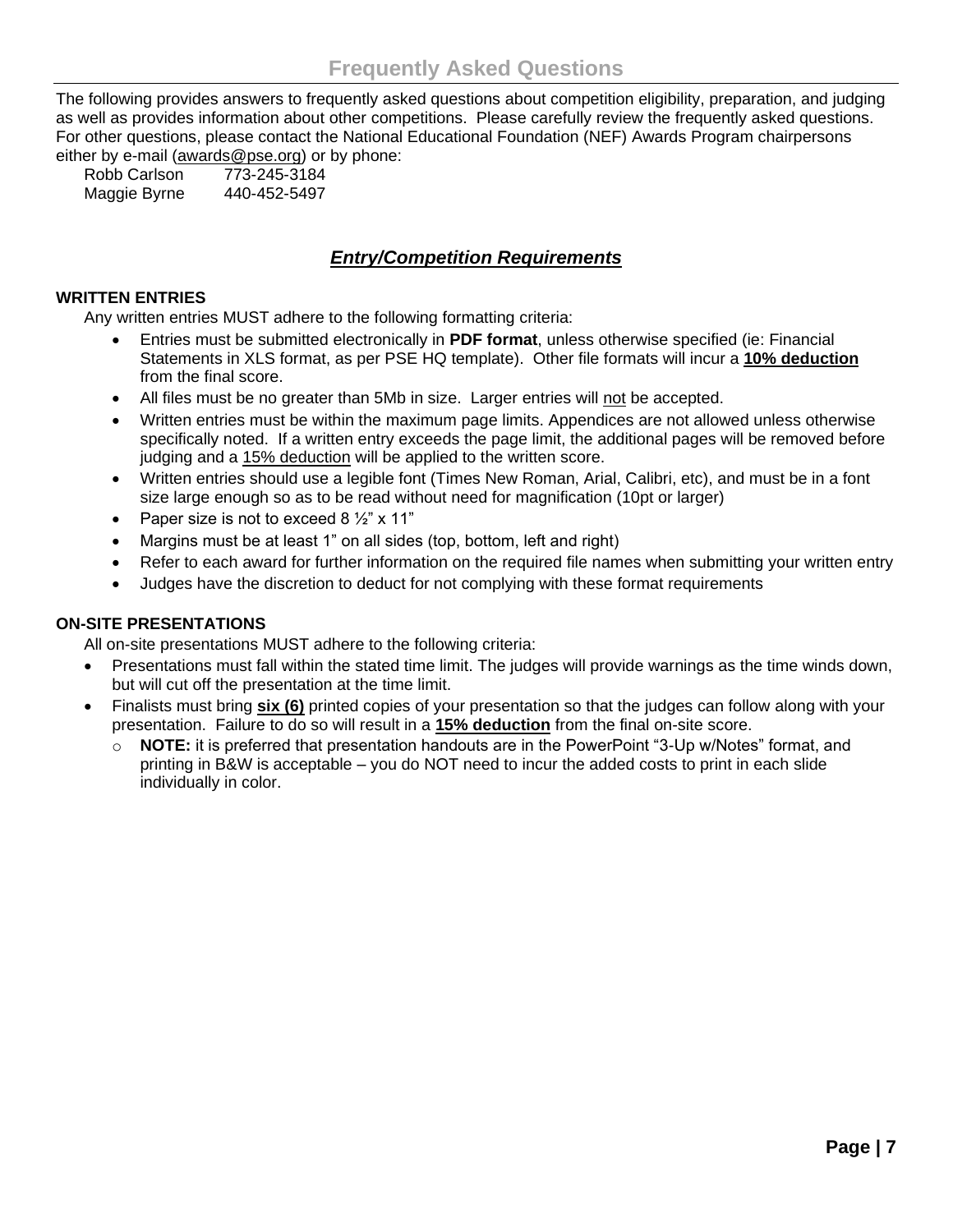#### <span id="page-7-0"></span>**Is our chapter required to have "good standing status" with PSE National Headquarters to qualify to compete?**

**YES**. Only chapters who have good standing status with PSE National Headquarters are eligible for participation in the PSE NEF National Awards Program. Requirements for good standing status are outlined in the Chapter Operations Guide.

#### **Who should be responsible for writing the Written Entry?**

The Awards Program strongly recommends that the person or team who would be presenting the award on-site be involved in the written entry (judges on-site are permitted to directly ask questions about the written entry, so the presenters need to be familiar with the content). Many chapters also seek proofreading help from business writing resources on campus, their alumni, or from skilled writers within their own membership.

#### **Why aren't there more examples of topics in the criteria?**

In past years, the award criteria would be accompanied by lists of potential talking points. These lists were always intended to be suggestions, but chapters began to view them as unofficial requirements. To restore the intended flexibility of the program, these lists were greatly cut down. We will still identify the scoring breakdown by percentage, and provide topics to help clarify the criteria, but it will be at the individual chapter's sole discretion on how best to present the topic.

#### **What is the best strategy for preparing written entries and on-site presentations?**

The best strategy for preparing your award materials is to ensure that you *clearly and concisely address the criteria*. Additionally, both written entries and on-site presentations should follow all the competition rules (noted in *General Award Parameters* section of the Call for Entries). Failure to adhere to these guidelines may result in penalties and point deductions.

**We submitted Intent to Compete for an award but have decided not to compete. What should we do?** Please contact the Awards Program at [awards@pse.org](mailto:awards@pse.org) immediately so that adjustments can be made.

#### **We have been invited to be a finalist but are unable to compete. What should we do?**

Please contact the Awards Program at awards@pse.org immediately. This will allow us to extend an opportunity to compete to the next chapter in line.

#### **What happens if we fail to show up for an on-site presentation?**

Any chapter that "no-shows" an on-site competition faces penalties in the National Awards Program, including potential loss of competition privileges for the following year. Additionally, please recognize how a "no-show" will impact the reputation of your chapter both to PSE nationally, and to the corporate partners who are serving as judges for that award.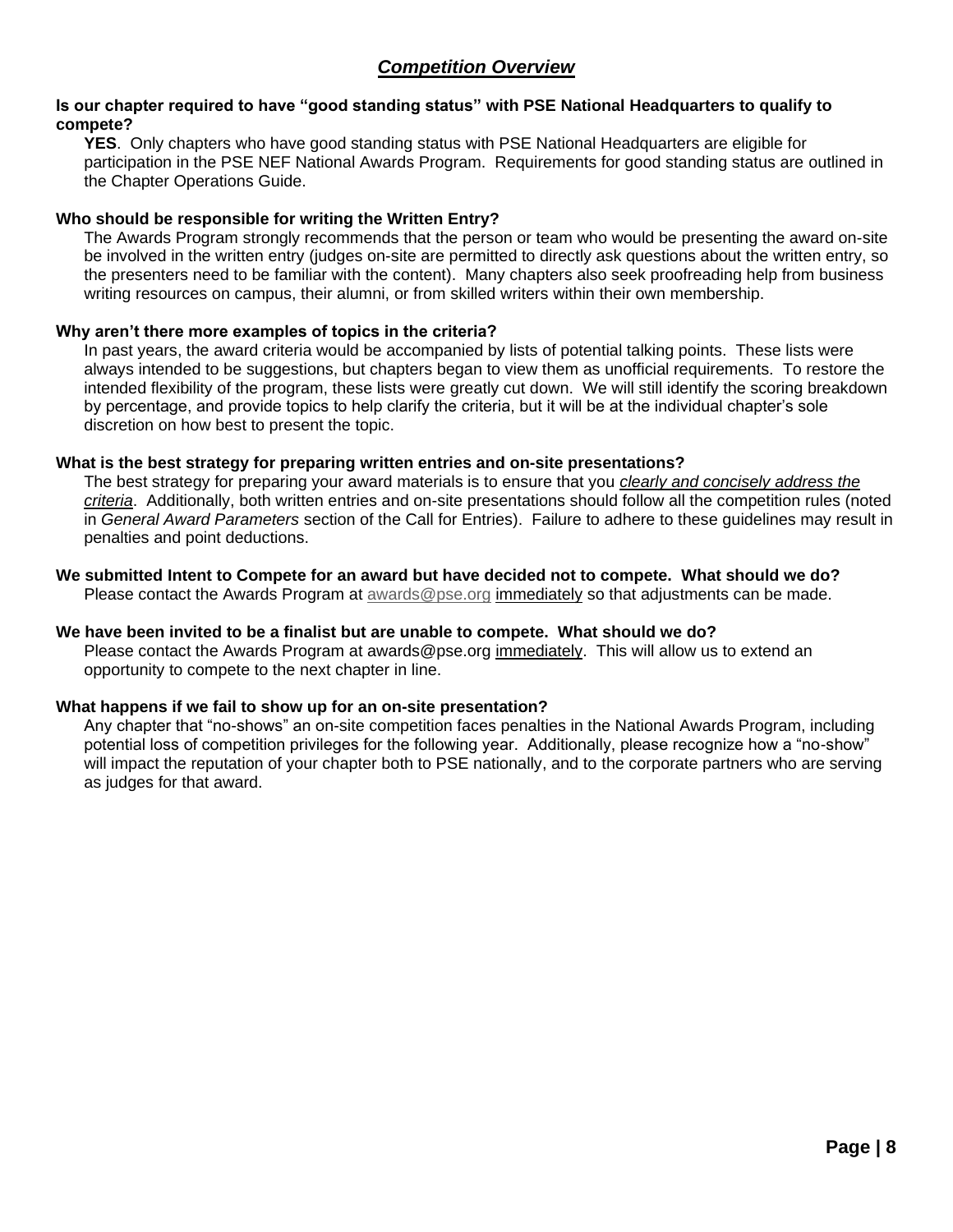## *Competition Room Set-Up*

<span id="page-8-0"></span>The following items will be provided for all presentation competitions (excluding The Case Study Competition):

- 1 PC Laptop with Microsoft Office (compatible to Office 2013)
- 1 Presentation Mouse (a "clicker" to advance slides)
- 1 Projector and 1 Screen
- 1 Small Table and Chair for projector and laptop, with 1 available power outlet.

The following items are allowed in the competition room but will NOT be provided by the Awards Program:

Speakers for sound and video

Personal laptops/equipment **are permitted** to be used in the competition rooms instead of the NAP-provided setup, with the following caveats:

- Use of NAP equipment is "all-or-nothing", meaning for example, while there will be a presentation mouse in the room, it will remain connected to the NAP laptop, and chapters should provide their own if they wish to use their own laptop.
- Chapters using their own equipment are responsible for their own tech support, and no additional time will be given due to issues with swapping presentation setups. It is recommended to have the presentation available on a flash drive as a backup in the event that there are issues with the chapter laptop.
	- $\circ$  This also includes providing any necessary adapters needed to connect to the projector via a standard VGA or HDMI cable.

**IMPORTANT** – Chapters should be prepared to present WITHOUT the use of the internet. There will be no WiFi provided in the presentation rooms, the NAP laptops will NOT be online, and the use of any chapter-provided hotspots is *strongly discouraged*, as it is common for hotel conference rooms to have poor cellular reception, which could lead to significant performance issues.

Additional Notes:

- Please make sure all of your presentation materials are properly labeled. The Awards Program is not responsible for unlabeled flash drives, etc.
- If you elect to bring props and or additional material into the room for the judges, they should directly correlate to the information you are presenting.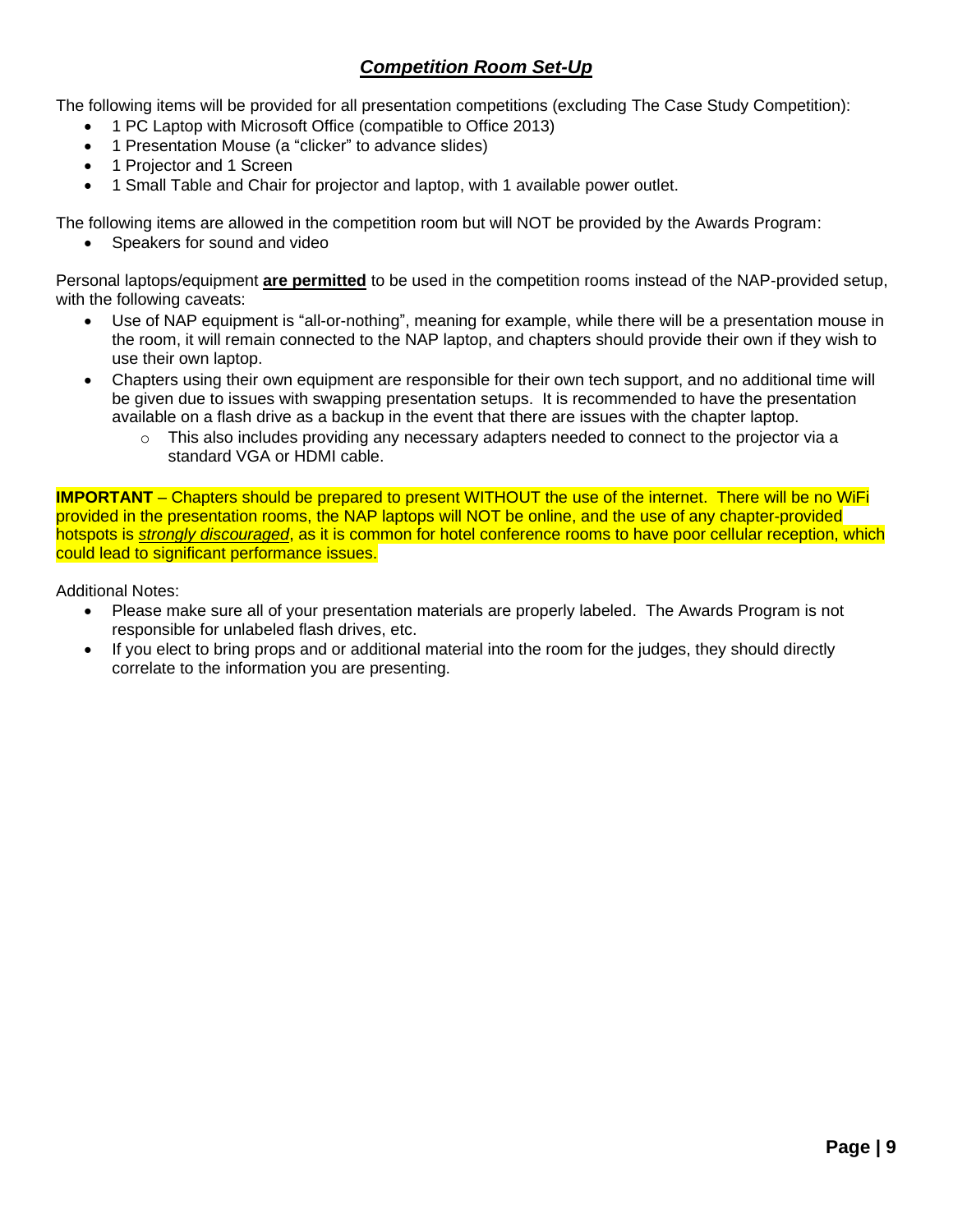## *Competition Judging*

#### <span id="page-9-0"></span>**Who will judge our written entries and on-site presentations?**

All judges are volunteers and may be PSE alumni, PSE National Council, NEF board members, corporate partners, university faculty, and/or local professionals from the convention host city. In other words, individuals who have demonstrated knowledge of current industry trends will act as judges in the competition.

#### **What criteria are used for judging the entries?**

Awards are judged using the criteria listed in the awards description in the Call for Entries. Please take note of the weighting of the criteria, and use it to better structure your focus while writing the report and preparing your presentations.

#### **Are the criteria for the written entries and on-site presentations for the finalists the same?**

For most of the competitions, the judging criteria used for the written entry round are similar to the judging criteria used for the on-site presentation. However, there are some exceptions, which will be noted in the descriptions and requirements of the individual awards if applicable.

#### **Are individuals or chapters permitted to make changes to the written entries after the deadline?**

**NO**. Written entry judging begins immediately after the written entry deadline, the submitted files are the ones that will be judged. If an individual or a chapter has made a mistake or if circumstances change, it may be addressed during the on-site presentation or group interview.

#### **Do on-site presentations get bonus points based on "creativity"?**

**NO**. Creativity is not an official judging criterion for any of the on-site presentations. On-site presentations are judged on their effectiveness in communicating your chapter's experiences in relation to the award criteria. If creative dress and presentation styles would help your presentation be more effective, then you are encouraged to consider that. However, do not forget that the on-site presentations should at all times convey the professional message and branding of your chapter and its work.

#### **Will our COG Ranking affect our scores for Top Chapter?**

**NO.** The Awards Program maintains that the COG point totals are effective means for grouping chapters of similar programming, but the individual point totals do not always correlate to true chapter/project performance. This is due to the number of areas of variability amongst the chapters (size, distribution of projects) and the inclusion of "non-programming" bonus point opportunities that are sometimes made available within the COG guidelines. As such, your chapter's final COG point total or standing will not be factored into the award scoring past qualification for the different levels of Top Chapter competitions.

#### **What happens if a written entry or an on-site presentation does not address required criteria?**

If a chapter does not address some/all of the criteria for the award, judges are instructed to score that section as a zero. Please note, however, that individuals and chapters are not required to address each of the **talking points** that may be listed alongside the criteria. These talking points are provided to clarify examples of topics or issues that should help frame the content of that particular section of the entry.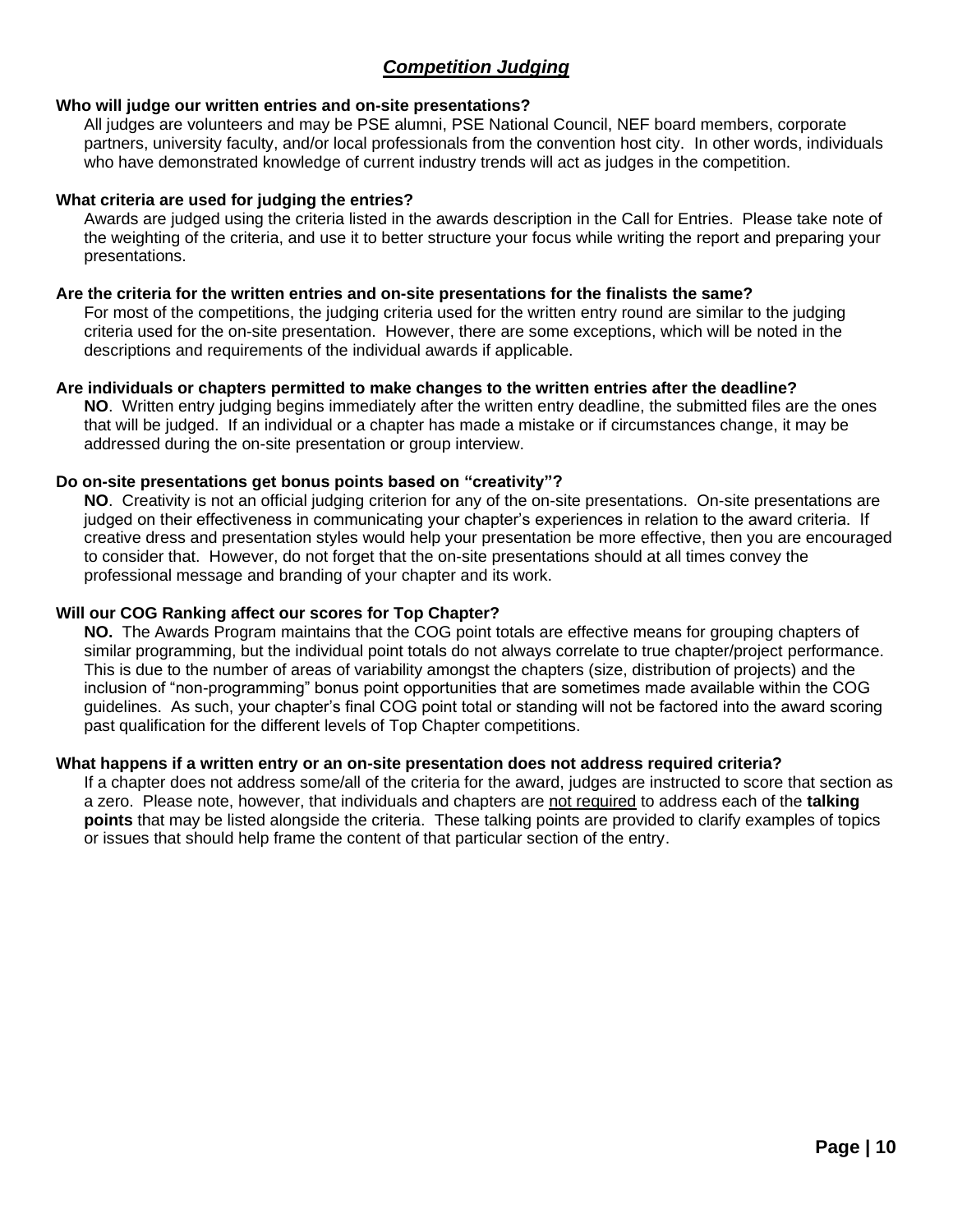#### **What happens if a written entry or an on-site presentation does not follow the competition rules?**

If a written entry or on-site presentation does not comply with the rules of the competition itself (as outlined in the Call for Entries), the following penalties could be issued for failure to comply:

- Any written entry that does not adhere to the specified quidelines (font size, page length, margins, etc.), will be penalized 15% of the final written score.
- Any on-site presentation that does not adhere to the specified rules of the individual award (ie: too many presenters, slide assistant speaking, etc.), will be penalized 15% of the final on-site score.
- Any presenters that fail to supply five (5) copies of their on-site presentation for the judges to follow along with will be penalized 15% of the final on-site score.

#### **Is it possible for an individual or chapter to be penalized points or to be outright disqualified from an award competition for unprofessional behavior?**

**YES.** Chapters or chapter members can be disqualified for unacceptable behavior as well as for behavior that is illegal or unlawful. Examples of such behavior include smoking in non-smoking areas, theft, damage or destruction of private property, public display of drunkenness, harassment, discriminatory actions, verbal and/or physical assault. NOTE: this can extend to incidents that occur *after* a chapter has presented.

All claims regarding unacceptable behavior will be investigated. Confirmed accusations may result in disqualification as well as additional penalties depending on the severity of the behavior, including penalties under the Pi Sigma Epsilon risk management policy. A disqualified chapter member or chapter may dispute the disqualification to the Awards Program Advisory Committee, which is comprised of past chairs of the Awards Program.

#### **If my chapter or I win a cash prize, who gets to keep the money?**

Only the recipient of the Whan Challenger Award may claim the cash prize in his/her name, as the stipend comes from an endowed fund and is treated as a scholarship. All other cash prizes will be awarded to the winning chapter itself, and not to the individuals representing the chapter.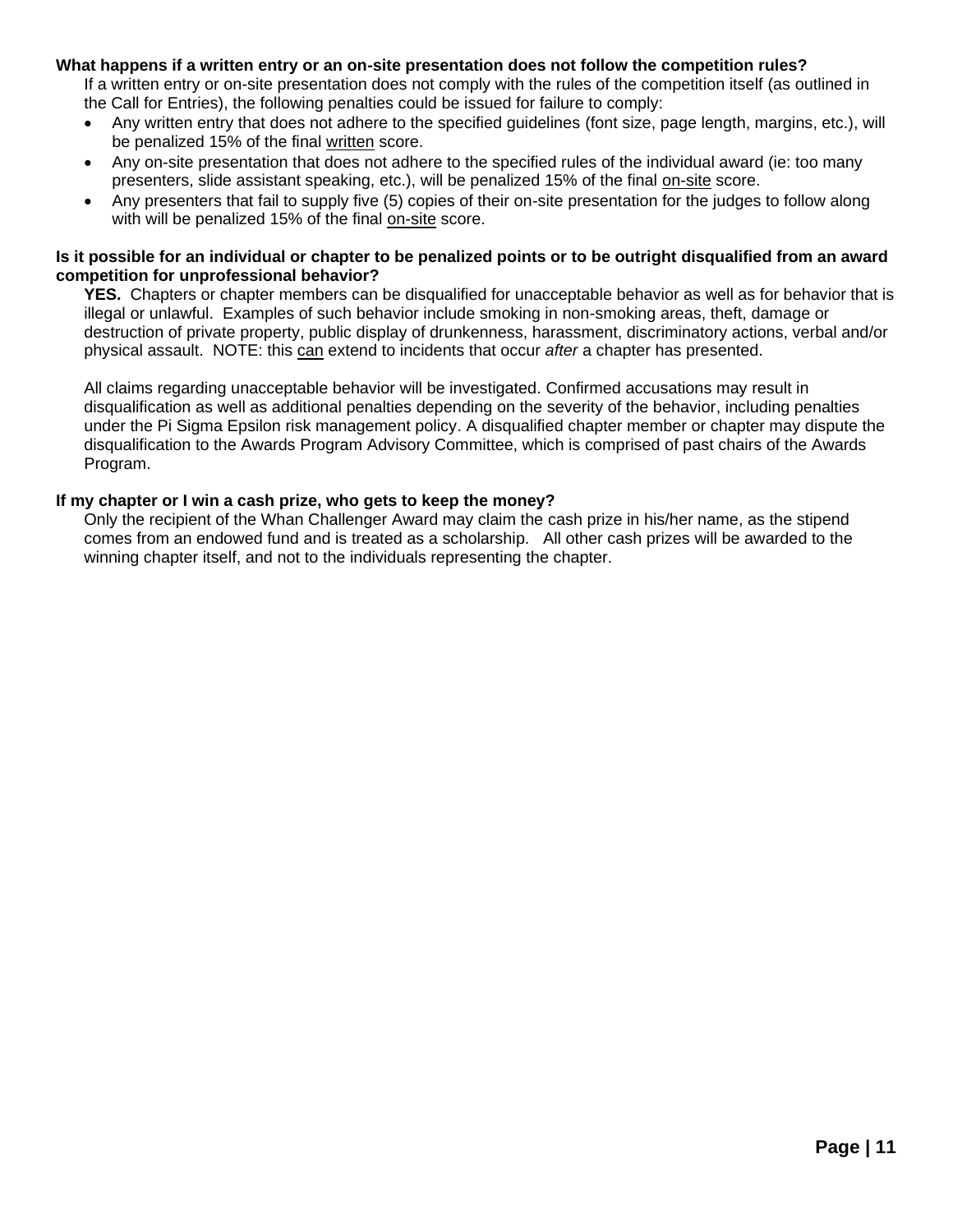### *Other Competitions*

#### <span id="page-11-0"></span>**The National Speakers Competition**

The National Speakers Competition is held at the annual Fall Regional Conferences and run by PSE Headquarters, not the National Awards Program. If there are questions regarding the eligibility or criteria for the award, please contact your chapter consultant.

For more information about the National Speakers Competition, please visit PSE.org.

#### **The Pro-Am Sell-A-Thon**

The Pro-Am Sell-A-Thon is an individual student sales competition that occurs at the Regional Conferences and during the National Convention each year, and is also run by PSE Headquarters, not the National Awards Program.

For more information about the Pro-Am Sell-A-Thon, please visit PSE.org.

#### **The Pi Sigma Epsilon National Scholarship Program**

For more information about the PSE NEF Scholarship Program, please visit PSE.org or contact scholarship@pse.org.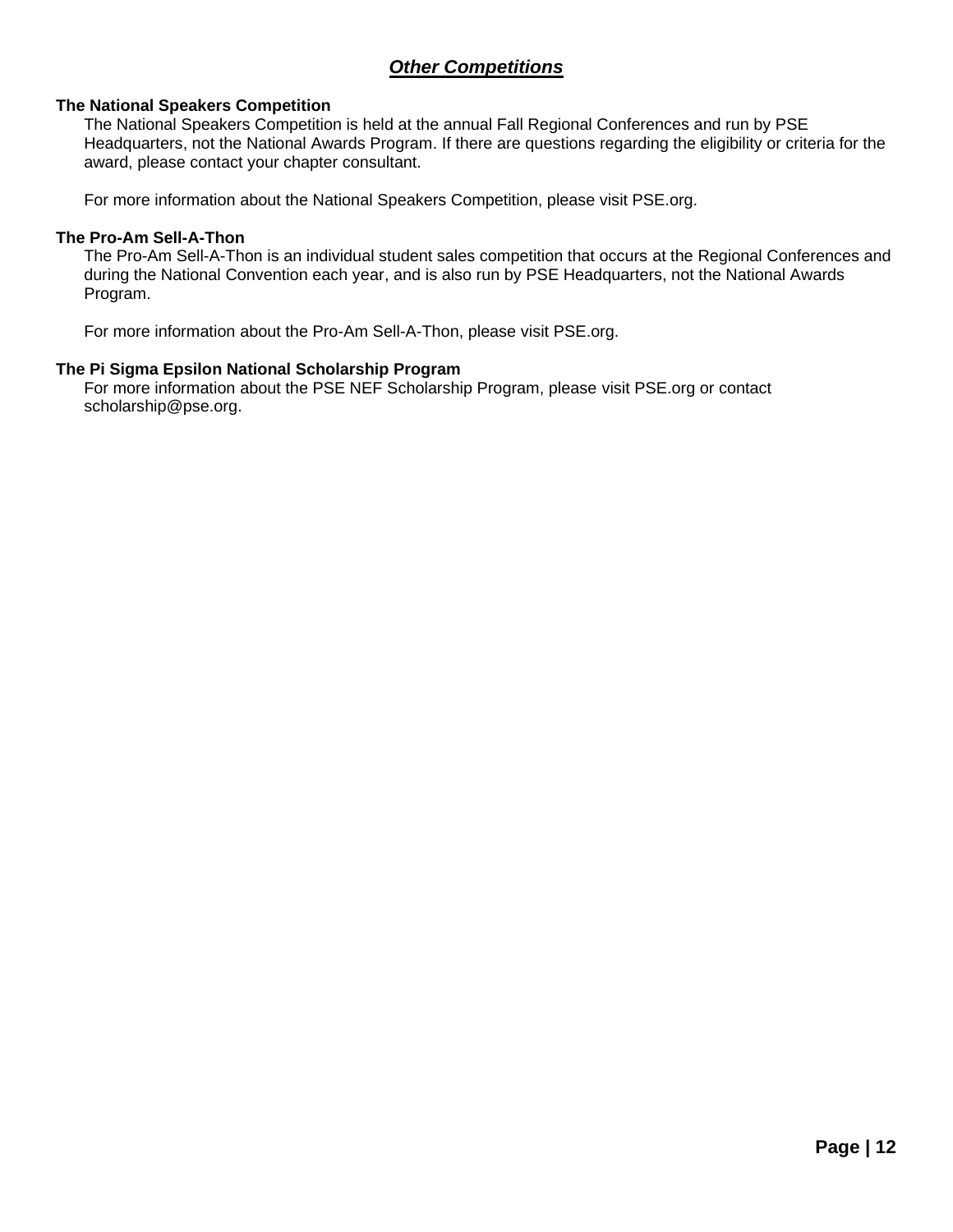## **2022 PSE NEF National Awards Program On-Site Schedule**\*

<span id="page-12-0"></span>*\* Note: All dates, times, and competitions are subject to change based on chapter participation.*

| <b>TUESDAY</b>                     |                                                                                     |
|------------------------------------|-------------------------------------------------------------------------------------|
|                                    | Top Chapter Competition Practice*                                                   |
| $1:00 \text{pm} - 11:00 \text{pm}$ |                                                                                     |
| <b>WEDNESDAY</b>                   |                                                                                     |
| $7:15$ am - $7:45$ am              | Awards Judges Meeting (Top Chapter Competitions)                                    |
| $8:00am - 1:00pm$                  | Lewis F. Gordon Top Gold Chapter                                                    |
|                                    | William H. Harris Top Silver Chapter                                                |
|                                    | Lloyd L. Antle Top Amethyst Chapter                                                 |
|                                    |                                                                                     |
| $8:15am - 8:45am$                  | Awards Judges Meeting (Other Morning Competitions)                                  |
| $9:00am - 1:00pm$                  | <b>Top Project Manager</b>                                                          |
|                                    | Top PSE Salesperson                                                                 |
|                                    | Top Professional Development Program                                                |
| $1:15$ pm – 1:45pm                 | Awards Judges Meeting (Afternoon Competitions)                                      |
|                                    |                                                                                     |
| $2:00 \text{pm} - 6:00 \text{pm}$  | Top Marketing/Sales Project - Proft<br>Top Marketing/Sales Project - Not For Profit |
|                                    | Top Chapter Recruitment Program                                                     |
|                                    | Top New Member Training Program                                                     |
|                                    | Top Social Media Program                                                            |
|                                    | <b>Top Management Team</b>                                                          |
|                                    | Whan Challenger Award                                                               |
|                                    |                                                                                     |
| <b>THURSDAY</b>                    |                                                                                     |
| $9:00am - 12:00pm$                 | <b>Case Study Competition Pickup</b>                                                |
| <b>FRIDAY</b>                      |                                                                                     |
| $1:30 \text{pm} - 2:00 \text{pm}$  | Awards Judges Meeting (for Case Study Competition)                                  |
| $2:00 \text{pm} - 6:00 \text{pm}$  | <b>Case Study Competition</b>                                                       |
|                                    |                                                                                     |
| <b>SATURDAY</b>                    |                                                                                     |
| $7:00 \text{pm} - ?$               | PSE NEF National Awards Banquet                                                     |

\* Practice times can be claimed on a first-come/first-serve basis using the sign-up sheet posted outside registration.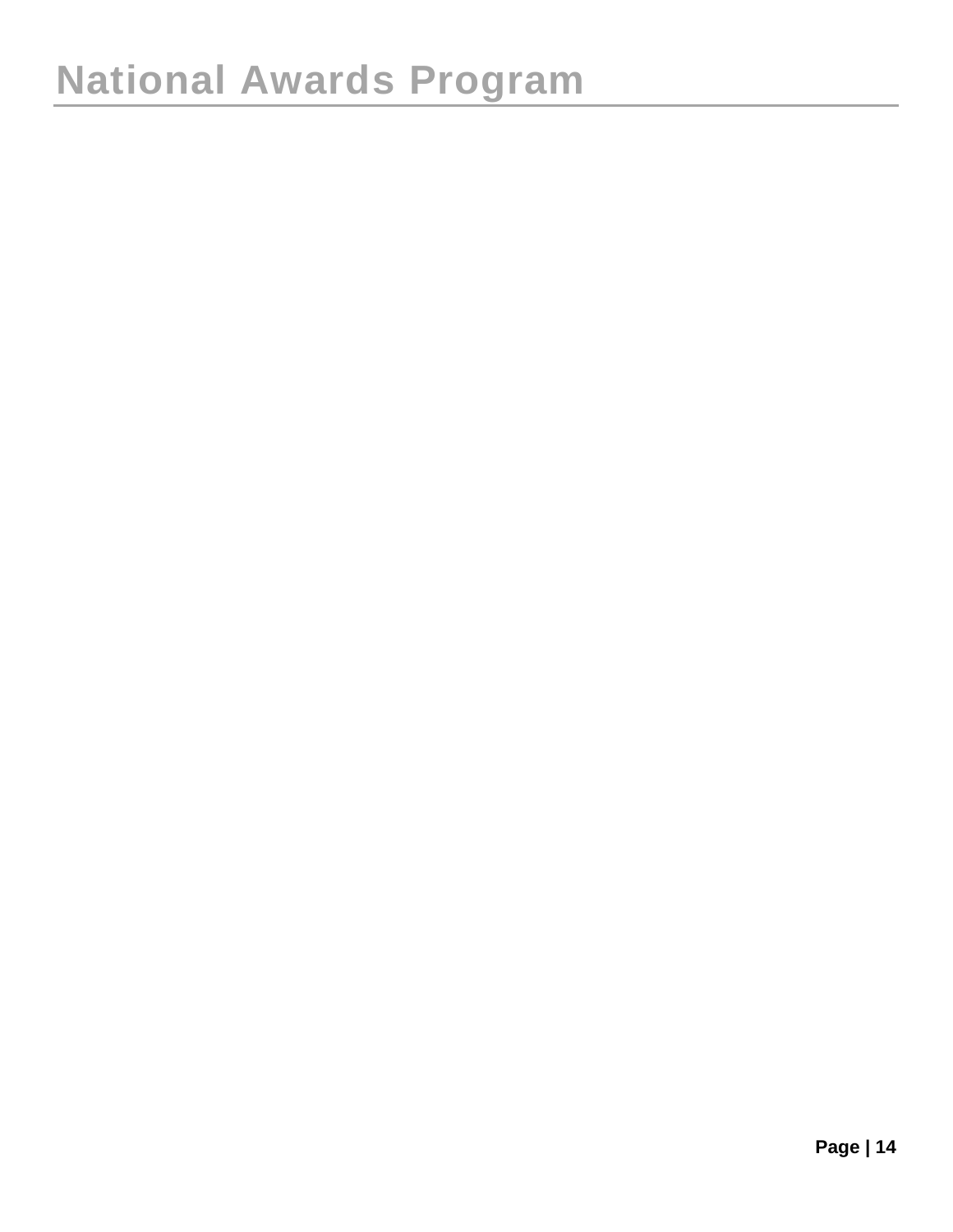<span id="page-14-0"></span>The **Lewis F. Gordon Top Gold Chapter Award** recognizes the PSE chapter that excels in all areas of chapter operations including programming, membership development, recruitment, and chapter operations, while attaining the Gold level of the Chapter Operations Guide.

#### **ELIGIBILITY**

To compete in this award, chapter must have reached the Gold level of the Chapter Operations Guide in 2021-2022.

#### **FINALISTS**

A maximum of five (5) chapters will be invited to compete on-site at the PSE National Convention. In the event that more than five (5) chapters meet the eligibility requirements, those chapters ranked in the top five (5) following the written portion of the award will advance.

#### **JUDGING**

45%...... Written Entry 35% ....On-Site Presentation 20% ....Chapter Interview

#### **AWARD**

Permanent Trophy and Traveling Trophy (1<sup>st</sup> Place)

#### **RECOGNITION**

Three (3) Chapters – Top Chapter; 1<sup>st</sup> Runner Up; 2<sup>nd</sup> Runner Up

#### **WRITTEN ENTRY**

The Written Entry submission will be comprised of four documents:

- Chapter Prospectus
	- **LFG22-[Chapter Name]** (no spaces) ie: LFG22-EtaOmega
- Chapter Fact Sheet (available at PSE.org)
	- **LFG22-[Chapter Name]-FACT**  ie: LFG22-EtaOmega-FACT
- COG 1H Operating Statement COG A-6
	- **LFG22-[Chapter Name]-OS1 (no spaces)**  ie: LFG22-EtaOmega-OS1
- COG 2H Operating Statement COG A-8
	- **LFG22-[Chapter Name]-OS2 (no spaces)**  ie: LFG22-EtaOmega-OS2

#### **ON-SITE PRESENTATION**

The on-site presentation requires the chapters to develop a sales presentation that showcases how they have developed their members' skills and increased their members' knowledge so that they can truly have a business advantage for life. Chapters are encouraged to be creative in their presentation style, delivery, and dress, but should be certain to remain consistent with their mission, branding, and positioning. The on-site presentation will last a maximum of 30 minutes.

• *NOTE: while the entire chapter delegation is welcome to participate in the presentation, it is not a requirement that each student be involved in the presentation itself (ie: "have a speaking part"). Points will not be deducted if there are members that only participate in the chapter interview that follows the presentation.*

#### **CHAPTER INTERVIEW**

Following the on-site presentation, the Top Chapter judges will be given the floor to conduct a Q&A session covering the chapters' *entire body of work*, including their programming/activities throughout the year and the on-site presentation itself.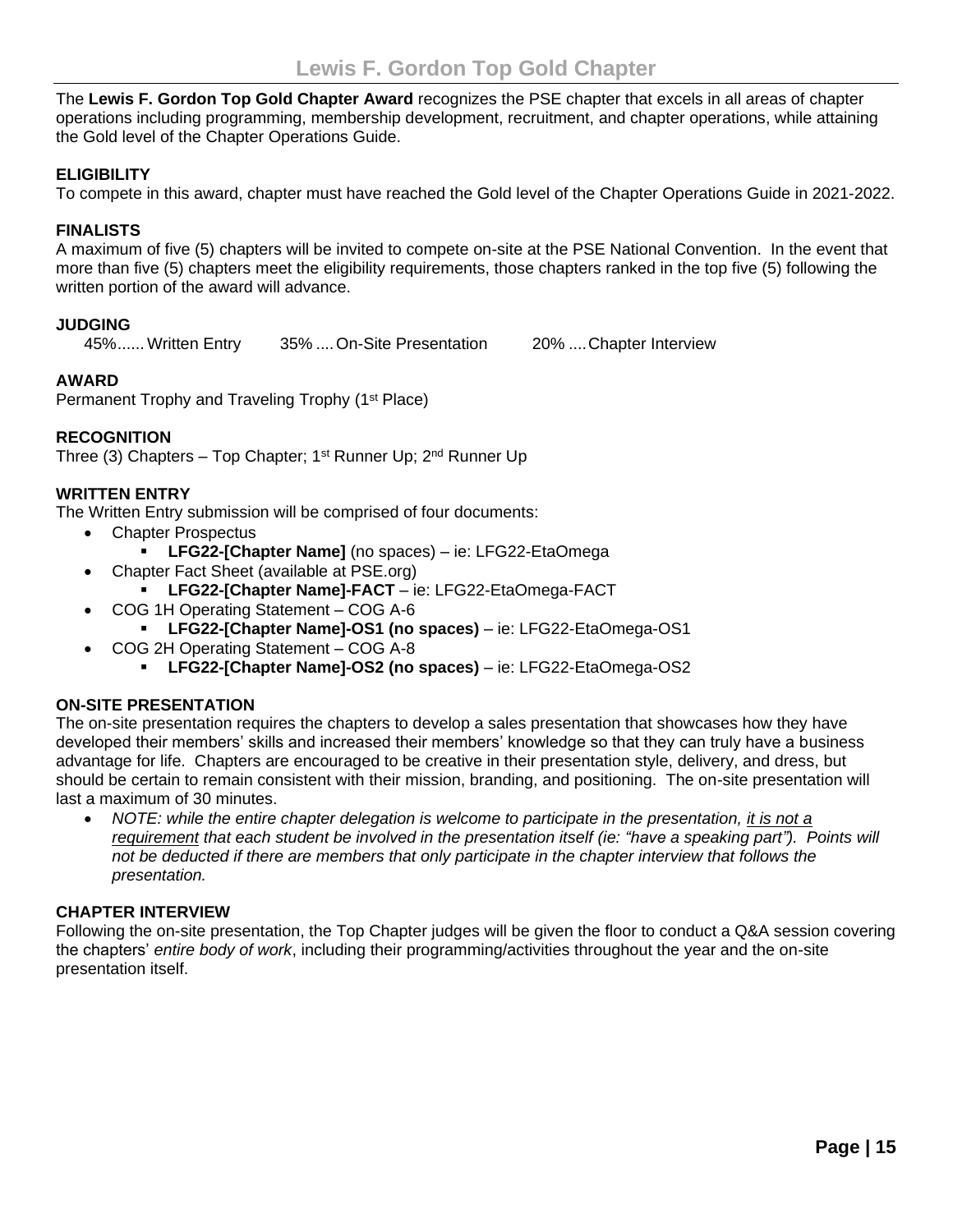#### **LEWIS F. GORDON TOP GOLD CHAPTER SCORING GUIDELINES (WRITTEN)**

The **Chapter Prospectus** must cover each of the areas listed below, and must also prescribe to the stated maximum page lengths, if applicable.

• *NOTE: regarding page maximums, you should still look to present your information in a clear and concise manner. Points will not be deducted specifically for not filling the maximum allowed space.*

The percentages shown indicate the weighting given to a section within the written portion of the scoring.

|     | <b>Criterion</b>            | <b>Criterion Description / Topics</b>                                                                                                                                                                                                                                           | <b>Page Max</b>                                                      |
|-----|-----------------------------|---------------------------------------------------------------------------------------------------------------------------------------------------------------------------------------------------------------------------------------------------------------------------------|----------------------------------------------------------------------|
| 5%  | Executive<br>Summary        | Provide a summary of key chapter accomplishments over the<br>course of the year                                                                                                                                                                                                 | 1 page                                                               |
| 20% | Goals                       | Provide a summary of your goal development process<br>Discuss each of your chapter goals, mid-year<br>$\bullet$<br>modifications, and results                                                                                                                                   | Summary $-1$ page<br>Goals $-3$ pages                                |
| 10% | Management                  | Discuss any key administrative changes/development<br>$\bullet$<br>made throughout the year<br>Discuss chapter recruitment process and results                                                                                                                                  | 4 pages                                                              |
| 30% | Projects                    | Provide a brief summary of each project executed during<br>$\bullet$<br>the year, including discussion of the following areas:<br>Membership Involvement<br>$\Omega$<br><b>Skills Developed</b><br>$\circ$<br>Financial Performance (if applicable)<br>$\circ$                  | 8 pages                                                              |
| 20% | Professional<br>Development | Provide a brief summary of each major professional<br>$\bullet$<br>development activity executed during the year, including<br>discussion of the following areas:<br>Membership Involvement<br>$\circ$<br><b>Skills Developed</b><br>$\circ$                                    | 3 pages                                                              |
| 10% | Financial<br>Performance    | Provide additional information pertaining to the chapter's<br>$\bullet$<br>financial position, including details for any significant<br>variances realized between budget/actuals.<br>COG 1H Operating Statement (COG A-6)<br>$\bullet$<br>COG 2H Operating Statement (COG A-8) | 1 page (for notes),<br>plus separate<br>operating<br>statement files |
| 5%  | Professionalism             | Presentation format, clarity, organization, grammar, spelling,<br>and ease of flow.                                                                                                                                                                                             |                                                                      |

In addition, the chapter must complete the **Chapter Fact Sheet**, which can be found on PSE.org. This document is not specifically factored into the score, but will be used to provide greater context to the judges to assist them in their evaluation.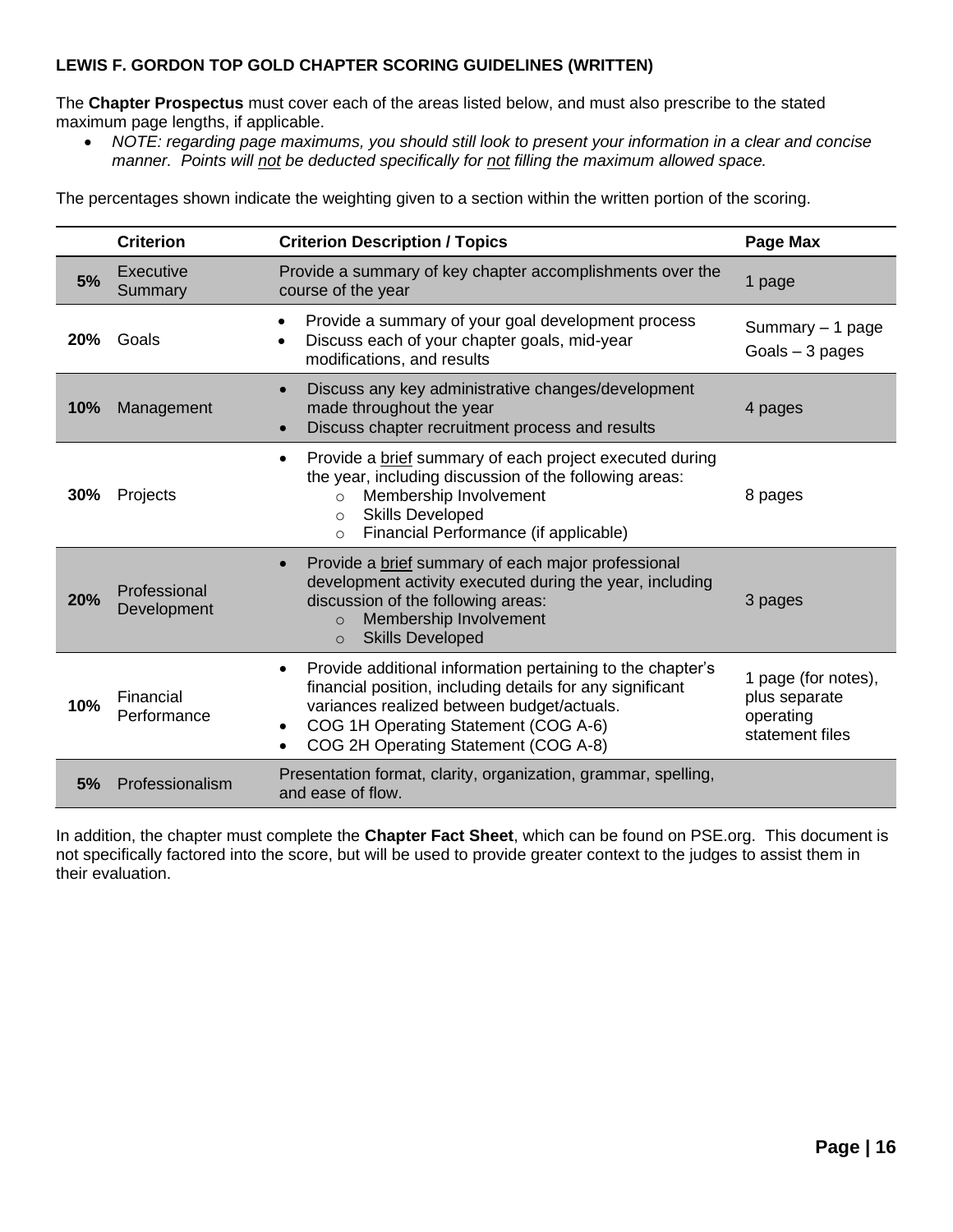#### **LEWIS F. GORDON TOP GOLD CHAPTER SCORING GUIDELINES (ONSITE)**

#### **On-Site Presentation**

The on-site presentation will be structured around the following targeted criteria, and the chapters are permitted to use their discretion to address these topics in the way that best reflects the work of their chapter. Chapter programming should be used as the basis for support. The weightings for the individual criteria are as follows:

|     | <b>Criterion</b>            | <b>Criterion Description / Topics</b>                                                                                                                                                                                                                            |
|-----|-----------------------------|------------------------------------------------------------------------------------------------------------------------------------------------------------------------------------------------------------------------------------------------------------------|
| 25% | Goals                       | Provide a summary of your goal development process<br>Discuss each of your chapter goals, mid-year modifications, and results                                                                                                                                    |
| 15% | Management                  | Discuss any key administrative changes/development made throughout the year<br>٠<br>Discuss chapter recruitment process and results                                                                                                                              |
| 30% | <b>Projects</b>             | Provide a brief summary of each project executed during the year, including<br>$\bullet$<br>discussion of the following areas:<br>Membership Involvement<br>$\Omega$<br><b>Skills Developed</b><br>$\Omega$<br>Financial Performance (if applicable)<br>$\Omega$ |
| 20% | Professional<br>Development | Provide a brief summary of each major professional development activity<br>$\bullet$<br>executed during the year, including discussion of the following areas:<br>Membership Involvement<br>$\circ$<br><b>Skills Developed</b><br>$\circ$                        |
| 10% | Financial<br>Performance    | COG 1H Operating Statement (COG A-6)<br>$\bullet$<br>COG 2H Operating Statement (COG A-8)<br>$\bullet$                                                                                                                                                           |

#### **Chapter Interview**

Following the presentation, the judges will conduct an interview with the chapter representation in the room, including those students that participated in the presentation as well as any students who were not physically involved in the presentation.

The chapter interview will be scored on the following criteria:

**40%...........Ability to Answer Questions**

**40%...........Effectiveness of Answers**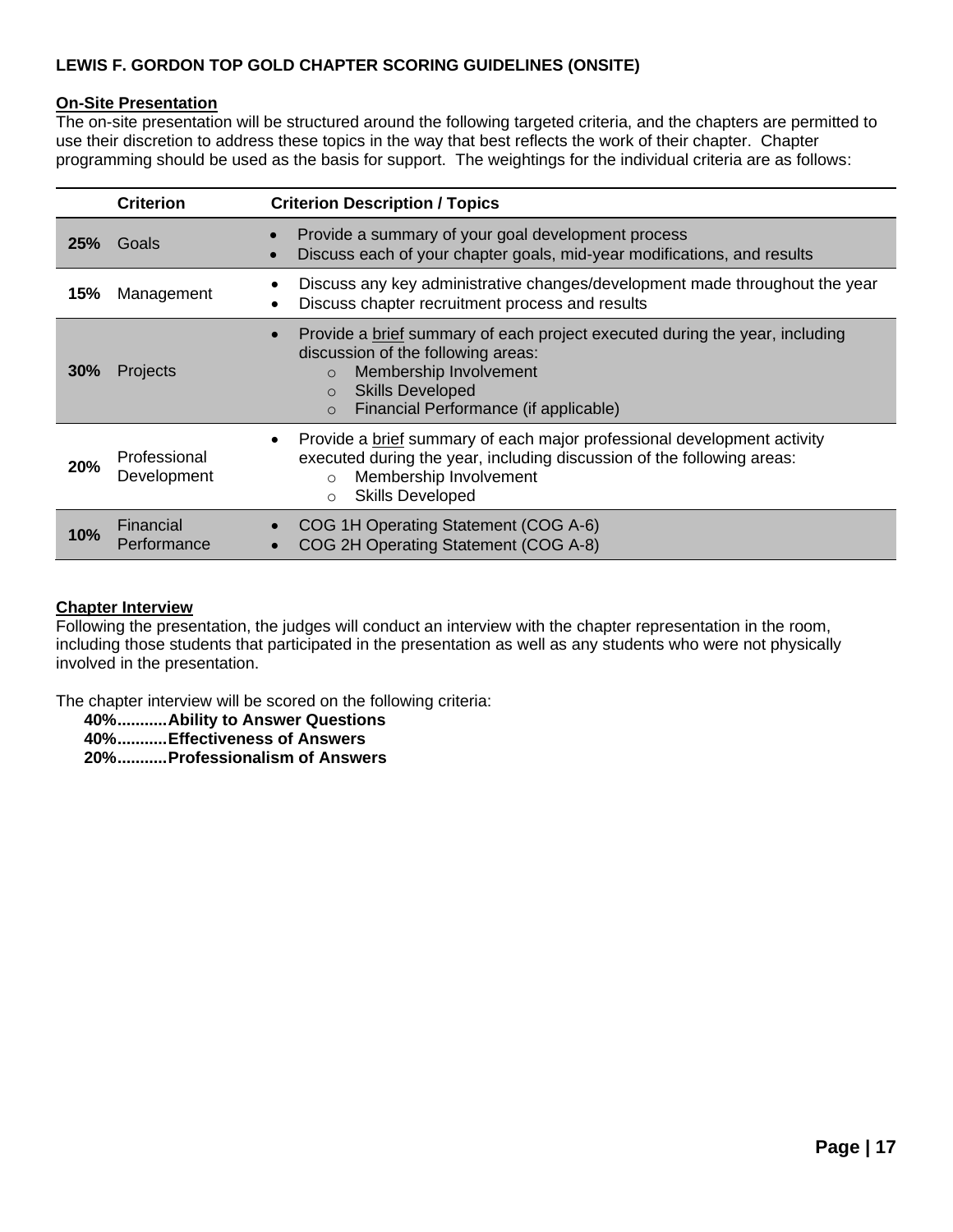<span id="page-17-0"></span>The **William H. Harris Top Silver Chapter Award** recognizes the PSE chapter that excels in all areas of chapter operations while attaining the Silver level of the Chapter Operations Guide.

#### **ELIGIBILITY**

To compete in this award, chapter must have reached the Silver level of the Chapter Operations Guide in 2021- 2022.

#### **FINALISTS**

A maximum of five (5) chapters will be invited to compete on-site at the PSE National Convention. In the event that more than five (5) chapters meet the eligibility requirements, those chapters ranked in the top five (5) following the written portion of the award will advance.

#### **JUDGING**

45%...... Written Entry 35% ....On-Site Presentation 20% ....Chapter Interview

#### **AWARD**

Permanent Trophy

#### **RECOGNITION**

Two (2) Chapters – Top Chapter; 1<sup>st</sup> Runner Up

#### **WRITTEN ENTRY**

The Written Entry submission will be comprised of four documents:

- Chapter Prospectus
	- **WHH22-[Chapter Name]** (no spaces) ie: WHH22-EtaOmega
- Chapter Fact Sheet (available at PSE.org)
	- **WHH22-[Chapter Name]-FACT**  ie: WHH22-EtaOmega-FACT
- COG 1H Operating Statement COG A-6
	- **WHH22-[Chapter Name]-OS1 (no spaces)**  ie: WHH22-EtaOmega-OS1
- COG 2H Operating Statement COG A-8
	- **WHH22-[Chapter Name]-OS2 (no spaces)**  ie: WHH22-EtaOmega-OS2

#### **ON-SITE PRESENTATION**

The on-site presentation requires the chapters to develop a sales presentation that showcases how they have developed their members' skills and increased their members' knowledge so that they can truly have a business advantage for life. Chapters are encouraged to be creative in their presentation style, delivery, and dress, but should be certain to remain consistent with their mission, branding, and positioning. The on-site presentation will last a maximum of 30 minutes.

• *NOTE: while the entire chapter delegation is welcome to participate in the presentation, it is not a requirement that each student be involved in the presentation itself (ie: "have a speaking part"). Points will not be deducted if there are members that only participate in the chapter interview that follows the presentation.*

#### **CHAPTER INTERVIEW**

Following the on-site presentation, the Top Chapter judges will be given the floor to conduct a Q&A session covering the chapters' *entire body of work*, including their programming/activities throughout the year and the on-site presentation itself.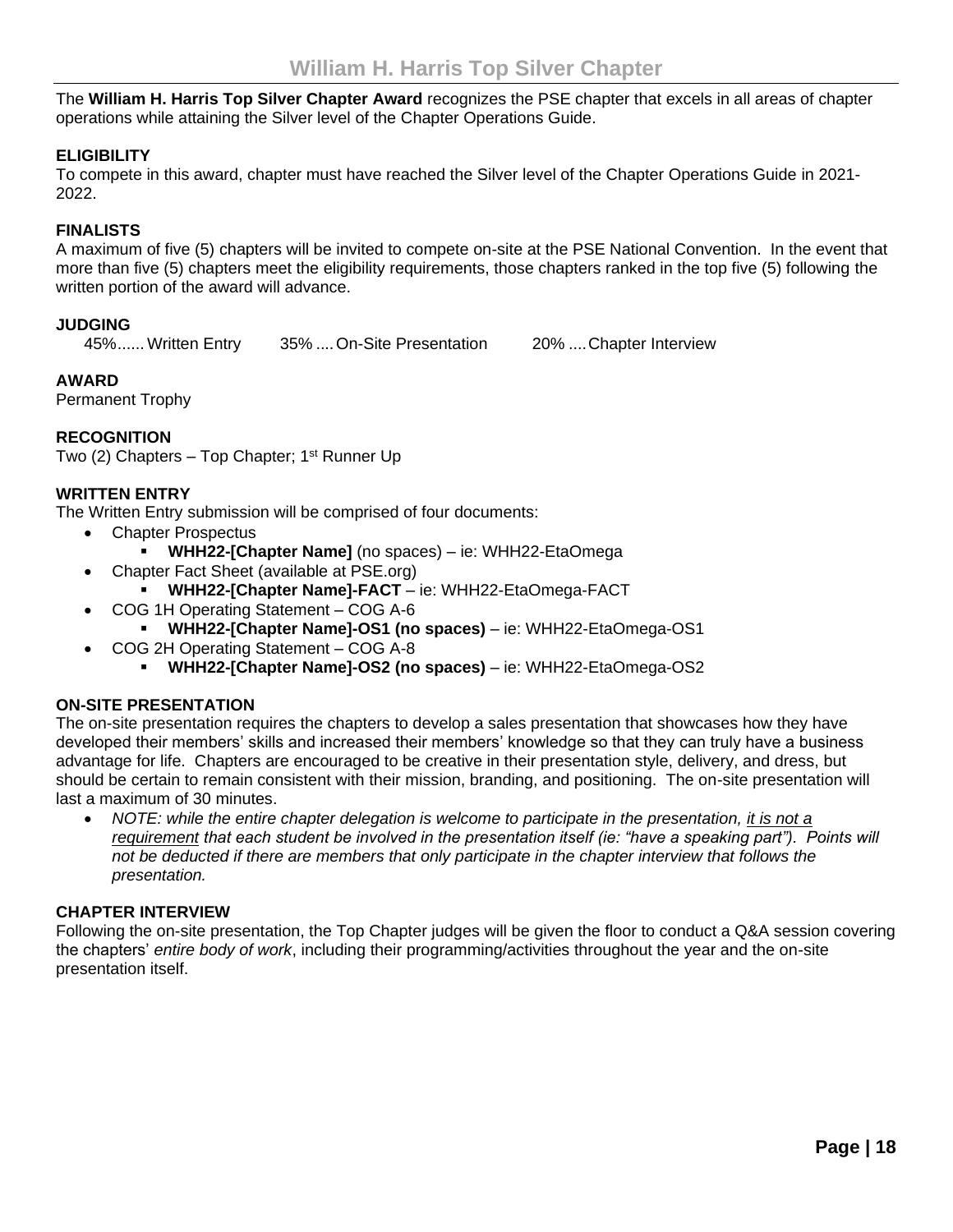#### **WILLIAM H. HARRIS TOP SILVER CHAPTER SCORING GUIDELINES (WRITTEN)**

The **Chapter Prospectus** must cover each of the areas listed below, and must also prescribe to the stated maximum page lengths, if applicable.

• *NOTE: regarding page maximums, you should still look to present your information in a clear and concise manner. Points will not be deducted specifically for not filling the maximum allowed space.*

The percentages shown indicate the weighting given to a section within the written portion of the scoring.

|     | <b>Criterion</b>            | <b>Criterion Description / Topics</b>                                                                                                                                                                                                                                           | Page Max                                                             |
|-----|-----------------------------|---------------------------------------------------------------------------------------------------------------------------------------------------------------------------------------------------------------------------------------------------------------------------------|----------------------------------------------------------------------|
| 5%  | Executive<br>Summary        | Provide a summary of key chapter accomplishments over the<br>course of the year                                                                                                                                                                                                 | 1 page                                                               |
| 20% | Goals                       | Provide a summary of your goal development process<br>Discuss each of your chapter goals, mid-year<br>$\bullet$<br>modifications, and results                                                                                                                                   | Summary - 1 page<br>Goals $-3$ pages                                 |
| 10% | Management                  | Discuss any key administrative changes/development<br>$\bullet$<br>made throughout the year<br>Discuss chapter recruitment process and results                                                                                                                                  | 4 pages                                                              |
| 30% | Projects                    | Provide a brief summary of each project executed during<br>$\bullet$<br>the year, including discussion of the following areas:<br>Membership Involvement<br>$\Omega$<br><b>Skills Developed</b><br>$\circ$<br>Financial Performance (if applicable)<br>$\circ$                  | 8 pages                                                              |
| 20% | Professional<br>Development | Provide a brief summary of each major professional<br>$\bullet$<br>development activity executed during the year, including<br>discussion of the following areas:<br>Membership Involvement<br>$\Omega$<br><b>Skills Developed</b><br>$\circ$                                   | 3 pages                                                              |
| 10% | Financial<br>Performance    | Provide additional information pertaining to the chapter's<br>$\bullet$<br>financial position, including details for any significant<br>variances realized between budget/actuals.<br>COG 1H Operating Statement (COG A-6)<br>$\bullet$<br>COG 2H Operating Statement (COG A-8) | 1 page (for notes),<br>plus separate<br>operating<br>statement files |
| 5%  | Professionalism             | Presentation format, clarity, organization, grammar, spelling,<br>and ease of flow.                                                                                                                                                                                             |                                                                      |

In addition, the chapter must complete the **Chapter Fact Sheet**, which can be found on PSE.org. This document is not specifically factored into the score, but will be used to provide greater context to the judges to assist them in their evaluation.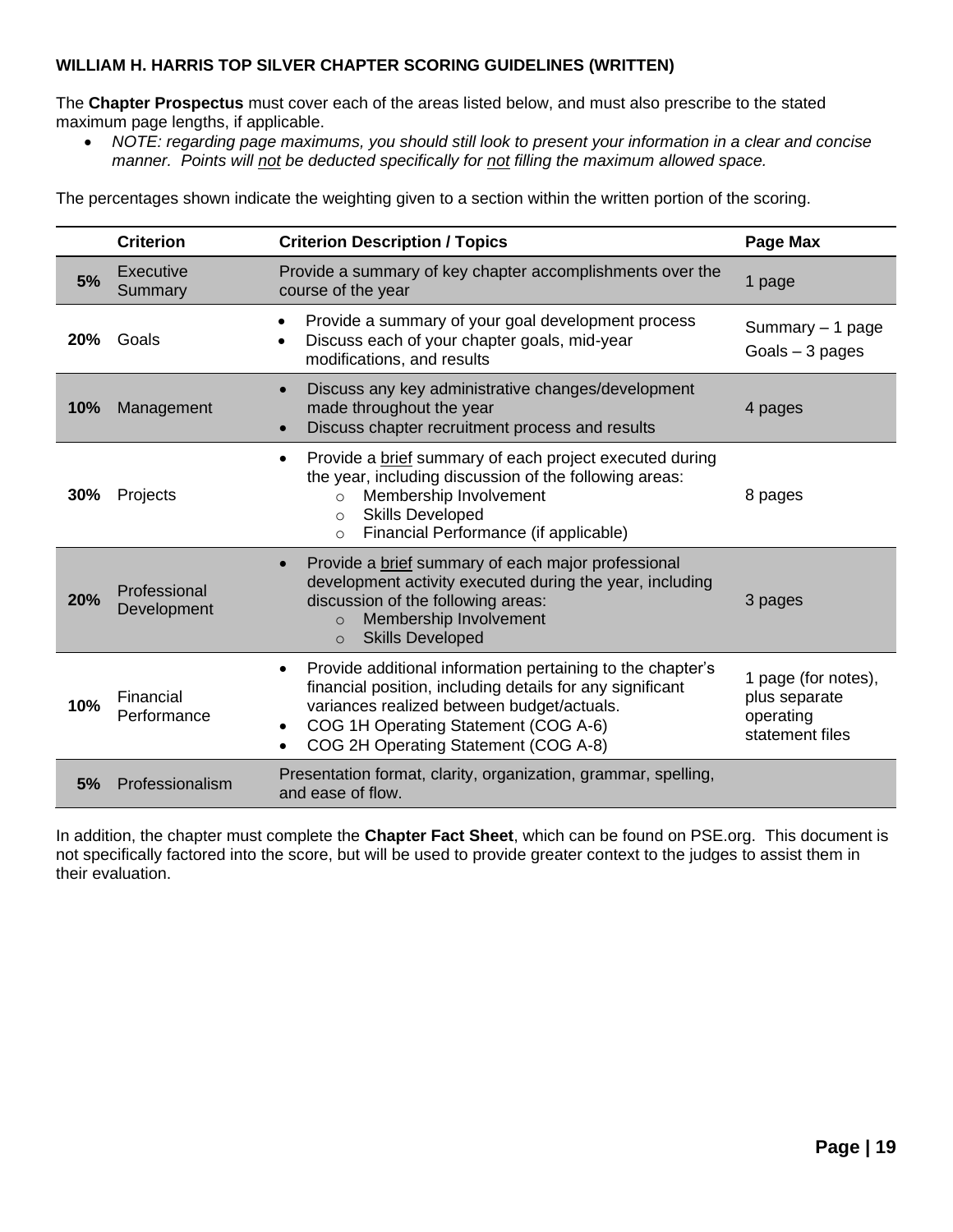#### **WILLIAM H. HARRIS TOP SILVER CHAPTER SCORING GUIDELINES (ONSITE)**

#### **On-Site Presentation**

The on-site presentation will be structured around the following targeted criteria, and the chapters are permitted to use their discretion to address these topics in the way that best reflects the work of their chapter. Chapter programming should be used as the basis for support. The weightings for the individual criteria are as follows:

|     | <b>Criterion</b>            | <b>Criterion Description / Topics</b>                                                                                                                                                                                                                           |
|-----|-----------------------------|-----------------------------------------------------------------------------------------------------------------------------------------------------------------------------------------------------------------------------------------------------------------|
| 25% | Goals                       | Provide a summary of your goal development process<br>Discuss each of your chapter goals, mid-year modifications, and results                                                                                                                                   |
| 15% | Management                  | Discuss any key administrative changes/development made throughout the year<br>٠<br>Discuss chapter recruitment process and results                                                                                                                             |
| 30% | Projects                    | Provide a brief summary of each project executed during the year, including<br>$\bullet$<br>discussion of the following areas:<br>Membership Involvement<br>$\Omega$<br><b>Skills Developed</b><br>$\Omega$<br>Financial Performance (if applicable)<br>$\circ$ |
| 20% | Professional<br>Development | Provide a brief summary of each major professional development activity<br>$\bullet$<br>executed during the year, including discussion of the following areas:<br>Membership Involvement<br>$\Omega$<br><b>Skills Developed</b><br>$\circ$                      |
| 10% | Financial<br>Performance    | COG 1H Operating Statement (COG A-6)<br>COG 2H Operating Statement (COG A-8)                                                                                                                                                                                    |

#### **Chapter Interview**

Following the presentation, the judges will conduct an interview with the chapter representation in the room, including those students that participated in the presentation as well as any students who were not physically involved in the presentation.

The chapter interview will be scored on the following criteria:

**40%...........Ability to Answer Questions**

**40%...........Effectiveness of Answers**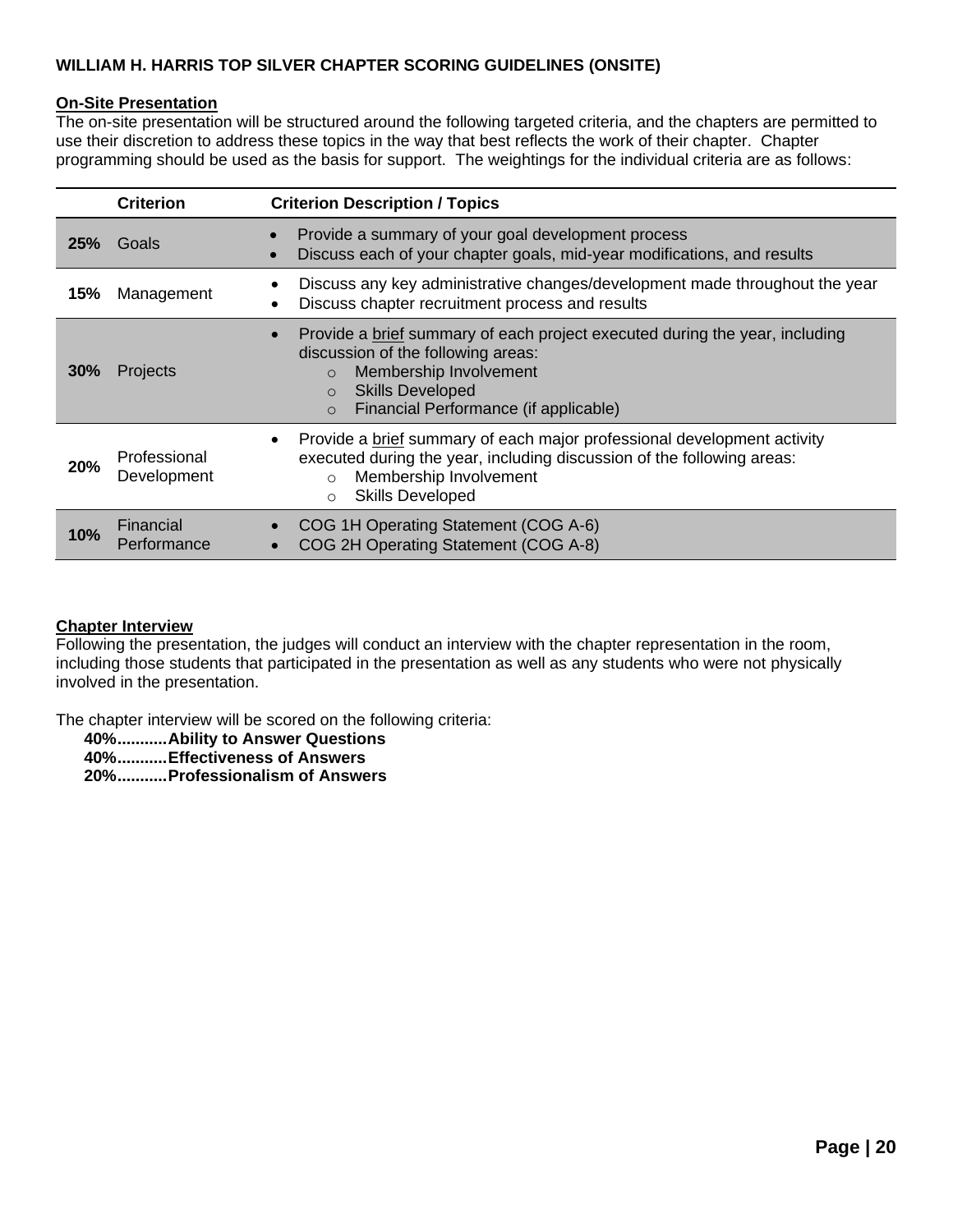<span id="page-20-0"></span>The **Lloyd L. Antle Top Amethyst Chapter Award** recognizes the PSE chapter that excels in all areas of chapter operations while attaining the Amethyst level of the Chapter Operations Guide.

#### **ELIGIBILITY**

To compete in this award, chapter must have reached the Amethyst level of the Chapter Operations Guide in 2021- 2022.

#### **FINALISTS**

A maximum of five (5) chapters will be invited to compete on-site at the PSE National Convention. In the event that more than five (5) chapters meet the eligibility requirements, those chapters ranked in the top five (5) following the written portion of the award will advance.

#### **JUDGING**

45%...... Written Entry 35% ....On-Site Presentation 20% ....Chapter Interview

#### **AWARD**

Permanent Trophy

#### **RECOGNITION**

Two (2) Chapters – Top Chapter; 1<sup>st</sup> Runner Up

#### **WRITTEN ENTRY**

The Written Entry submission will be comprised of four documents:

- Chapter Prospectus
	- **LLA22-[Chapter Name]** (no spaces) ie: LLA22-EtaOmega
- Chapter Fact Sheet (available at PSE.org)
	- **LLA22-[Chapter Name]-FACT**  ie: LLA22-EtaOmega-FACT
- COG 1H Operating Statement COG A-6
	- **LLA22-[Chapter Name]-OS1 (no spaces)**  ie: LLA22-EtaOmega-OS1
- COG 2H Operating Statement COG A-8
	- **LLA22-[Chapter Name]-OS2 (no spaces)**  ie: LLA22-EtaOmega-OS2

#### **ON-SITE PRESENTATION**

The on-site presentation requires the chapters to develop a sales presentation that showcases how they have developed their members' skills and increased their members' knowledge so that they can truly have a business advantage for life. Chapters are encouraged to be creative in their presentation style, delivery, and dress, but should be certain to remain consistent with their mission, branding, and positioning. The on-site presentation will last a maximum of 30 minutes.

• *NOTE: while the entire chapter delegation is welcome to participate in the presentation, it is not a requirement that each student be involved in the presentation itself (ie: "have a speaking part"). Points will not be deducted if there are members that only participate in the chapter interview that follows the presentation.*

#### **CHAPTER INTERVIEW**

Following the on-site presentation, the Top Chapter judges will be given the floor to conduct a Q&A session covering the chapters' *entire body of work*, including their programming/activities throughout the year and the on-site presentation itself.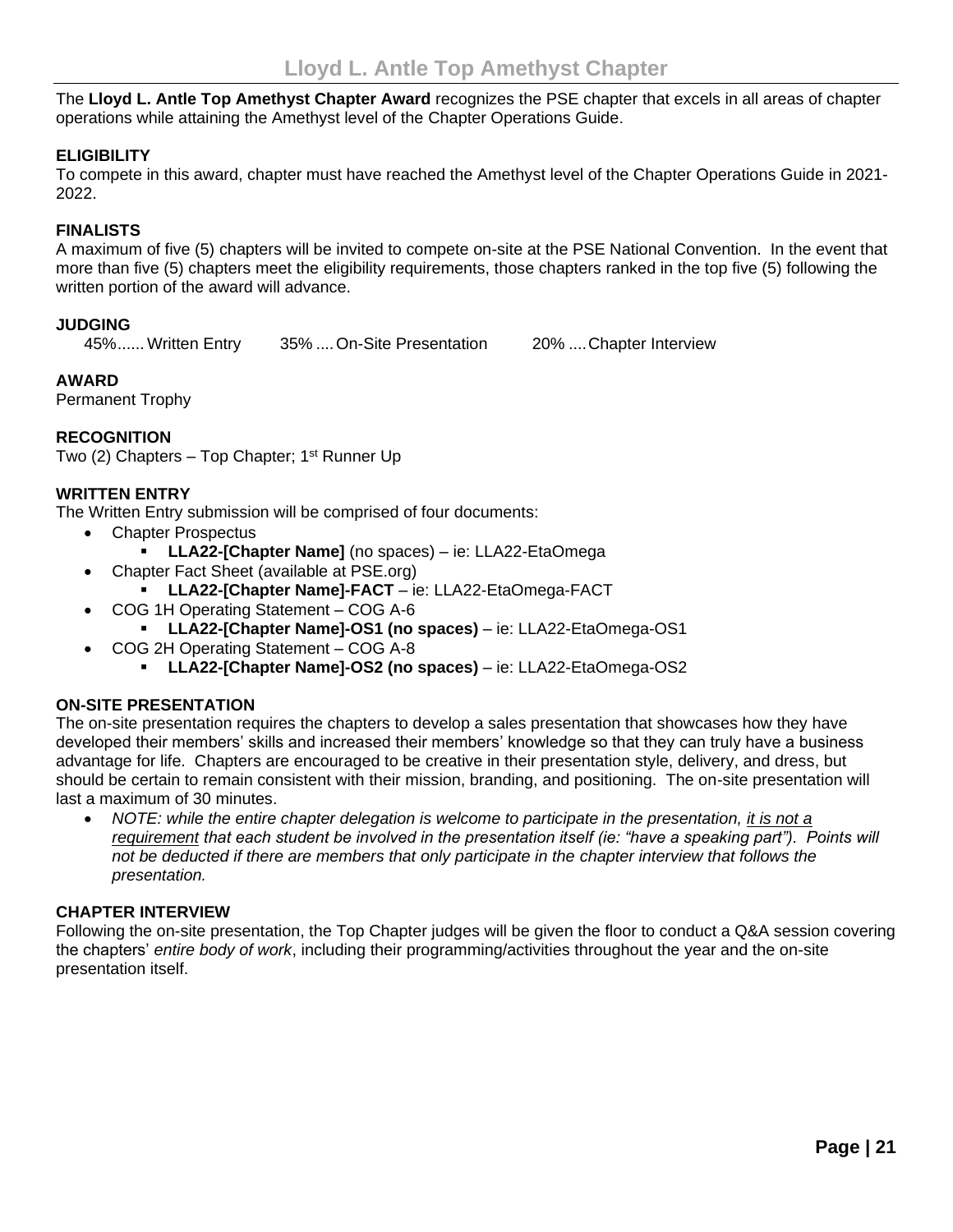#### **LLOYD L. ANTLE TOP AMETHYST CHAPTER SCORING GUIDELINES (WRITTEN)**

The **Chapter Prospectus** must cover each of the areas listed below, and must also prescribe to the stated maximum page lengths, if applicable.

• *NOTE: regarding page maximums, you should still look to present your information in a clear and concise manner. Points will not be deducted specifically for not filling the maximum allowed space.*

The percentages shown indicate the weighting given to a section within the written portion of the scoring.

|     | <b>Criterion</b>            | <b>Criterion Description / Topics</b>                                                                                                                                                                                                                                                        | Page Max                                                             |
|-----|-----------------------------|----------------------------------------------------------------------------------------------------------------------------------------------------------------------------------------------------------------------------------------------------------------------------------------------|----------------------------------------------------------------------|
| 5%  | Executive<br>Summary        | Provide a summary of key chapter accomplishments over the<br>course of the year                                                                                                                                                                                                              | 1 page                                                               |
| 20% | Goals                       | Provide a summary of your goal development process<br>Discuss each of your chapter goals, mid-year<br>٠<br>modifications, and results                                                                                                                                                        | Summary $-1$ page<br>Goals $-3$ pages                                |
| 10% | Management                  | Discuss any key administrative changes/development<br>$\bullet$<br>made throughout the year<br>Discuss chapter recruitment process and results                                                                                                                                               | 4 pages                                                              |
| 30% | Projects                    | Provide a brief summary of each project executed during<br>٠<br>the year, including discussion of the following areas:<br>Membership Involvement<br>$\Omega$<br><b>Skills Developed</b><br>$\circ$<br>Financial Performance (if applicable)<br>$\circ$                                       | 8 pages                                                              |
| 20% | Professional<br>Development | Provide a brief summary of each major professional<br>$\bullet$<br>development activity executed during the year, including<br>discussion of the following areas:<br>Membership Involvement<br>$\circ$<br><b>Skills Developed</b><br>$\circ$                                                 | 3 pages                                                              |
| 10% | Financial<br>Performance    | Provide additional information pertaining to the chapter's<br>$\bullet$<br>financial position, including details for any significant<br>variances realized between budget/actuals.<br>COG 1H Operating Statement (COG A-6)<br>$\bullet$<br>COG 2H Operating Statement (COG A-8)<br>$\bullet$ | 1 page (for notes),<br>plus separate<br>operating<br>statement files |
| 5%  | Professionalism             | Presentation format, clarity, organization, grammar, spelling,<br>and ease of flow.                                                                                                                                                                                                          |                                                                      |

In addition, the chapter must complete the **Chapter Fact Sheet**, which can be found on PSE.org. This document is not specifically factored into the score, but will be used to provide greater context to the judges to assist them in their evaluation.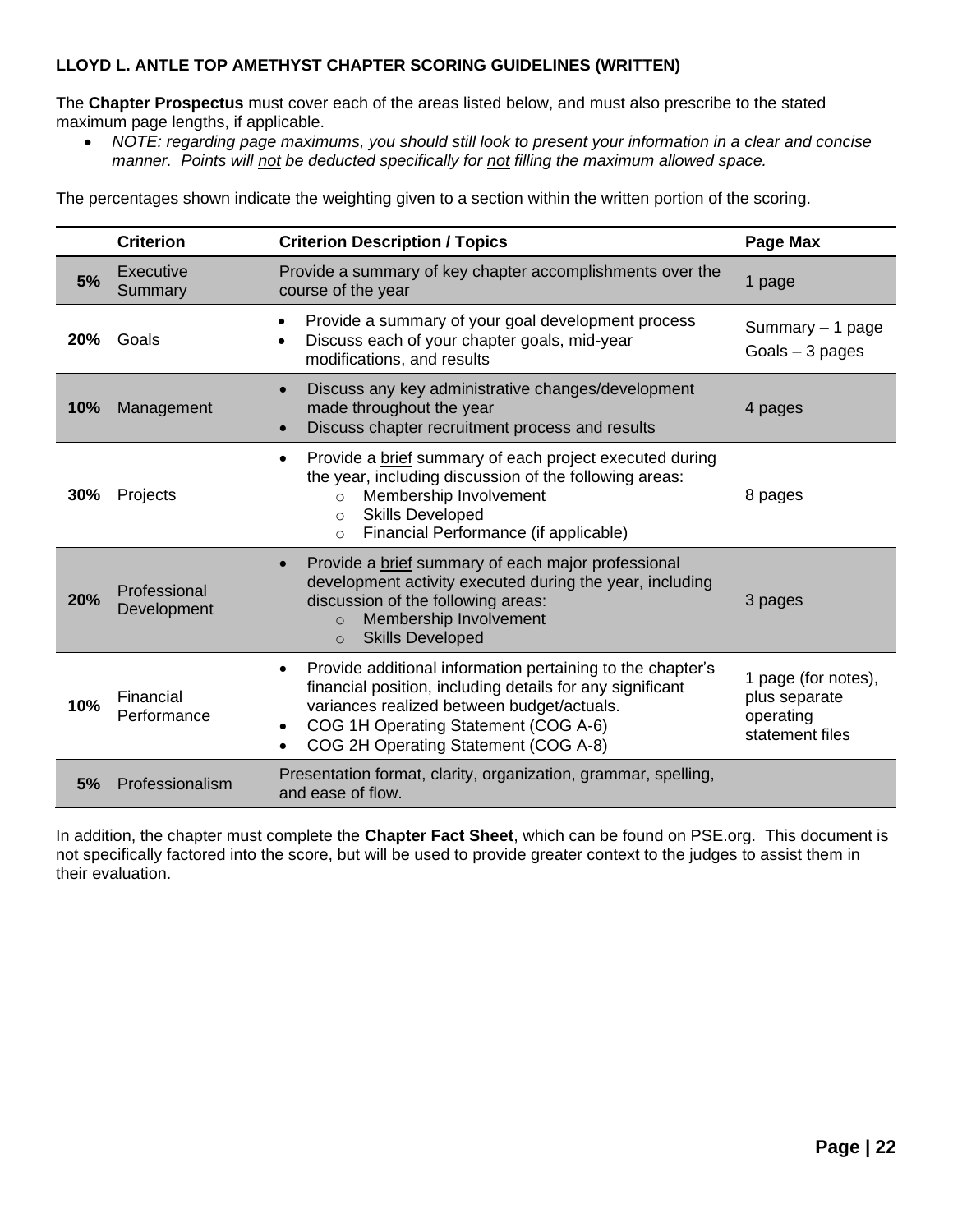#### **LLOYD L. ANTLE TOP AMETHYST CHAPTER SCORING GUIDELINES (ONSITE)**

#### **On-Site Presentation**

The on-site presentation will be structured around the following targeted criteria, and the chapters are permitted to use their discretion to address these topics in the way that best reflects the work of their chapter. Chapter programming should be used as the basis for support. The weightings for the individual criteria are as follows:

|     | <b>Criterion</b>            | <b>Criterion Description / Topics</b>                                                                                                                                                                                                                           |
|-----|-----------------------------|-----------------------------------------------------------------------------------------------------------------------------------------------------------------------------------------------------------------------------------------------------------------|
| 25% | Goals                       | Provide a summary of your goal development process<br>$\bullet$<br>Discuss each of your chapter goals, mid-year modifications, and results<br>$\bullet$                                                                                                         |
| 15% | Management                  | Discuss any key administrative changes/development made throughout the year<br>$\bullet$<br>Discuss chapter recruitment process and results<br>٠                                                                                                                |
| 30% | <b>Projects</b>             | Provide a brief summary of each project executed during the year, including<br>$\bullet$<br>discussion of the following areas:<br>Membership Involvement<br>$\Omega$<br><b>Skills Developed</b><br>$\Omega$<br>Financial Performance (if applicable)<br>$\circ$ |
| 20% | Professional<br>Development | Provide a brief summary of each major professional development activity<br>$\bullet$<br>executed during the year, including discussion of the following areas:<br>Membership Involvement<br>$\Omega$<br><b>Skills Developed</b><br>$\Omega$                     |
| 10% | Financial<br>Performance    | COG 1H Operating Statement (COG A-6)<br>COG 2H Operating Statement (COG A-8)                                                                                                                                                                                    |

#### **Chapter Interview**

Following the presentation, the judges will conduct an interview with the chapter representation in the room, including those students that participated in the presentation as well as any students who were not physically involved in the presentation.

The chapter interview will be scored on the following criteria:

**40%...........Ability to Answer Questions**

**40%...........Effectiveness of Answers**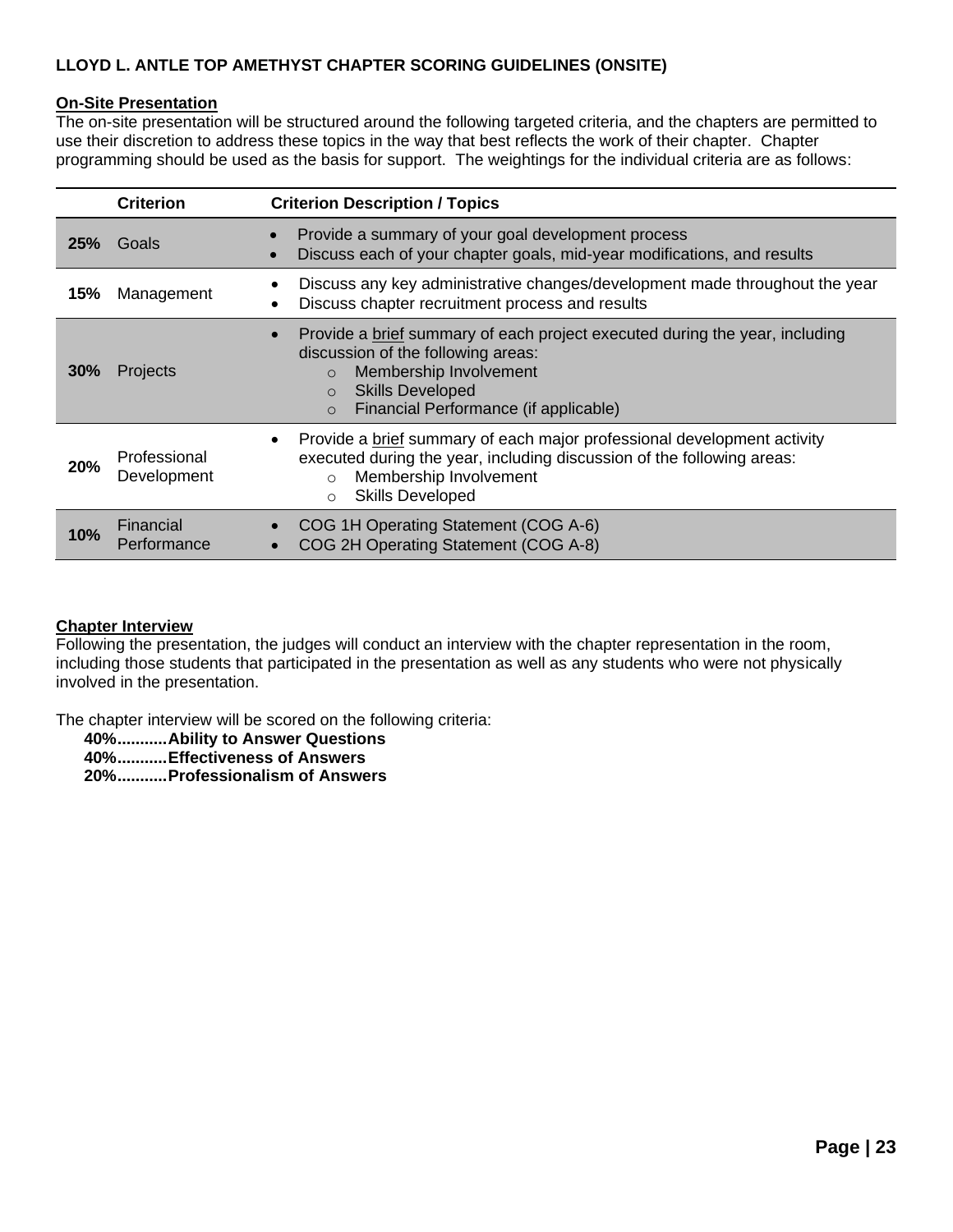<span id="page-23-0"></span>The **Top New Chapter Award** recognizes the outstanding development of a chapter in the areas of chapter operations, programming, recruitment, and communication during its charter or first full COG year.

#### **ELIGIBILITY**

All chapters currently in either their charter or first full COG year may enter this competition; however, a chapter winning the award during its charter year is not permitted to enter the following year. Chapters do not have to be in attendance at the National Convention to win.

#### **JUDGING**

100%.........Written Entry

Judging will be conducted entirely by the PSE National Headquarters' staff and the PSE National Council. There is no on-site competition for this award.

#### **AWARD**

Permanent Trophy

#### **RECOGNITION**

One (1) Chapter

#### **WRITTEN ENTRY**

The Written Entry submission will be comprised of four documents:

- Chapter Prospectus
	- **NEW22-[Chapter Name]** (no spaces) ie: NEW22-EtaOmega
- Chapter Fact Sheet (available at PSE.org)
	- **NEW22-[Chapter Name]-FACT** ie: NEW22-EtaOmega-FACT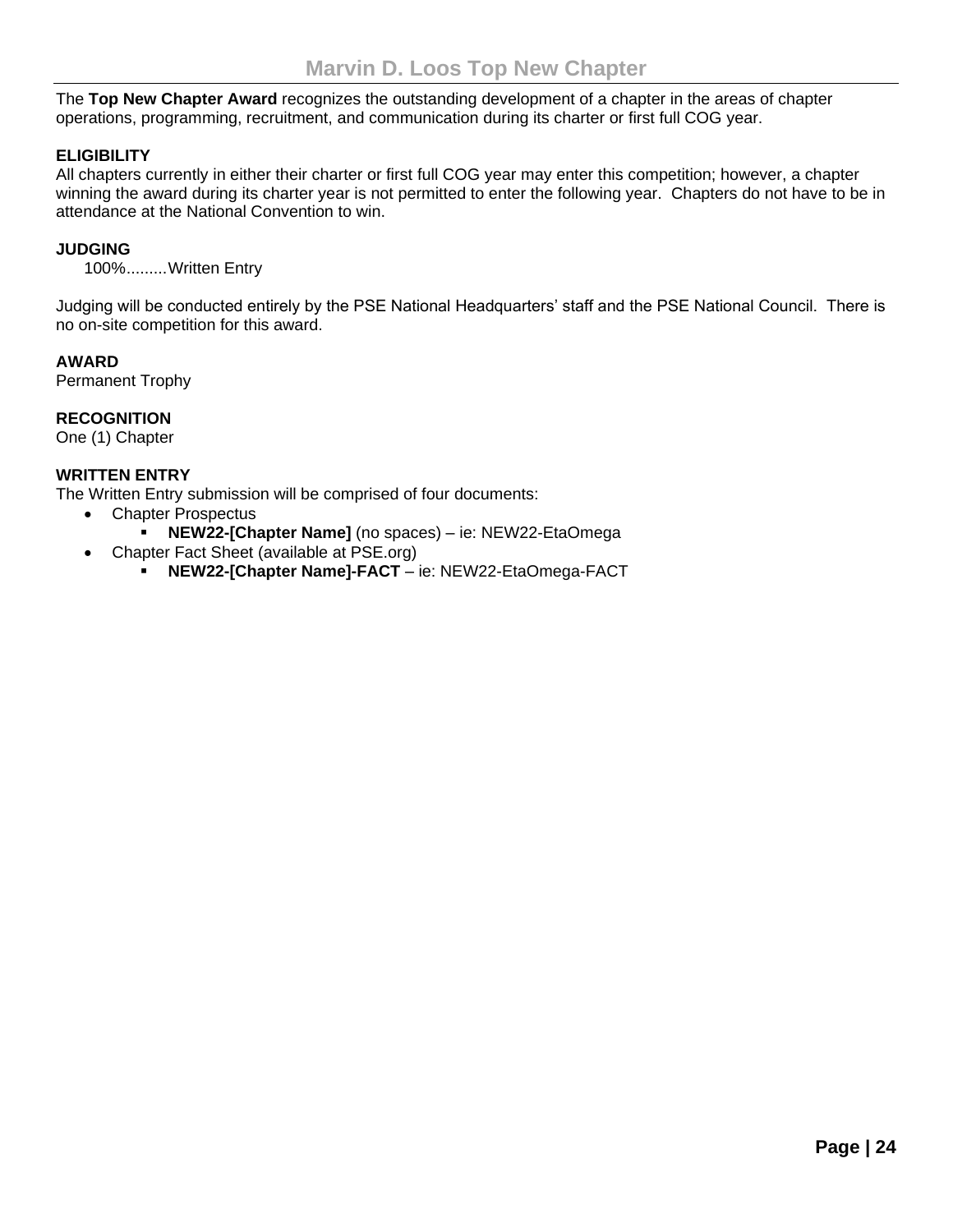#### **MARVIN D. LOOS TOP NEW CHAPTER SCORING GUIDELINES (WRITTEN)**

The **Chapter Prospectus** must cover each of the areas listed below, and must also prescribe to the stated maximum page lengths, if applicable.

• *NOTE: regarding page maximums, you should still look to present your information in a clear and concise manner. Points will not be deducted specifically for not filling the maximum allowed space.*

The percentages shown indicate the weighting given to a section within the written portion of the scoring.

|            | <b>Criterion</b>            | <b>Criterion Description / Topics</b>                                                                                                                                                                                                            | Page Max                             |
|------------|-----------------------------|--------------------------------------------------------------------------------------------------------------------------------------------------------------------------------------------------------------------------------------------------|--------------------------------------|
| 5%         | Executive<br>Summary        | Provide a summary of key chapter accomplishments over the<br>course of the year                                                                                                                                                                  | page<br>1                            |
| 20%        | Goals                       | Provide a summary of your goal development process<br>Discuss each of your chapter goals, mid-year<br>modifications, and results                                                                                                                 | Summary - 1 page<br>Goals $-3$ pages |
| <b>20%</b> | Management                  | Discuss any key administrative changes/development<br>$\bullet$<br>made throughout the year<br>Discuss chapter recruitment process and results                                                                                                   | 4 pages                              |
| 30%        | Projects                    | Provide a brief summary of each project executed during<br>the year, including discussion of the following areas:<br>Membership Involvement<br>$\circ$<br><b>Skills Developed</b><br>$\circ$<br>Financial Performance (if applicable)<br>$\circ$ | 8 pages                              |
| 20%        | Professional<br>Development | Provide a brief summary of each major professional<br>$\bullet$<br>development activity executed during the year, including<br>discussion of the following areas:<br>Membership Involvement<br>$\circ$<br><b>Skills Developed</b><br>$\circ$     | 3 pages                              |
| 5%         | Professionalism             | Presentation format, clarity, organization, grammar, spelling,<br>and ease of flow.                                                                                                                                                              |                                      |

In addition, the chapter must complete the **Chapter Fact Sheet**, which can be found on PSE.org. This document is not specifically factored into the score, but will be used to provide greater context to the judges to assist them in their evaluation.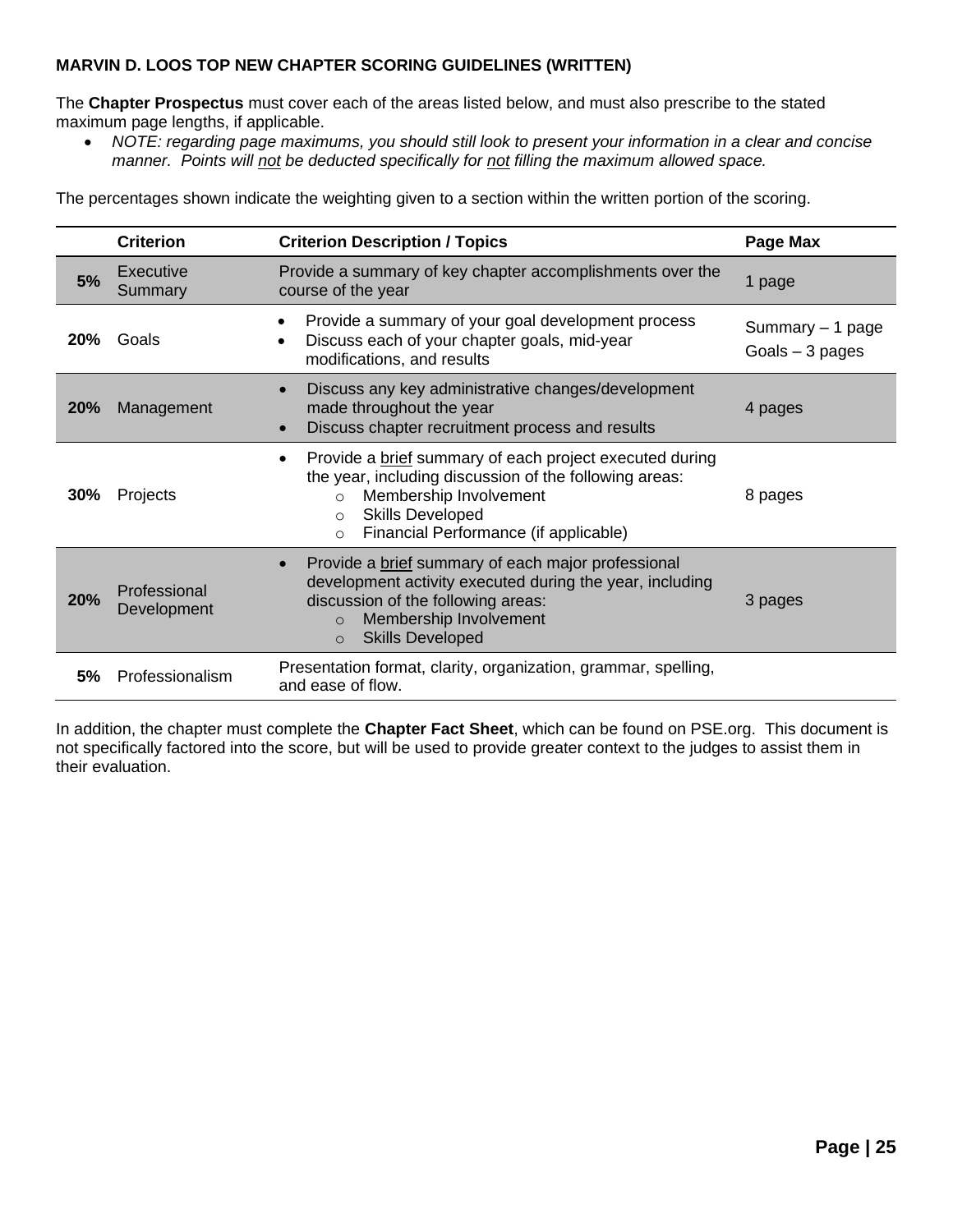<span id="page-25-0"></span>The **Most Improved Chapter** award recognizes outstanding growth and improvement in chapter operations, including programming, recruitment, communication, professionalism, and the identification and usage of chapter resources.

#### **ELIGIBILITY**

All chapters are eligible to compete in this award excluding:

- Chapters attaining Gold or Silver status in the previous COG year
- Chapters currently in their charter year or first full COG year

*Chapters do not have to be in attendance at the PSE National Convention to win.* 

#### **JUDGING**

100%.........Written Nomination

Judging will be conducted entirely by the PSE National Headquarters' staff and the PSE National Council. There is no on-site competition for this award.

#### **AWARD**

Permanent Trophy

#### **RECOGNITION**

One (1) Chapter

#### **WRITTEN ENTRY**

Entrants must prepare a summary of the year's activities, specifically highlighting those areas of growth and improvement in comparison to the previous COG year.

- Page Limit: Two (2) page maximum
- Entry File Name: **MIC22-[Chapter Name]** (no spaces) ie: MIC22-EtaOmega
- Entry Format: PDF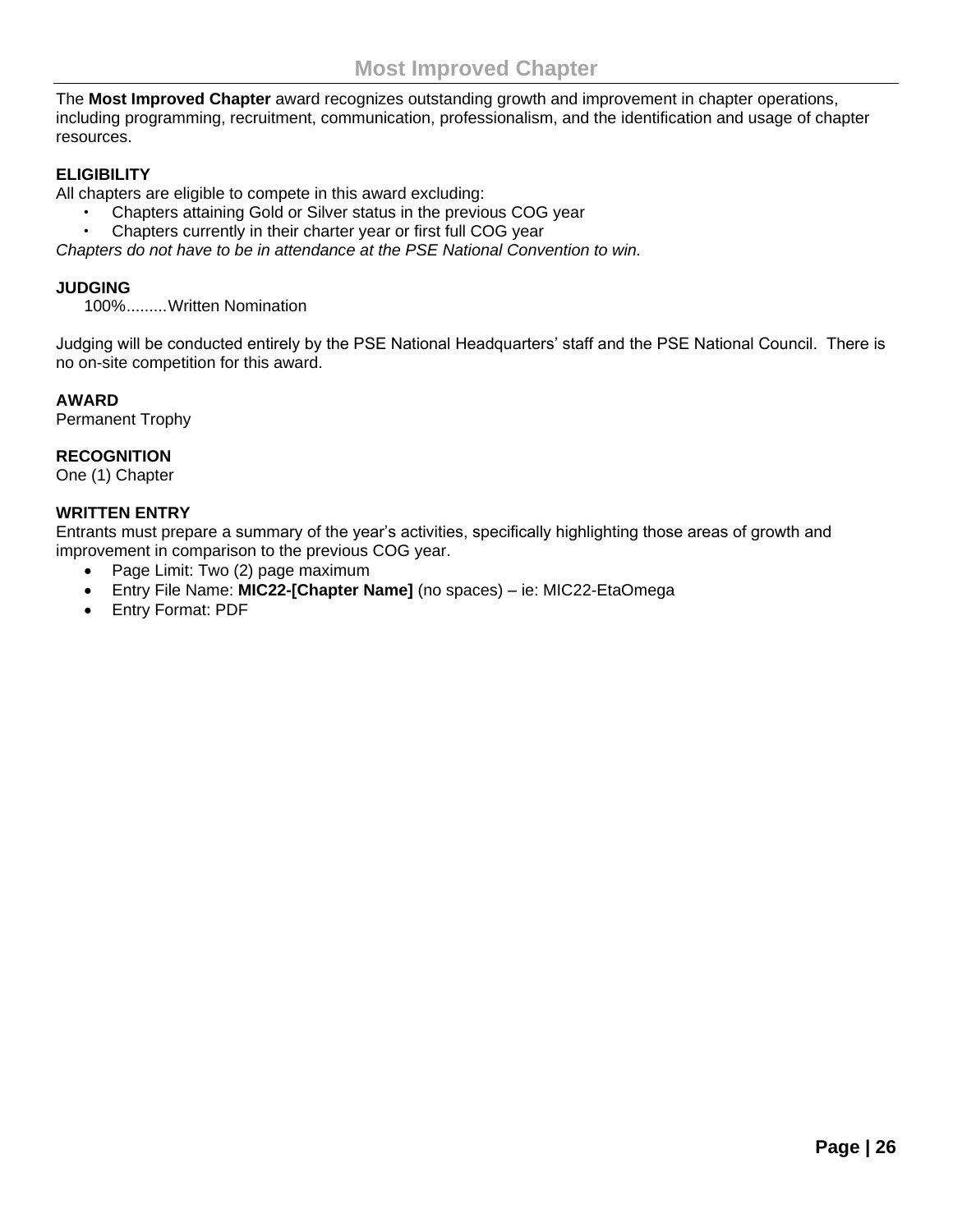#### **MOST IMPROVED CHAPTER SCORING GUIDELINES**

The percentages shown indicate the weighting given to a section within the written portion of the scoring.

|     | <b>Criterion</b>          | <b>Criterion Description / Topics</b>                                                                                                                       |
|-----|---------------------------|-------------------------------------------------------------------------------------------------------------------------------------------------------------|
| 35% | Chapter<br>Programming    | Discuss the improvements the chapter's offerings of experiential learning through<br>projects.                                                              |
| 30% | Membership<br>Development | Discuss the improvements in how the chapter has been able to develop its<br>members, through chapter-sponsored professional development activities.         |
| 25% | Administration            | Discuss the improvements made in the overall management of the chapter,<br>including recruitment activities and involvement with the National Organization. |
| 10% | Professionalism           | Presentation format, clarity, organization, grammar, spelling, and ease of flow.                                                                            |

#### **NOTES**

The basis for evaluation is the activities of the past point year, held in comparison to the activities of the *previous point year* (in other words, this award is an evaluation of growth over a one-year period).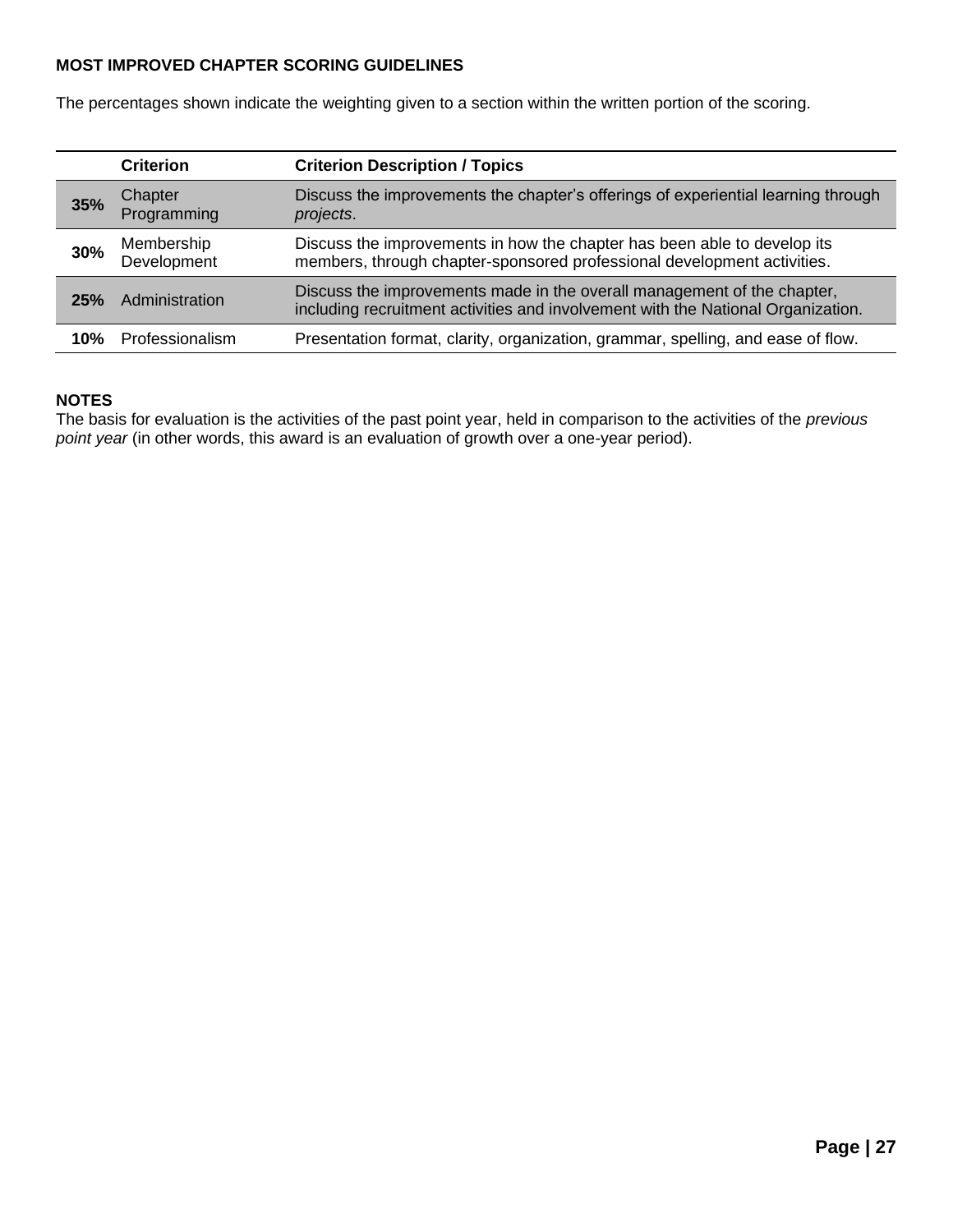<span id="page-27-0"></span>The **Whan Challenger Award** is presented to the collegiate member who has best demonstrated the ability to provide leadership to fellow students by serving as a role model. This person upholds all the principles of Pi Sigma Epsilon in her/her interaction with their chapter, other chapters, and in pursuit of academic goals. He/She exhibits outstanding qualities in leadership, motivation, guidance, initiative, and humility.

#### **AWARD**

Permanent trophy, traveling trophy, and 2023 National Convention Scholarship (a 2023 National Convention registration package and up to \$1000 reimbursement of documented out-of-pocket travel expenses – air, ground, hotel – to attend the 2023 National Convention). The scholarship package is non-transferable, non-refundable, and may not be deferred to a later year.

#### **ELIGIBILITY**

All juniors or seniors that have not previously won the Whan Challenger Award are eligible to compete in this award. Each chapter may only nominate one (1) person for this award.

#### **FINALISTS**

Maximum of six (6) students

#### **RECOGNITION**

One (1) student

#### **JUDGING**

40%...........Written Entry 40%...........On-Site Presentation 20%...........On-Site Interview

#### **QUALIFICATION - WRITTEN ENTRY REQUIRED**

- Page Limit: Three (3) page maximum
- Entry File Name: **CHAL22-[Chapter Name]** (no spaces) ie: CHAL22-EtaOmega
- Entry Format: PDF

#### **ON-SITE PRESENTATION/INTERVIEW REQUIRED**

- Time: 10 minute presentation; 15 minute interview
- Copies of presentation material to bring: 5
- Chapter Representative: Nominee plus a presentation assistant (CANNOT SPEAK).

#### **NOTES**

The basis for evaluation is the past Chapter Operations Guide point year only, this is not a "Lifetime" Achievement Award".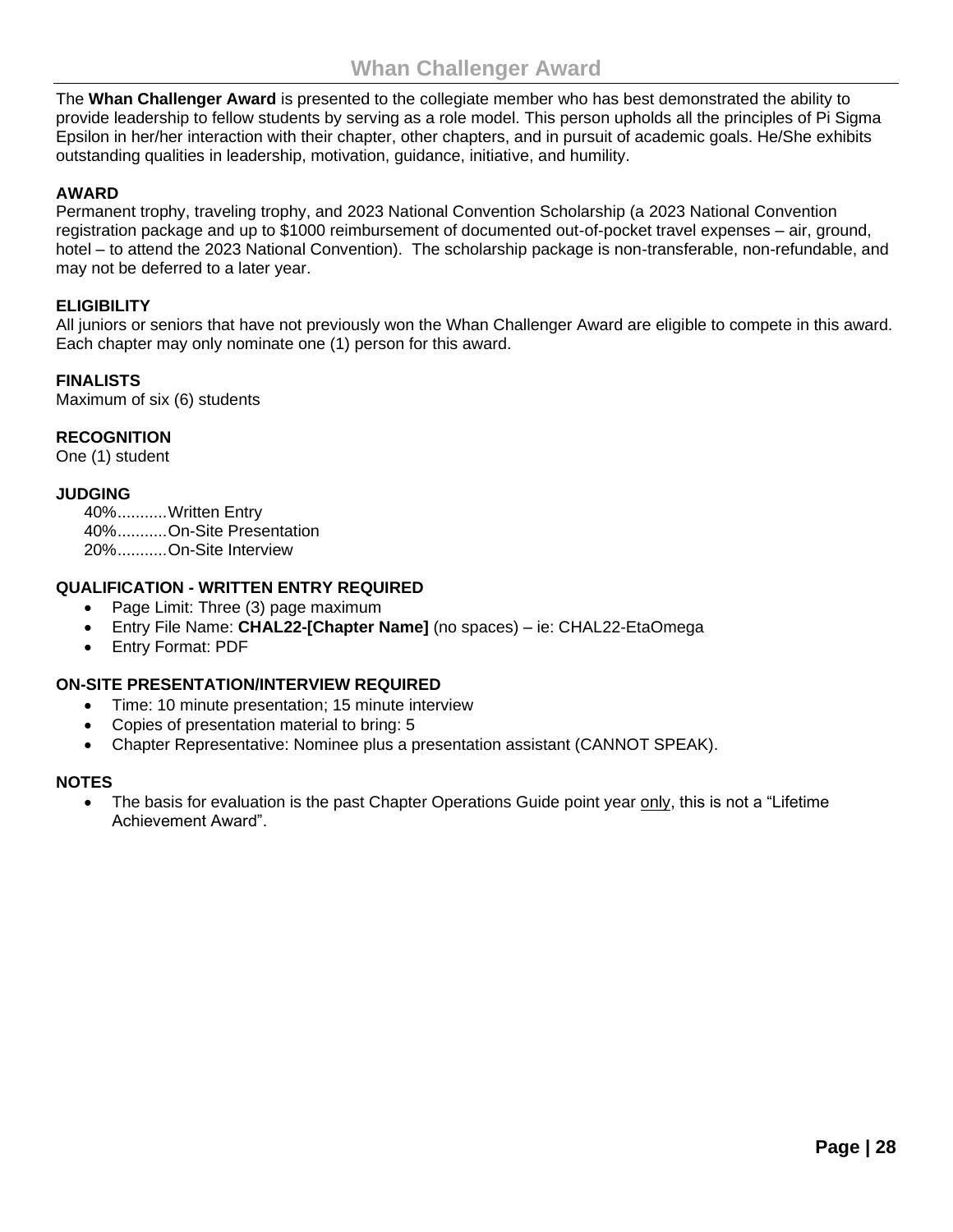#### **WHAN CHALLENGER AWARD SCORING GUIDELINES**

Written Entry must include the name of the nominee's school (the actual school name, not the Greek chapter name). The percentages shown indicate the weighting given to a section within the written portion of the scoring. These guidelines will serve both the written and on-site presentation portions of the competition.

|            | <b>Criterion</b>                          | <b>Criterion Description / Topics</b>                                                                                               |
|------------|-------------------------------------------|-------------------------------------------------------------------------------------------------------------------------------------|
| 40%        | <b>Chapter Leadership</b><br>and Training | Discuss how the nominee contributed to the management and development of the<br>chapter and its members.                            |
| <b>20%</b> | <b>Chapter Projects</b>                   | Describe the nominee's participation in chapter programming and his or her ability<br>to motivate other members' participation.     |
| 15%        | Recruitment                               | Explain the nominee's participation in the chapter recruitment program, including<br>the development and execution of the campaign. |
| 15%        | Academic / Other                          | Discuss the nominee's academic performance and involvement in other activities<br>on campus and in the local community.             |
| 10%        | Professionalism                           | Presentation format, clarity, organization, grammar, spelling, and ease of flow.                                                    |

#### **Interview**

Following the presentation, the judges will conduct an interview with the finalists.

The chapter interview will be scored on the following criteria:

**40%...........Ability to Answer Questions**

**40%...........Effectiveness of Answers**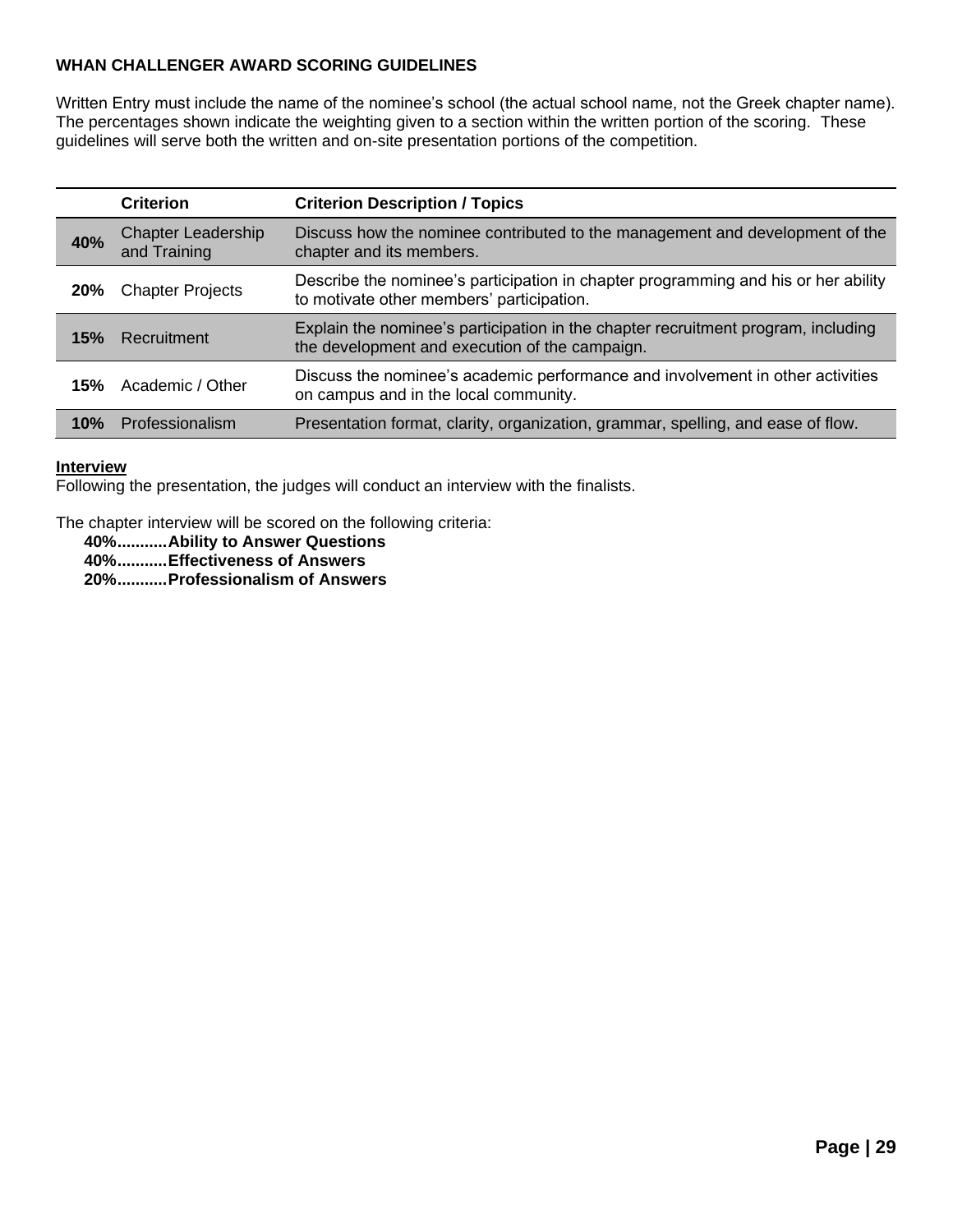<span id="page-29-0"></span>The **Top Management Team Award** recognizes the chapter whose officer team has excelled in process and performance management while handling significant daily tasks, overcoming obstacles, and maintaining chapter motivation.

#### **AWARD**

Permanent trophy, traveling trophy

#### **ELIGIBILITY**

The management teams for all chapters in good standing with PSE National Headquarters are eligible to enter.

#### **FINALISTS**

Maximum six (6) chapters

#### **RECOGNITION**

Two (2) chapters

- Top Management Team
- $\bullet$  2<sup>nd</sup> Place

#### **JUDGING**

| 50%Written Entry        |
|-------------------------|
| 30%On-Site Presentation |
| 20%On-Site Interview    |

#### **QUALIFICATION - WRITTEN ENTRY REQUIRED**

- Page Limit: Four (4) page maximum
- Entry File Name: **MGMT22-[Chapter Name]** (no spaces) ie: MGMT22-EtaOmega
- Entry Format: PDF

#### **ON-SITE PRESENTATION/INTERVIEW REQUIRED**

- Time: 10 minute presentation; 15 minute interview
- Copies of presentation material to bring: 5
- Chapter Representatives: Up to 6 members of the chapter management team for the 2021-2022 COG year.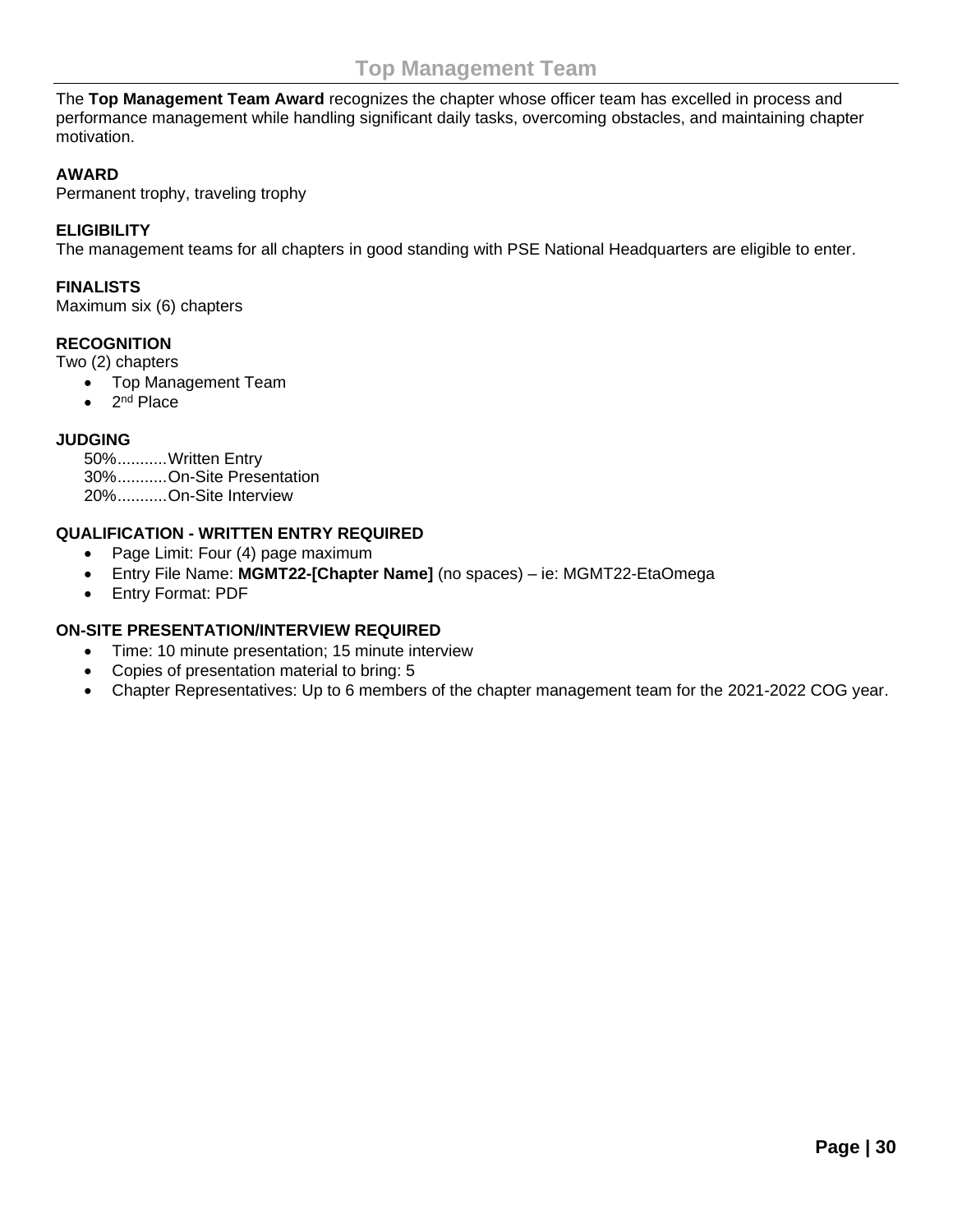#### **TOP MANAGEMENT TEAM SCORING GUIDELINES**

The percentages shown indicate the weighting given to a section within the written portion of the scoring.

|                                                                       | <b>Criterion</b>                                                        | <b>Criterion Description / Topics</b>                                                                                                                                                                                                                                                                                                                                                                              |
|-----------------------------------------------------------------------|-------------------------------------------------------------------------|--------------------------------------------------------------------------------------------------------------------------------------------------------------------------------------------------------------------------------------------------------------------------------------------------------------------------------------------------------------------------------------------------------------------|
| <b>20%</b>                                                            | <b>Chapter Planning</b>                                                 | What process/methodology did the Management Team utilize to complete chapter<br>needs assessment research in order to complete the chapter annual plan? How<br>were the chapter goals and officer goals identified? What is the chapter mission<br>statement? Why was it selected and how was it utilized during the year? What<br>obstacles did the Management Team encounter, and how did they overcome<br>them? |
| <b>Chapter Project</b><br>15%<br>Management<br>projects? Explain why? |                                                                         | What process was used to ensure project feasibility? What process did the<br>Management Team use to gain chapter approval? How much emphasis did the<br>Management Team place on choosing new and innovative projects? Repeat                                                                                                                                                                                      |
| 15%                                                                   | <b>Chapter Financial</b><br>Forecasting,<br>Management, and<br>Analysis | Define the process used by the Management Team to create the chapter budget.<br>What observations were made about previous chapter finances? What<br>forecasting decisions were made based on the significant observations made<br>about previous chapter finances? What significant differences occurred between<br>the chapter budget and financial statement?                                                   |
| Management<br>Process<br>15%<br>Improvements<br>externally).          |                                                                         | What significant programs or processes were created by the Management Team<br>to improve chapter performance? Give examples under the following subheads:<br>Administrative, Programming, Public Relations, Communication (internally and                                                                                                                                                                          |
| 15%                                                                   | <b>Chapter Officer</b><br><b>Transition / Training</b>                  | Explain the chapter's Management Team transition/training process. What<br>improvements did you make or do you plan to make to improve the officer<br>transition, training, and / or succession process?                                                                                                                                                                                                           |
| 10%                                                                   | <b>Chapter Evaluation</b><br>Program                                    | What outcome measurements were recorded by the Management Team? What<br>evaluation techniques does the Management Team employ to improve chapter<br>performance? What significant research has been discovered through evaluation<br>which will merit changes in the future?                                                                                                                                       |
| 10%                                                                   | Professionalism                                                         | Presentation format, clarity, organization, grammar, spelling, and ease of flow.                                                                                                                                                                                                                                                                                                                                   |

#### **Interview**

Following the presentation, the judges will conduct an interview with the finalists.

The chapter interview will be scored on the following criteria:

**40%...........Ability to Answer Questions**

**40%...........Effectiveness of Answers**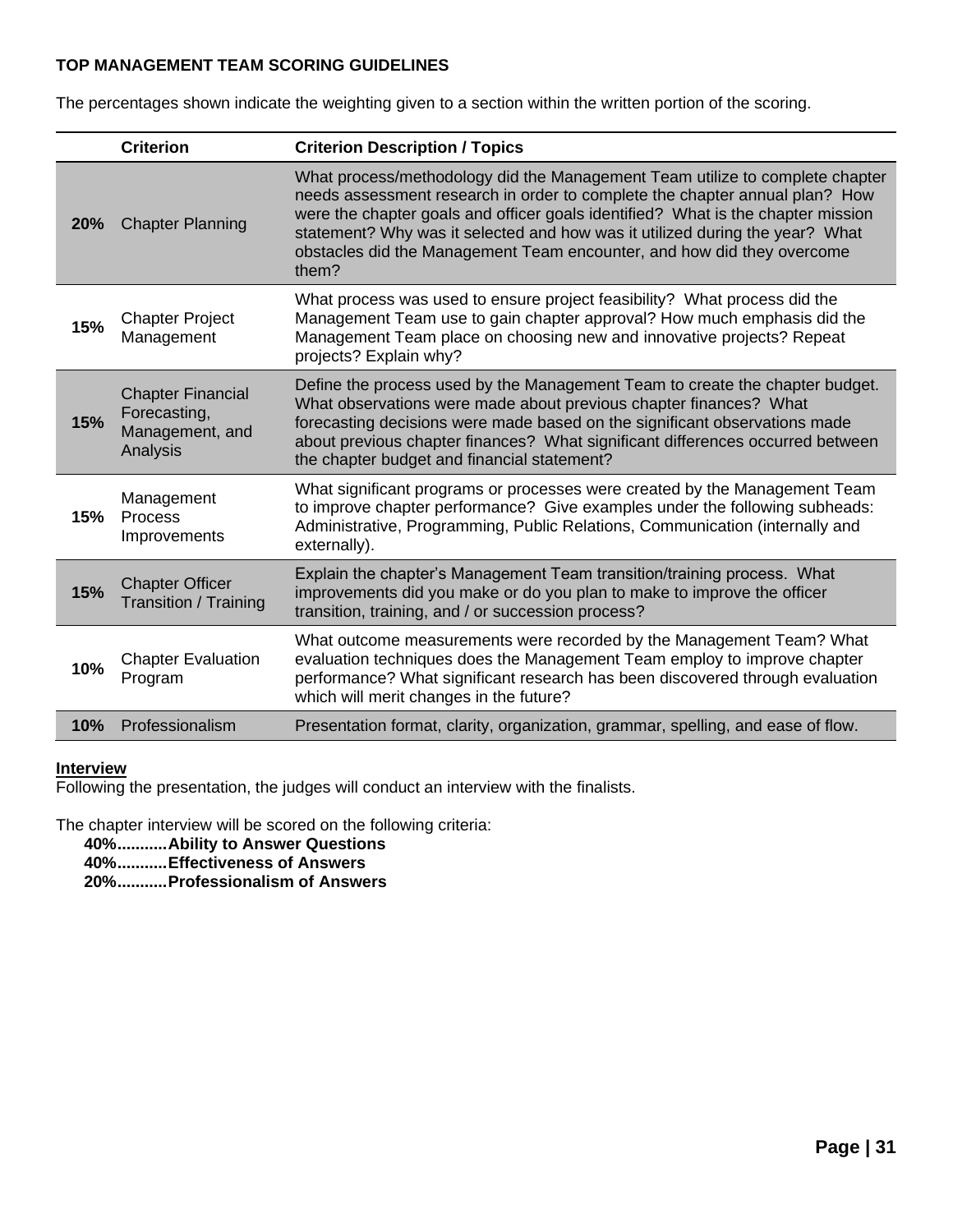<span id="page-31-0"></span>The recipient of the **Top PSE Salesperson Award** is the individual who has best demonstrated the ability to sell through PSE activities on campus and in the local community. Being well-versed in selling and sales management with significant project organization and participation while maintaining a high standard of ethics and professionalism, the Top PSE Salesperson is truly the best example of someone having used PSE as a training ground for future sales career success.

#### **AWARD**

Permanent Trophy and Traveling Trophy

#### **ELIGIBILITY**

All collegiate members may enter this competition; however there may be only one entry per chapter.

#### **RECOGNITION**

Two (2) Top Salespeople

- − Top PSE Salesperson
- − 2 nd Place

#### **FINALISTS**

Maximum six (6) students

#### **JUDGING**

40%...........Written Entry 40%...........On-Site Presentation 20%...........On-Site Interview

#### **QUALIFICATION - WRITTEN ENTRY REQUIRED**

- Page Limit: Three (3) page maximum
- Entry File Name: **TSP22-[Chapter Name]** (no spaces) ie: TSP22-EtaOmega
- Entry Format: PDF

#### **ON-SITE PRESENTATION/INTERVIEW REQUIRED**

- Time: 10 minute presentation; 15 minute interview
- Copies of presentation material to bring: 5
- Chapter Representative: Nominee plus a presentation assistant (CANNOT SPEAK).

#### **NOTES**

• The basis for evaluation is the past Chapter Operations Guide point year. Activities/projects from previous years will not be considered for scoring.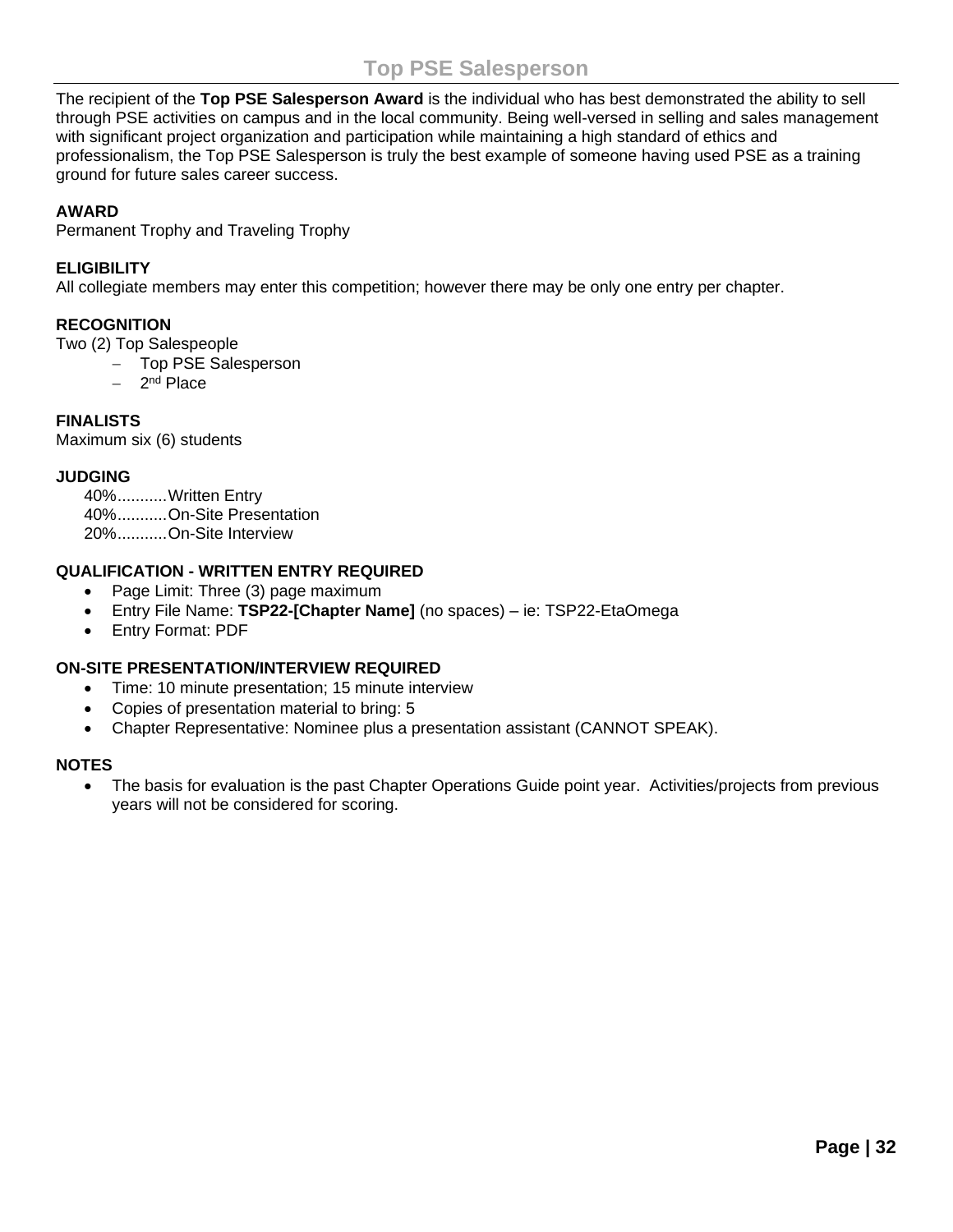#### **TOP PSE SALESPERSON SCORING GUIDELINES**

Written Entry must include the name of the nominee's school (the actual school name, not the Greek chapter name). The percentages shown indicate the weighting given to a section within the written portion of the scoring. These guidelines will serve both the written and on-site presentation portions of the competition.

|                                                                                         | <b>Criterion</b>                                                                                                                                                                                                                                           | <b>Criterion Description / Topics</b>                                                                                                                                                                                                                 |  |  |
|-----------------------------------------------------------------------------------------|------------------------------------------------------------------------------------------------------------------------------------------------------------------------------------------------------------------------------------------------------------|-------------------------------------------------------------------------------------------------------------------------------------------------------------------------------------------------------------------------------------------------------|--|--|
| <b>25%</b>                                                                              | Discuss three chapter projects in which the nominated individual participated, and<br>briefly explain his or her success as a salesperson through these activities,<br><b>Project Participation</b><br>including the sales techniques that he or she used. |                                                                                                                                                                                                                                                       |  |  |
| 20%                                                                                     | <b>Promotion of PSE</b>                                                                                                                                                                                                                                    | Describe the techniques the nominee used to promote PSE on campus and in the<br>community.                                                                                                                                                            |  |  |
| <b>Sales Education</b><br>15%<br>books or periodicals read, internships, mentors, etc.) |                                                                                                                                                                                                                                                            | Briefly describe how the nominee has developed his/her sales techniques and<br>what you have learned from that training. (Please describe any and all forms of<br>sales training including but not limited to sales seminars attended, sales classes, |  |  |
| 20%                                                                                     | Development of<br><b>Members</b>                                                                                                                                                                                                                           | Give an example of how the nominee has used his/her sales experience to<br>develop the sales skills of other chapter members. What sales cycle, process, or<br>strategy does the nominee employ?                                                      |  |  |
| 10%                                                                                     | <b>Impact on Business</b><br>How has the nominee used his/her sales skills to build relationships with the local<br>or national business community?<br>Community                                                                                           |                                                                                                                                                                                                                                                       |  |  |
| 10%                                                                                     | Professionalism                                                                                                                                                                                                                                            | Presentation format, clarity, organization, grammar, spelling, and ease of flow.                                                                                                                                                                      |  |  |

#### **Interview**

Following the presentation, the judges will conduct an interview with the finalists.

The chapter interview will be scored on the following criteria:

**40%...........Ability to Answer Questions**

**40%...........Effectiveness of Answers**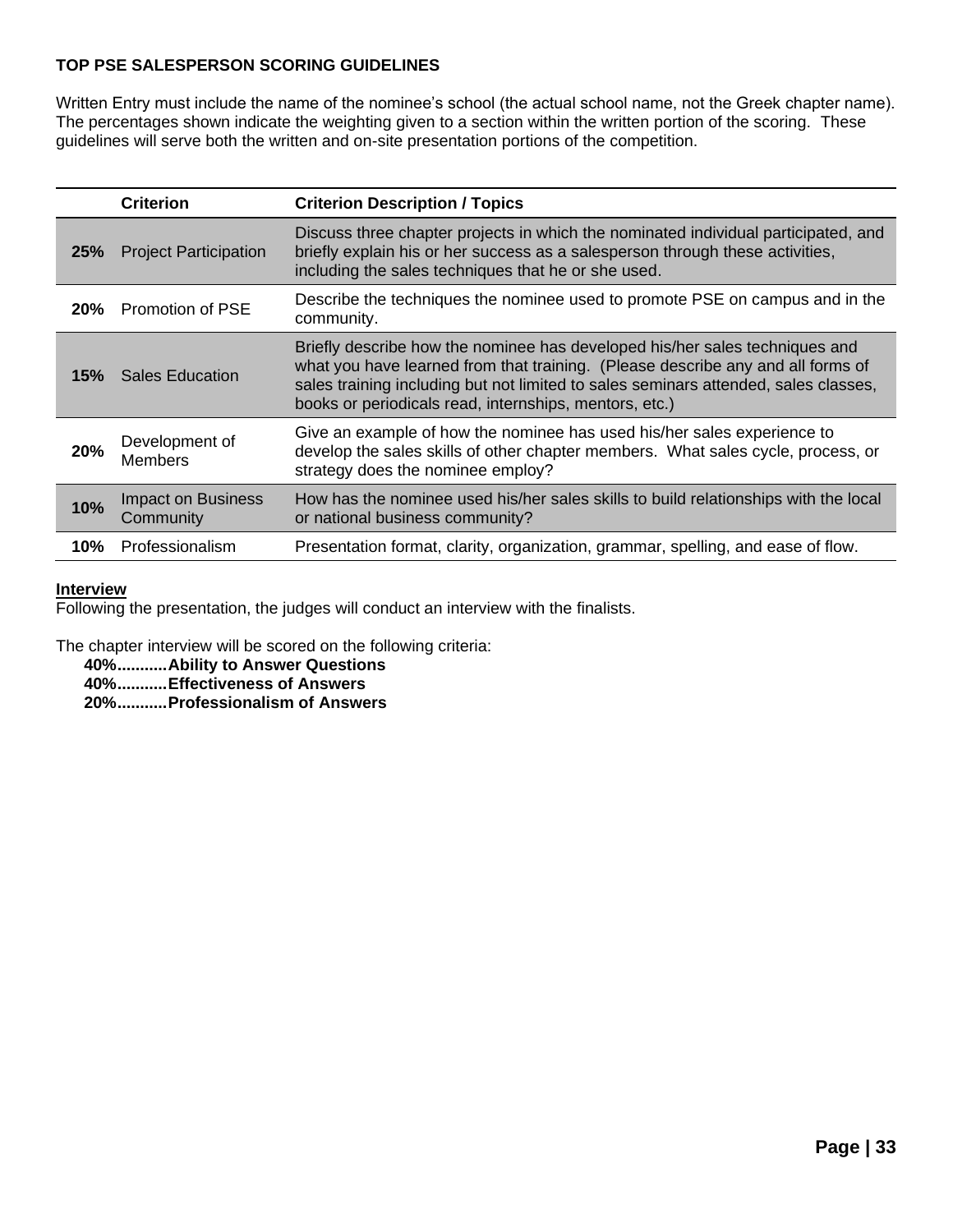<span id="page-33-0"></span>The **Top Project Management Award** is presented to (a) collegian(s) who has managed a significant project successfully during the past year. The winner represents excellence in the area of managing a chapter project and by employing best practices in project management.

#### **AWARD**

Permanent trophy, traveling trophy

#### **ELIGIBILITY**

Each project submitted under the P-2, P-3, P-4, or P-6 COG categories in the past year will automatically qualify its project manager(s) to be nominated for the Top Project Manager Award. Each chapter may only have one entry for the Top Project Manager Award, and may not exceed two nominees as part of their entry (ie: "Co-Project Managers").

#### **RECOGNITION**

Two (2) Project Manager or Project Management Teams

- − Top Project Manager
- − 2ndPlace

#### **FINALISTS**

Maximum six (6) students

#### **JUDGING**

40%...........Written Entry 40%...........On-site Presentation 20%...........On-Site Interview

#### **WRITTEN ENTRY REQUIRED**

- Page Limit: Three (3) page maximum, not including financial statements
- Entry File Names:
	- Written Entry: **PM22-[Chapter Name]** (no spaces) ie: PM22-EtaOmega
	- Budget: **PM22-[Chapter Name]-BUDGET** (no spaces) ie: PM22-EtaOmega-BUDGET
	- Operating Statement: **PM22-[Chapter Name]-OS** (no spaces) ie: PM22-EtaOmega-OS
- Entry Format:
	- **Written Entry: PDF**
	- Budget/Operating Statement: PDF/XLS/XLSX, using the template provided by PSE HQ

#### **ON-SITE PRESENTATION/INTERVIEW REQUIRED**

- Time: 10 minute presentation; 15 minute interview
- Copies of presentation material to bring: 5
- Chapter Representative: Nominee plus a presentation assistant (CANNOT SPEAK).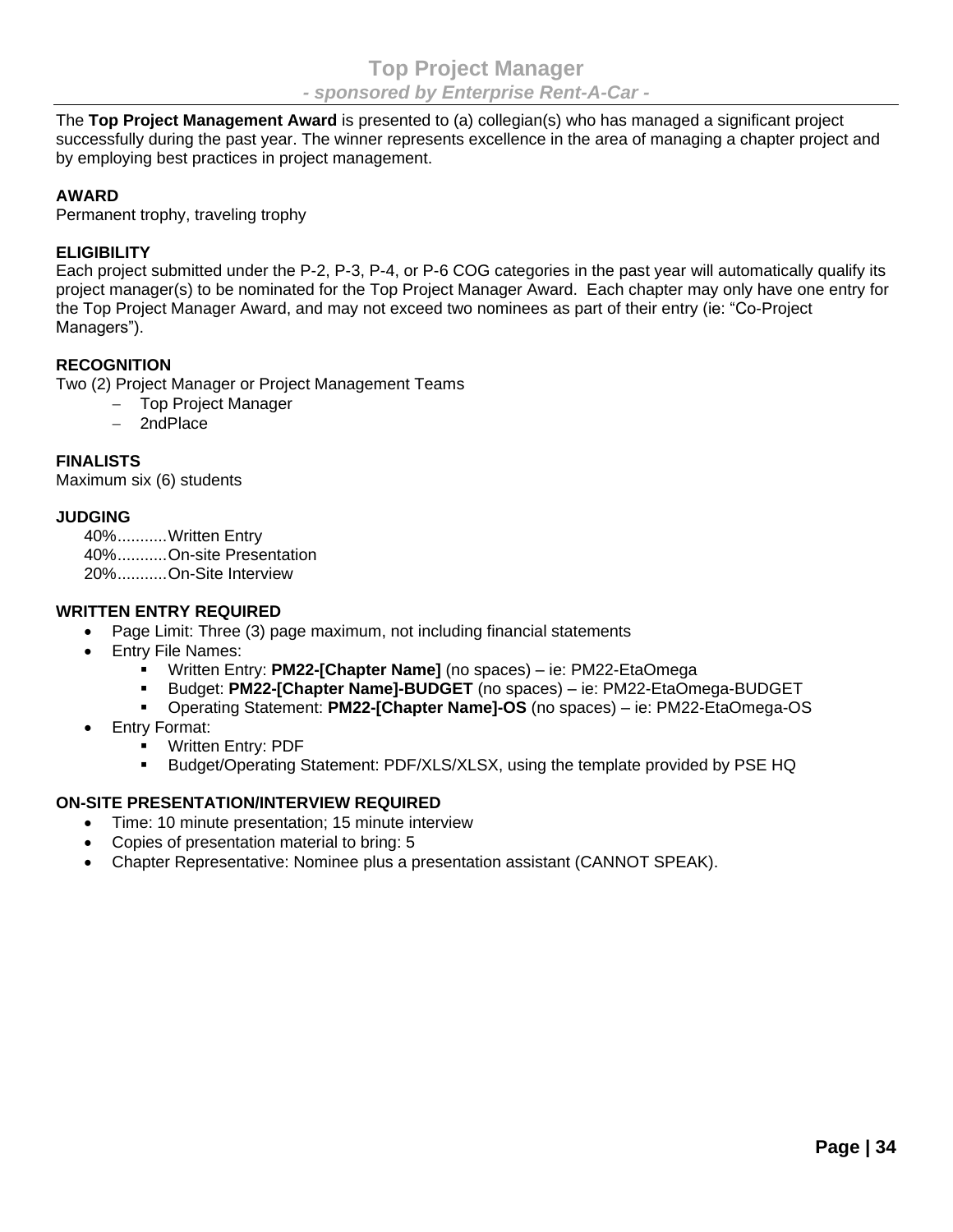#### **TOP PROJECT MANAGER SCORING GUIDELINES**

Written Entry must include the name of the nominee's school (the actual school name, not the Greek chapter name). The percentages shown indicate the weighting given to a section within the written portion of the scoring. These guidelines will serve both the written and on-site presentation portions of the competition.

*Note: While it is mandatory to address each criterion listed below, individuals do not need to respond to each of the individual topics provided for each criterion. However, please keep in mind that these topics are the types of questions the judges will expect you to be able to cover on-site.*

|     | Criterion                 | <b>Criterion Description / Topics</b>                                                                                                                                                                                                                                                                                                                                                                                                              |
|-----|---------------------------|----------------------------------------------------------------------------------------------------------------------------------------------------------------------------------------------------------------------------------------------------------------------------------------------------------------------------------------------------------------------------------------------------------------------------------------------------|
| 30% | <b>Project Planning</b>   | Nominee's involvement in leading the project planning process<br>Setting of project's SMART goals<br>$\Omega$<br>Conducting market research (project feasibility analysis and project<br>$\Omega$<br>selection process)<br>Developing the project's organization management approach (team<br>$\circ$<br>structure)<br>Planning promotions (professional selling, advertising, public relations,<br>$\circ$<br>publicity, and/or sales promotions) |
| 25% | Project<br>Implementation | Nominee's involvement in driving the project implementation process<br>Project timeline and schedule management<br>$\circ$<br>Team and/or chapter member training plan and execution<br>$\circ$<br>Project organization management (reporting systems)<br>$\circ$<br>Project operations (operating activities, project execution, and<br>$\circ$<br>adjustments)                                                                                   |
| 25% | Project<br>Evaluation     | Nominee's involvement in project evaluation process<br>$\bullet$<br>Comparison of SMART goals to actual results<br>$\circ$<br>Measures used to evaluate project successes or failures and member skill<br>$\circ$<br>development (including team evaluation)<br>Suggestions for changes if the project was planned/executed again<br>$\circ$<br>Projected versus actual time costs evaluation*<br>$\circ$                                          |
| 10% | Project<br>Financials**   | Budget (expected incomes and expenses)<br>Financial statement (actual incomes and expenses)<br>Financial evaluation (notes about differences between budget and statement)                                                                                                                                                                                                                                                                         |
| 10% | Professionalism           | Presentation format, clarity, organization, grammar, spelling, and ease of flow.                                                                                                                                                                                                                                                                                                                                                                   |

*\* Note: Project time costs evaluation is number of projected members participating in the project multiplied by anticipated number of hours spent multiplied by \$10 per hour. Actual time costs evaluation is the number of actual members participating in the project multiplied number of actual hours multiplied by \$10 per hour. Please refer to the COG for additional details.*

*\*\* Note: Please include both the original budget for the project and the final financial statement as appendices. Samples are available at pse.org.*

#### **Interview**

Following the presentation, the judges will conduct an interview with the finalists.

The chapter interview will be scored on the following criteria:

**40%...........Ability to Answer Questions**

**40%...........Effectiveness of Answers**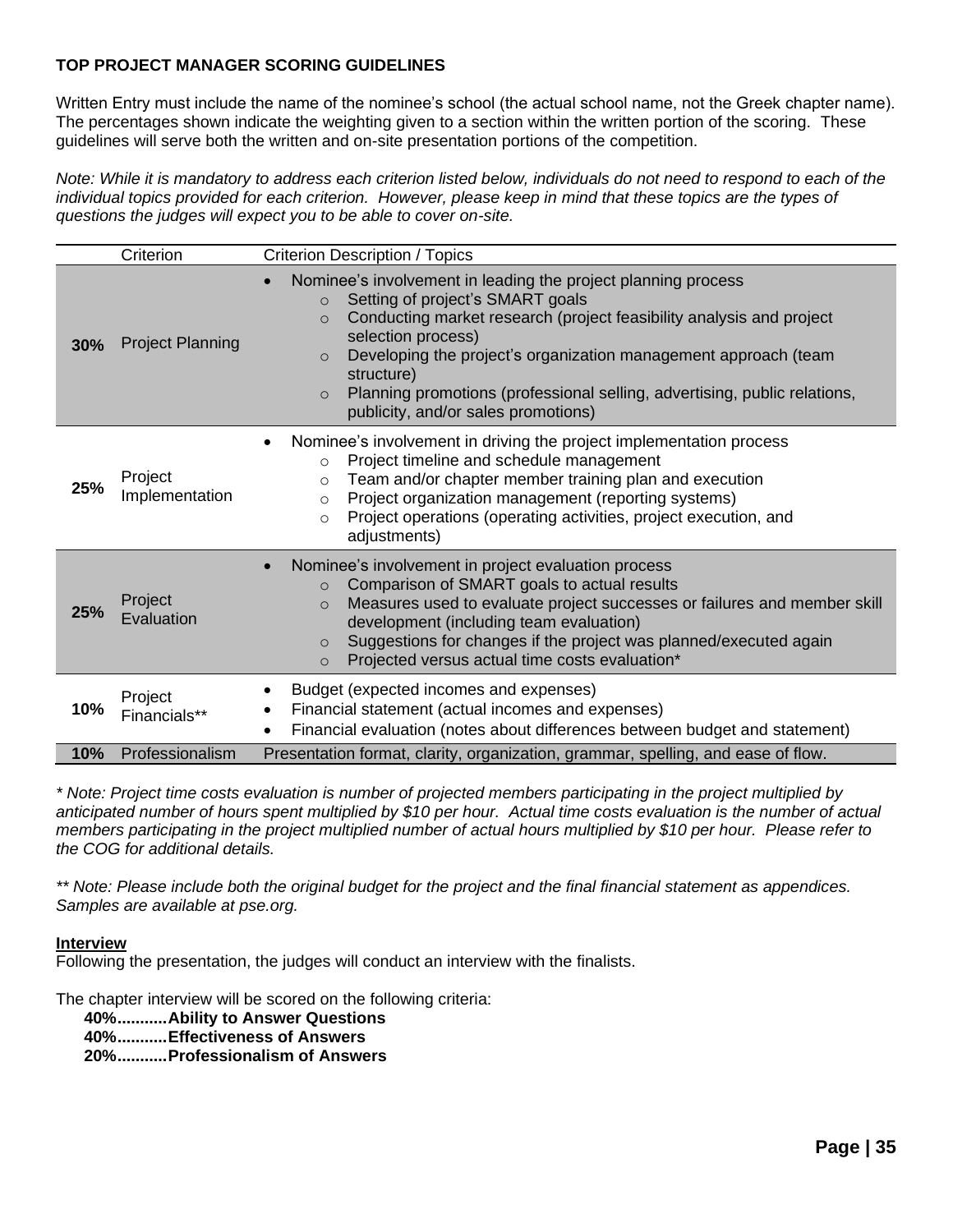<span id="page-35-0"></span>The **Top Marketing/Sales Project (Chapter) Award** is presented to the chapter that most successfully implemented a sales, promotional, or research project with the intent of generating net profit for the chapter.

#### **AWARD**

Permanent Trophy

#### **ELIGIBILITY**

• Projects must have been submitted to the **P-2 Sales and/or Marketing Projects** or **P-3 Marketing Research Project** category of the COG during the past point year to be considered.

#### **RECOGNITION**

Two (2) Chapters

- Top Marketing/Sales Project Profit
- 2nd Place

#### **FINALISTS**

Maximum (6) Chapters

#### **JUDGING**

40%...........Written Entry 40%...........On-site Presentation 20% On-Site Interview

#### **WRITTEN ENTRY REQUIRED**

- Page Limit: Three (3) page maximum, not including financial statements
- Entry File Names:
	- Written Entry: **MS\_PROFIT22-[Chapter Name]** (no spaces) ie: MS\_PROFIT22-EtaOmega
	- Budget: **MS\_PROFIT22-[Chapter Name]-BUDGET** (no spaces) ie: MS\_PROFIT22-EtaOmega-BUDGET
	- Operating Statement: **MS\_PROFIT22-[Chapter Name]-OS** (no spaces) ie: MS\_PROFIT22- EtaOmega-OS
- Entry Format:
	- Written Entry: PDF
	- Budget/Operating Statement: PDF/XLS/XLSX, using the template provided by PSE HQ

#### **ON-SITE PRESENTATION/INTERVIEW REQUIRED**

- Time: 10 minute presentation; 15 minute interview
- Chapter Representative: Six (6) maximum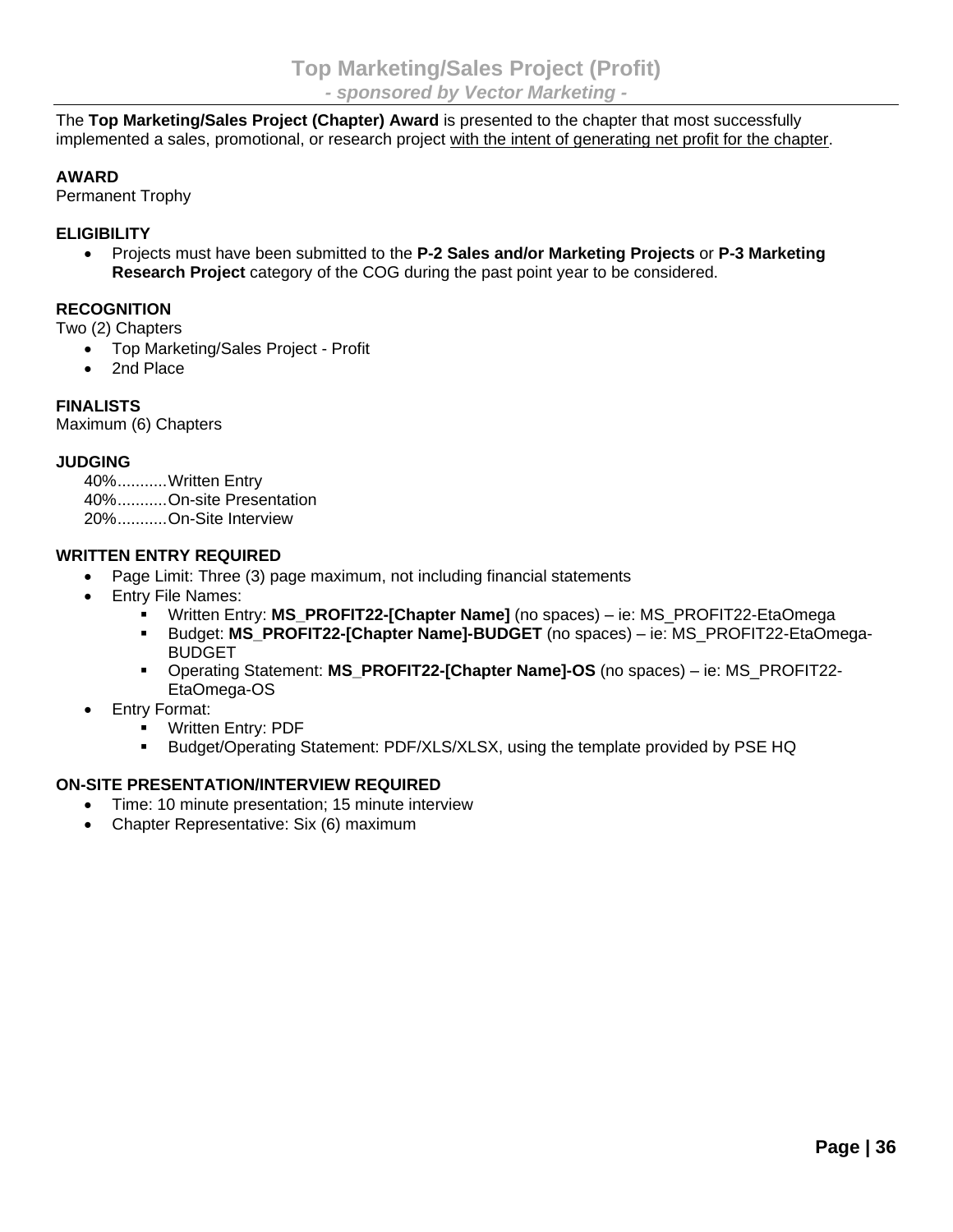#### **TOP MARKETING/SALES PROJECT (PROFIT) SCORING GUIDELINES**

Written Entry must include the name of the nominee's school (the actual school name, not the Greek chapter name). The percentages shown indicate the weighting given to a section within the written portion of the scoring. These guidelines will serve both the written and on-site presentation portions of the competition.

*Note: While it is mandatory to address each criterion listed below, chapters do not need to respond to each of the individual topics and questions provided for each criterion. However, please keep in mind that these topics are the types of questions the judges will expect you to be able to cover on-site.*

|     | Criterion                 | <b>Criterion Description / Topics</b>                                                                                                                                                                                                                                                                                                                                                                                                                |
|-----|---------------------------|------------------------------------------------------------------------------------------------------------------------------------------------------------------------------------------------------------------------------------------------------------------------------------------------------------------------------------------------------------------------------------------------------------------------------------------------------|
| 25% | <b>Project Planning</b>   | Project SMART goals<br>Market research and analysis (project feasibility analysis, project selection<br>process, and target market selection process)<br>Product research and analysis (product definition, process for identifying need for<br>the product, and process for identifying key selling features)<br>Project organization management (team description and management reporting<br>systems)<br>Project timeline and schedule management |
| 35% | Project<br>Implementation | Promotions planning and execution, promotion strategies/tactics, and execution of<br>message delivery (professional selling, advertising, publicity, and/or sales<br>promotions)<br>Project team and/or chapter member training plan and execution<br>Project operations (operating activities, project execution, and adjustments)                                                                                                                  |
| 15% | Project<br>Evaluation     | Comparison of SMART goals to actual results<br>Measures used to evaluate project successes or failures and member skill<br>development.<br>Suggestions for changes if the project was planned/executed again<br>Projected versus actual time costs evaluation*                                                                                                                                                                                       |
| 15% | Project<br>Financials**   | Budget (expected incomes and expenses)<br>Financial statement (actual incomes and expenses)<br>Financial evaluation (notes about differences between budget and statement)                                                                                                                                                                                                                                                                           |
| 10% | Professionalism           | Presentation format, clarity, organization, grammar, spelling, and ease of flow.                                                                                                                                                                                                                                                                                                                                                                     |

*\* Note: Project time costs evaluation is number of projected members participating in the project multiplied by anticipated number of hours spent multiplied by \$10 per hour. Actual time costs evaluation is the number of actual members participating in the project multiplied number of actual hours multiplied by \$10 per hour. Please refer to the COG for additional details.*

*\*\* Note: Please include both the original budget for the project and the final financial statement as appendices. Samples are available at pse.org. Written analysis is not mandatory in the entry itself, though chapters are permitted to explain their financials if they so choose.*

#### **Interview**

Following the presentation, the judges will conduct an interview with the finalists.

The chapter interview will be scored on the following criteria:

**40%...........Ability to Answer Questions**

**40%...........Effectiveness of Answers**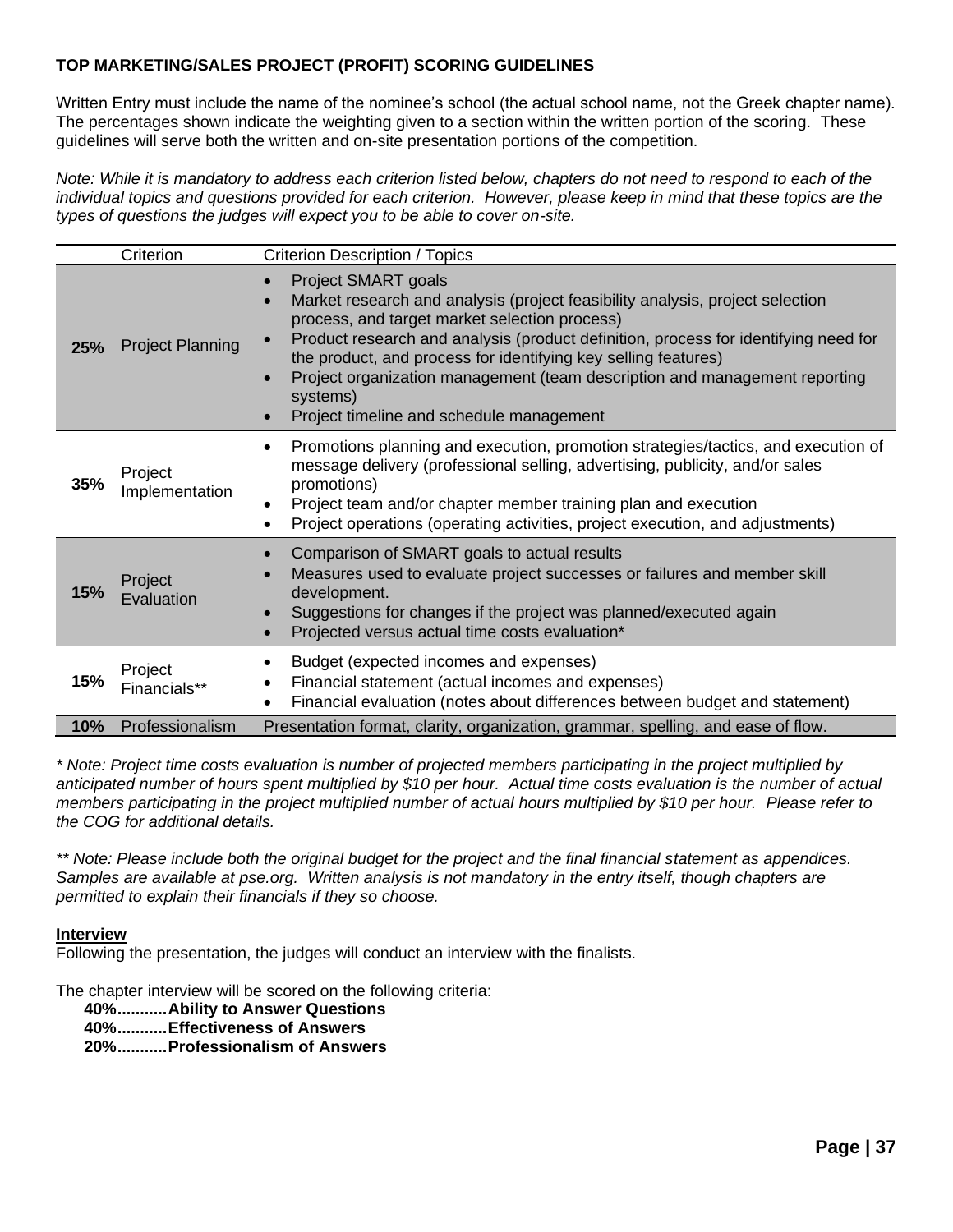<span id="page-37-0"></span>The **Top Marketing/Sales Project (Not For Profit) Award** is presented to the chapter that most successfully implemented a sales, promotional, or research project without the intent of generating net profit for the chapter.

#### **AWARD**

Permanent Trophy

#### **ELIGIBILITY**

- Projects must have been submitted to the **P-2 Sales and/or Marketing Projects**, **P-3 Marketing Research Project,** or **P-4 Not-For-Profit / Philanthropic Project** category of the COG during the past point year to be considered.
	- o **NOTE**: Only philanthropic projects, where **all** profits are donated to charity, will be considered eligible for this category. Projects where only a *portion* of net profit is donated are not eligible for this category, and should be entered in the Profit category.

#### **RECOGNITION**

Two (2) Chapters

- Top Marketing/Sales Project Not For Profit
- 2nd Place

#### **FINALISTS**

Maximum (6) Chapters

#### **JUDGING**

40%...........Written Entry 40%...........On-site Presentation 20%...........On-Site Interview

#### **WRITTEN ENTRY REQUIRED**

- Page Limit: Three (3) page maximum, not including financial statements
- Entry File Names:
	- Written Entry: **MS\_NFP22-[Chapter Name]** (no spaces) ie: MS\_NFP22-EtaOmega
	- Budget: **MS\_NFP22-[Chapter Name]-BUDGET** (no spaces) ie: MS\_NFP22-EtaOmega-BUDGET
	- Operating Statement: **MS\_NFP22-[Chapter Name]-OS** (no spaces) ie: MS\_NFP22-EtaOmega-OS
- Entry Format:
	- Written Entry: PDF
	- Budget/Operating Statement: PDF/XLS/XLSX, using the template provided by PSE HQ

#### **ON-SITE PRESENTATION/INTERVIEW REQUIRED**

- Time: 10 minute presentation; 15 minute interview
- Chapter Representative: Six (6) maximum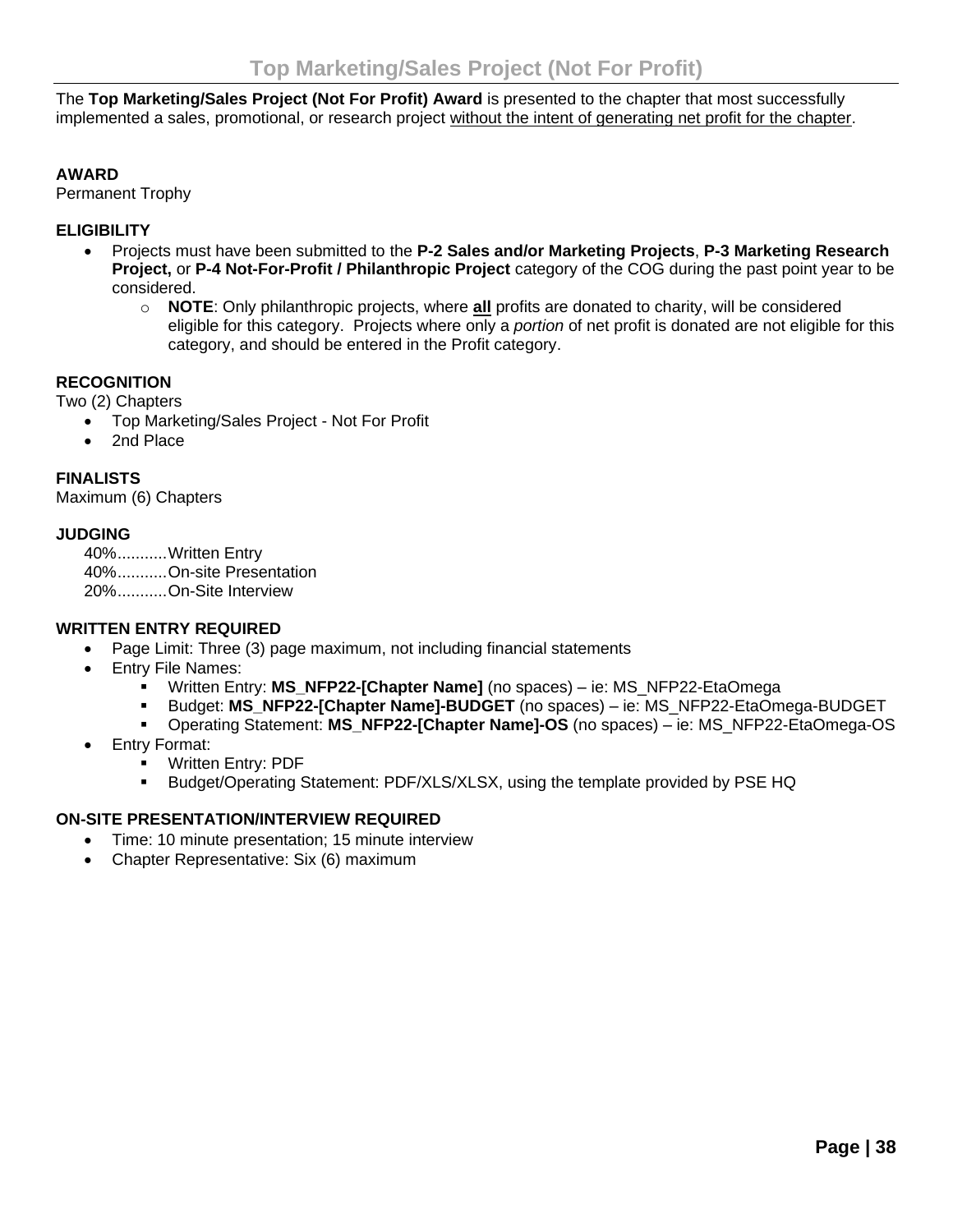#### **TOP MARKETING/SALES PROJECT (NOT FOR PROFIT) SCORING GUIDELINES**

Written Entry must include the name of the nominee's school (the actual school name, not the Greek chapter name). The percentages shown indicate the weighting given to a section within the written portion of the scoring. These guidelines will serve both the written and on-site presentation portions of the competition.

*Note: While it is mandatory to address each criterion listed below, chapters do not need to respond to each of the individual topics and questions provided for each criterion. However, please keep in mind that these topics are the types of questions the judges will expect you to be able to cover on-site.*

|     | Criterion<br><b>Criterion Description / Topics</b> |                                                                                                                                                                                                                                                                                                                                                                                                                          |  |  |
|-----|----------------------------------------------------|--------------------------------------------------------------------------------------------------------------------------------------------------------------------------------------------------------------------------------------------------------------------------------------------------------------------------------------------------------------------------------------------------------------------------|--|--|
| 10% | <b>Project Selection</b>                           | Needs assessment for skill development of membership<br>$\bullet$<br>Feasibility assessment against remainder of chapter programming<br>Identification of charity and connection to chapter's mission, if applicable<br>$\bullet$                                                                                                                                                                                        |  |  |
| 25% | <b>Project Planning</b>                            | Project SMART goals<br>Market research and analysis (project feasibility analysis and target market<br>selection process)<br>Product research and analysis (product definition, process for identifying need for<br>the product, and process for identifying key selling features)<br>Project organization management (team description and management reporting<br>systems)<br>Project timeline and schedule management |  |  |
| 30% | Project<br>Implementation                          | Promotions planning and execution, promotion strategies/tactics, and execution of<br>$\bullet$<br>message delivery (professional selling, advertising, publicity, and/or sales<br>promotions)<br>Project team and/or chapter member training plan and execution<br>Project operations (operating activities, project execution, and adjustments)<br>$\bullet$                                                            |  |  |
| 20% | Project<br>Evaluation                              | Comparison of SMART goals to actual results<br>Measures used to evaluate project successes or failures and member skill<br>development.<br>Suggestions for changes if the project was planned/executed again<br>Projected versus actual time costs evaluation*                                                                                                                                                           |  |  |
| 5%  | Project<br>Financials**                            | Budget (expected incomes and expenses)<br>$\bullet$<br>Financial statement (actual incomes and expenses)<br>Financial evaluation (notes about differences between budget and statement)<br>Even without a goal of project profit, financial viability/risk is still a factor in<br>programming.                                                                                                                          |  |  |
| 10% | Professionalism                                    | Presentation format, clarity, organization, grammar, spelling, and ease of flow.                                                                                                                                                                                                                                                                                                                                         |  |  |

*\* Note: Project time costs evaluation is number of projected members participating in the project multiplied by anticipated number of hours spent multiplied by \$10 per hour. Actual time costs evaluation is the number of actual members participating in the project multiplied number of actual hours multiplied by \$10 per hour. Please refer to the COG for additional details.*

*\*\* Note: Please include both the original budget for the project and the final financial statement as appendices. Samples are available at pse.org. Written analysis is not mandatory in the entry itself, though chapters are permitted to explain their financials if they so choose.*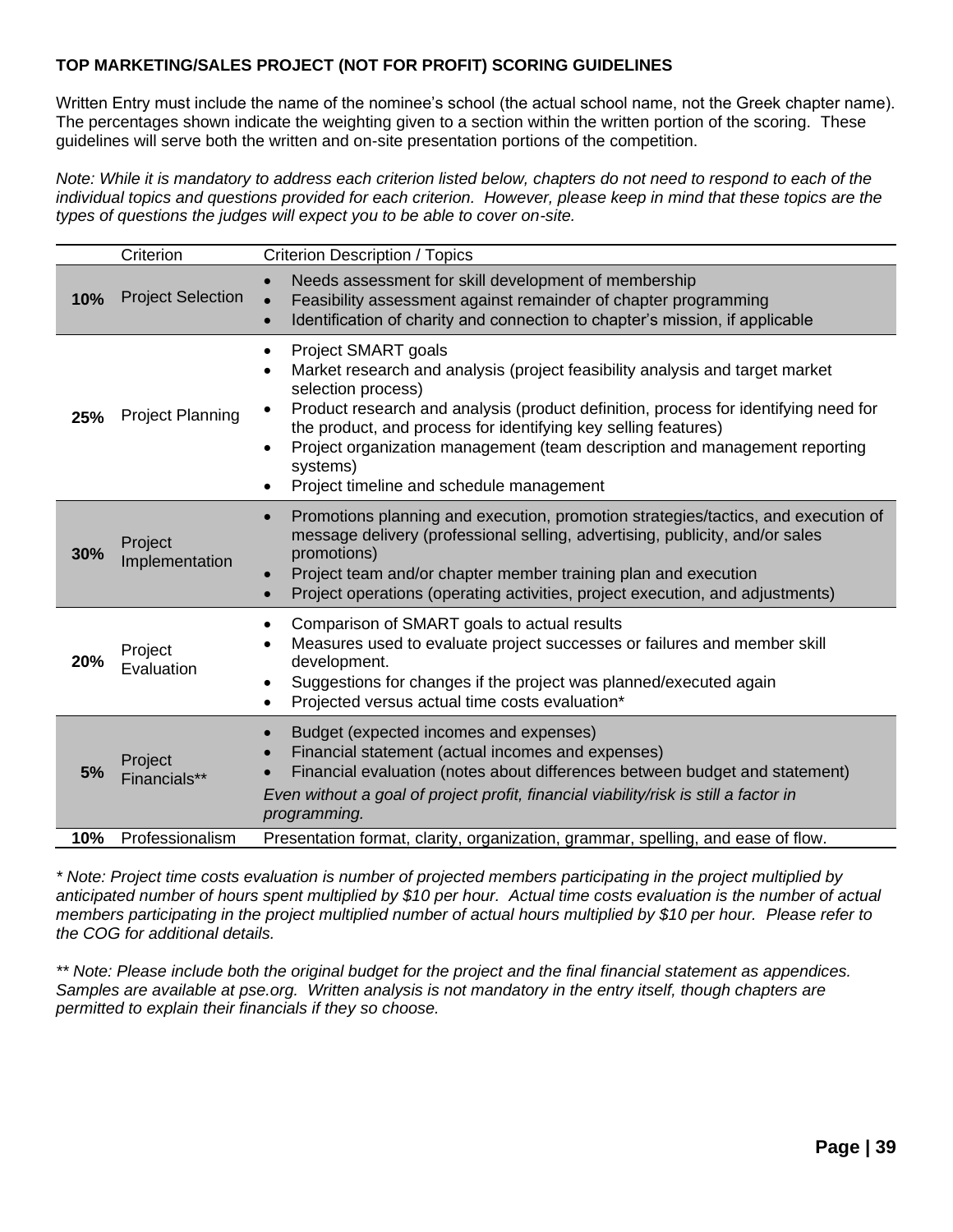#### **Interview**

Following the presentation, the judges will conduct an interview with the finalists.

The chapter interview will be scored on the following criteria:

- **40%...........Ability to Answer Questions**
- **40%...........Effectiveness of Answers**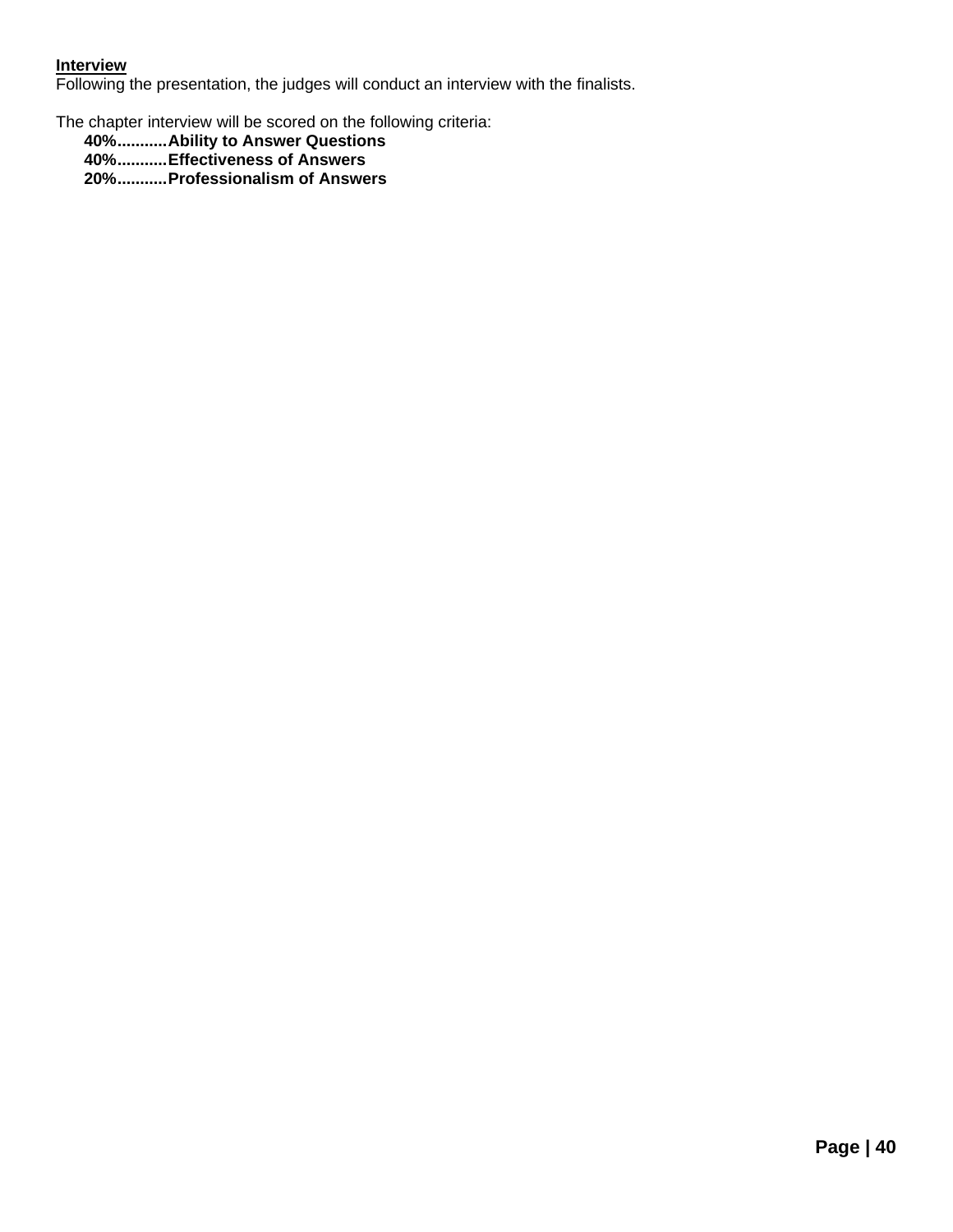<span id="page-40-0"></span>The **Top Social Media Strategy Award** is presented to the chapter that most successfully develops and executes a social media campaign to promote the chapter and its events throughout the year.

#### **AWARD**

Permanent Trophy

#### **ELIGIBILITY**

All chapters attending the PSE National Convention may enter this competition.

#### **RECOGNITION**

Two (2) Chapters

- Top Social Media Strategy
- 2nd Place

#### **FINALISTS**

Maximum six (6) Chapters

#### **JUDGING**

40%...........Written Entry 40%...........On-site Presentation 20%...........On-Site Interview

#### **WRITTEN ENTRY REQUIRED**

- Page Limit: Three (3) page maximum
- Entry File Name: **SOCIAL22-[Chapter Name]** (no spaces) ie: SOCIAL22-EtaOmega
- Entry Format: PDF

#### **ON-SITE PRESENTATION/INTERVIEW REQUIRED**

- Time: 10 minute presentation; 15 minute interview
- Chapter Representative: Six (6) maximum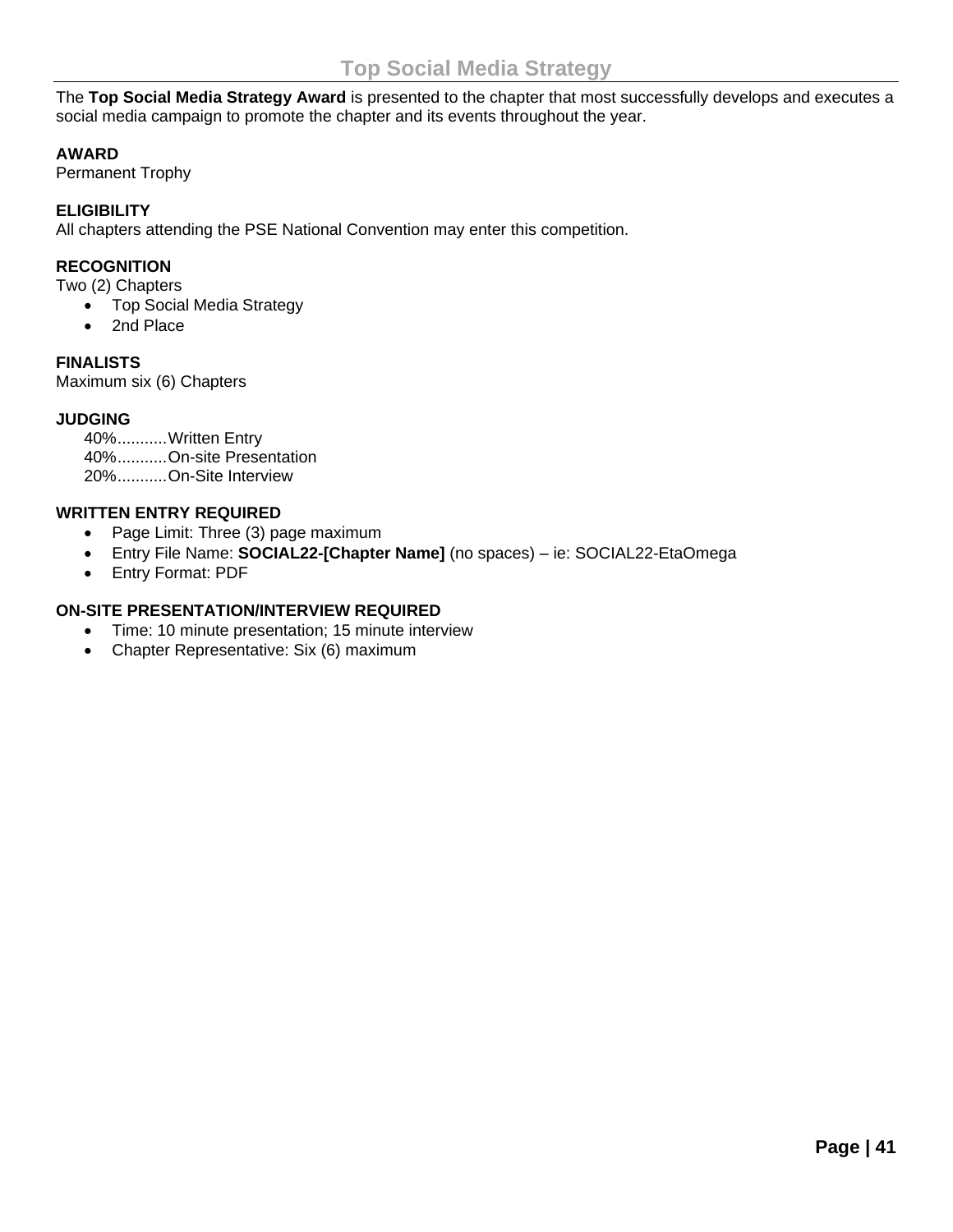#### **TOP SOCIAL MEDIA STRATEGY SCORING GUIDELINES**

Written Entry must include the name of the nominee's school (the actual school name, not the Greek chapter name). The percentages shown indicate the weighting given to a section within the written portion of the scoring. These guidelines will serve both the written and on-site presentation portions of the competition.

*Note: While it is mandatory to address each criterion listed below, chapters do not need to respond to each of the individual topics and questions provided for each criterion. However, please keep in mind that these topics are the types of questions the judges will expect you to be able to cover on-site.*

|                                                                                                                                                                                                                                                                                                                                              | <b>Criterion</b><br><b>Criterion Description / Topics</b> |                                                                                                                                                                                                                                                                                                                                                                             |  |  |  |  |
|----------------------------------------------------------------------------------------------------------------------------------------------------------------------------------------------------------------------------------------------------------------------------------------------------------------------------------------------|-----------------------------------------------------------|-----------------------------------------------------------------------------------------------------------------------------------------------------------------------------------------------------------------------------------------------------------------------------------------------------------------------------------------------------------------------------|--|--|--|--|
| 5%                                                                                                                                                                                                                                                                                                                                           | Overview                                                  | Provide an overview of the chapter's Social Media Strategy for the past year.                                                                                                                                                                                                                                                                                               |  |  |  |  |
| Explain how your chapter developed its social media plan for the year,<br>$\bullet$<br>including the creation of any themes or specific types of content to be<br>included.<br>15%<br>Planning<br>Detail the execution plan, including the identification of social media platforms<br>$\bullet$<br>to be used and the cadence of messaging. |                                                           |                                                                                                                                                                                                                                                                                                                                                                             |  |  |  |  |
| 20%                                                                                                                                                                                                                                                                                                                                          | Goals                                                     | Clearly describe the goals for the chapter's usage of social media in the past<br>year, including the process by which these goals were defined.                                                                                                                                                                                                                            |  |  |  |  |
| 20%                                                                                                                                                                                                                                                                                                                                          | Execution                                                 | Describe how the chapter executed its strategy, including as a component of<br>promoting recruitment and for promoting projects.                                                                                                                                                                                                                                            |  |  |  |  |
| 30%                                                                                                                                                                                                                                                                                                                                          | Analysis                                                  | Evaluate how the chapter's strategy performed against its goals.<br>Discuss any key metrics that were used to evaluate the strategy.<br>NOTE: for any growth metrics, please provide starting numbers of<br>$\Omega$<br>followers, etc., to help detail the increases.<br>Identify and discuss specific results that can be attributed to the execution of<br>the strategy. |  |  |  |  |
| 10%                                                                                                                                                                                                                                                                                                                                          | Professionalism                                           | Presentation format, clarity, organization, grammar, spelling, and ease of flow.                                                                                                                                                                                                                                                                                            |  |  |  |  |

#### **Interview**

Following the presentation, the judges will conduct an interview with the finalists.

The chapter interview will be scored on the following criteria:

**40%...........Ability to Answer Questions**

**40%...........Effectiveness of Answers**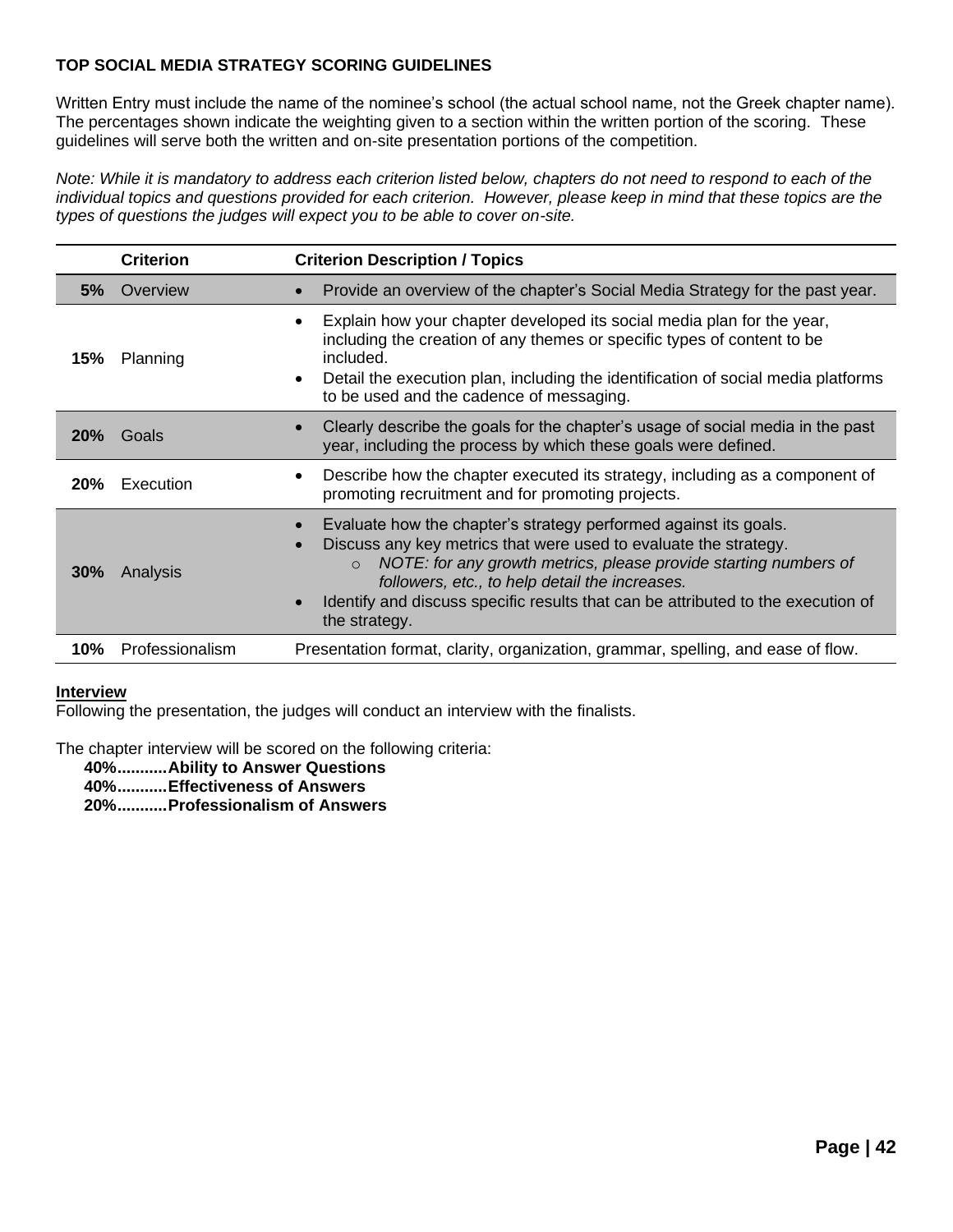<span id="page-42-0"></span>The **Top Professional Development Program Award** is given to the chapter who has most clearly, accurately, and effectively planned and executed a variety of professional programming that provides their chapter members an experience that connects them to the professional world. Professional development activities include: guest speakers, workshops or seminars focusing on business, networking events, professional competitions, alumni events, award banquets, chapter retreats, company tours, etc.

#### **AWARD**

Permanent Trophy

#### **ELIGIBILITY**

All chapters attending the PSE National Convention may enter this competition.

#### **RECOGNITION**

Two (2) Chapters

- Top Professional Development Program
- 2nd Place

#### **FINALISTS**

Maximum six (6) Chapters

#### **JUDGING**

40%...........Written Entry 40%...........On-site Presentation 20%...........On-Site Interview

#### **WRITTEN ENTRY REQUIRED**

- Page Limit: Three (3) page maximum
- Entry File Name: **PD22-[Chapter Name]** (no spaces) ie: PD22-EtaOmega
- Entry Format: PDF

#### **ON-SITE PRESENTATION/INTERVIEW REQUIRED**

- Time: 10 minute presentation; 15 minute interview
- Chapter Representative: Six (6) maximum

#### **NOTES**

− All Professional Development activities/events discussed must have been submitted under the P-6 category of the COG during the 2021-2022 point year.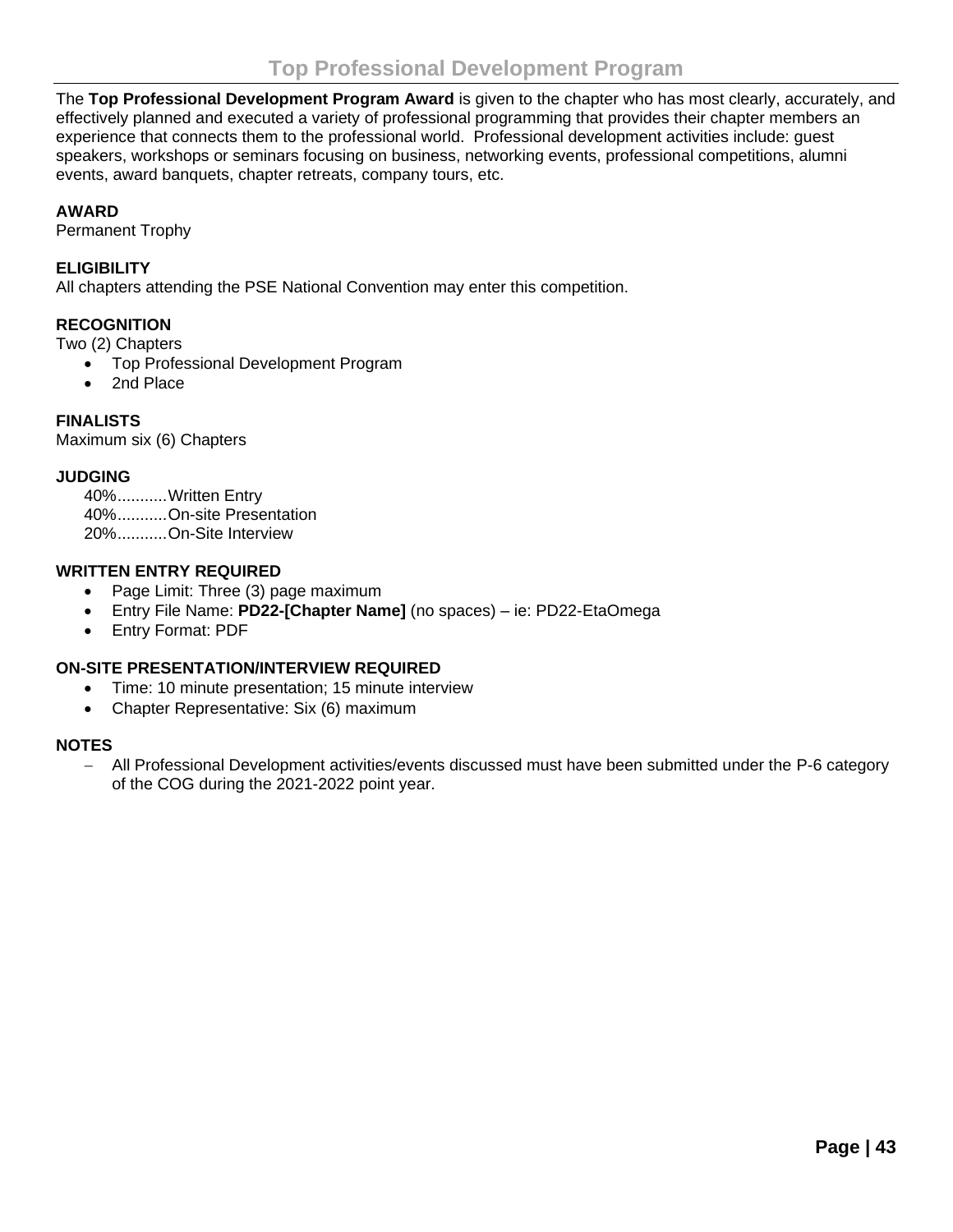#### **TOP PROFESSIONAL DEVELOPMENT PROGRAM SCORING GUIDELINES**

Written Entry must include the name of the nominee's school (the actual school name, not the Greek chapter name). The percentages shown indicate the weighting given to a section within the written portion of the scoring. These guidelines will serve both the written and on-site presentation portions of the competition.

*Note: While it is mandatory to address each criterion listed below, chapters do not need to respond to each of the individual topics and questions provided for each criterion. However, please keep in mind that these topics are the types of questions the judges will expect you to be able to cover on-site.*

|        | <b>Criterion</b>                                                                                                                                                                                                                                                                                                                                                    | <b>Criterion Description / Topics</b>                                                                                                                                                            |  |
|--------|---------------------------------------------------------------------------------------------------------------------------------------------------------------------------------------------------------------------------------------------------------------------------------------------------------------------------------------------------------------------|--------------------------------------------------------------------------------------------------------------------------------------------------------------------------------------------------|--|
|        | Define your professional development strategy, including what your goals were?<br>Professional<br>What programming was available to the membership prior to this year? What<br>Development<br>$30\%$<br>opportunities existed for new programming? What types of events did you plan<br>Strategy<br>and what type of experience were you creating for your members? |                                                                                                                                                                                                  |  |
| 25%    | Implementation                                                                                                                                                                                                                                                                                                                                                      | Detail the specific methods used to promote the events internally. How did you<br>encourage and support your members' participation? What level of participation<br>did you have at your events? |  |
| $10\%$ | Integration of<br>How did you use national and local partners as well as alumni within these<br><b>Corporate Partners</b><br>events?<br>and Alumni                                                                                                                                                                                                                  |                                                                                                                                                                                                  |  |
| 25%    | Evaluation of<br>Program                                                                                                                                                                                                                                                                                                                                            | How did you measure your program's effectiveness? What did the membership<br>gain from these events? What would you change for future programming?                                               |  |
| 10%    | Professionalism                                                                                                                                                                                                                                                                                                                                                     | Presentation format, clarity, organization, grammar, spelling, and ease of flow.                                                                                                                 |  |

#### **Interview**

Following the presentation, the judges will conduct an interview with the finalists.

The chapter interview will be scored on the following criteria:

**40%...........Ability to Answer Questions**

**40%...........Effectiveness of Answers**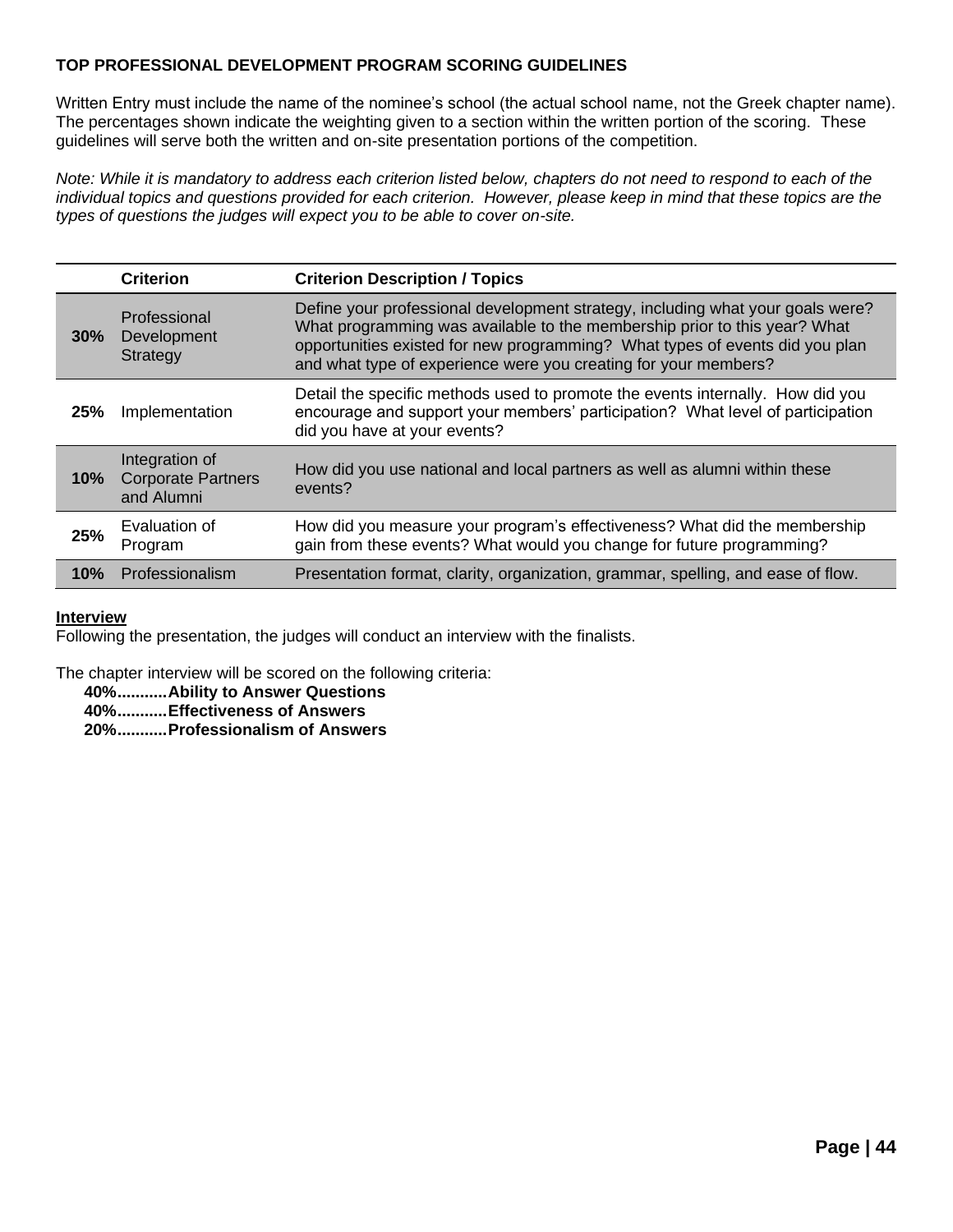<span id="page-44-0"></span>The **Top Chapter Recruitment Program** Award is given to the chapter who most successfully develops, executes, and demonstrates its recruitment plan throughout the previous year.

#### **AWARD**

Permanent Trophy

#### **RECOGNITION**

- − Top Chapter Recruitment Program
- − 2 nd Place

#### **FINALISTS**

Maximum six (6) Chapters

#### **JUDGING**

40%...........Written Entry 40%...........On-site Presentation 20%...........On-Site Interview

#### **WRITTEN ENTRY REQUIRED**

- Page Limit: Three (3) page maximum
- Entry File Name: **RECRUIT22-[Chapter Name]** (no spaces) ie: RECRUIT22-EtaOmega
- Entry Format: PDF

#### **ON-SITE PRESENTATION/INTERVIEW REQUIRED**

- Time: 10 minute presentation; 15 minute interview
- Chapter Representative: Six (6) maximum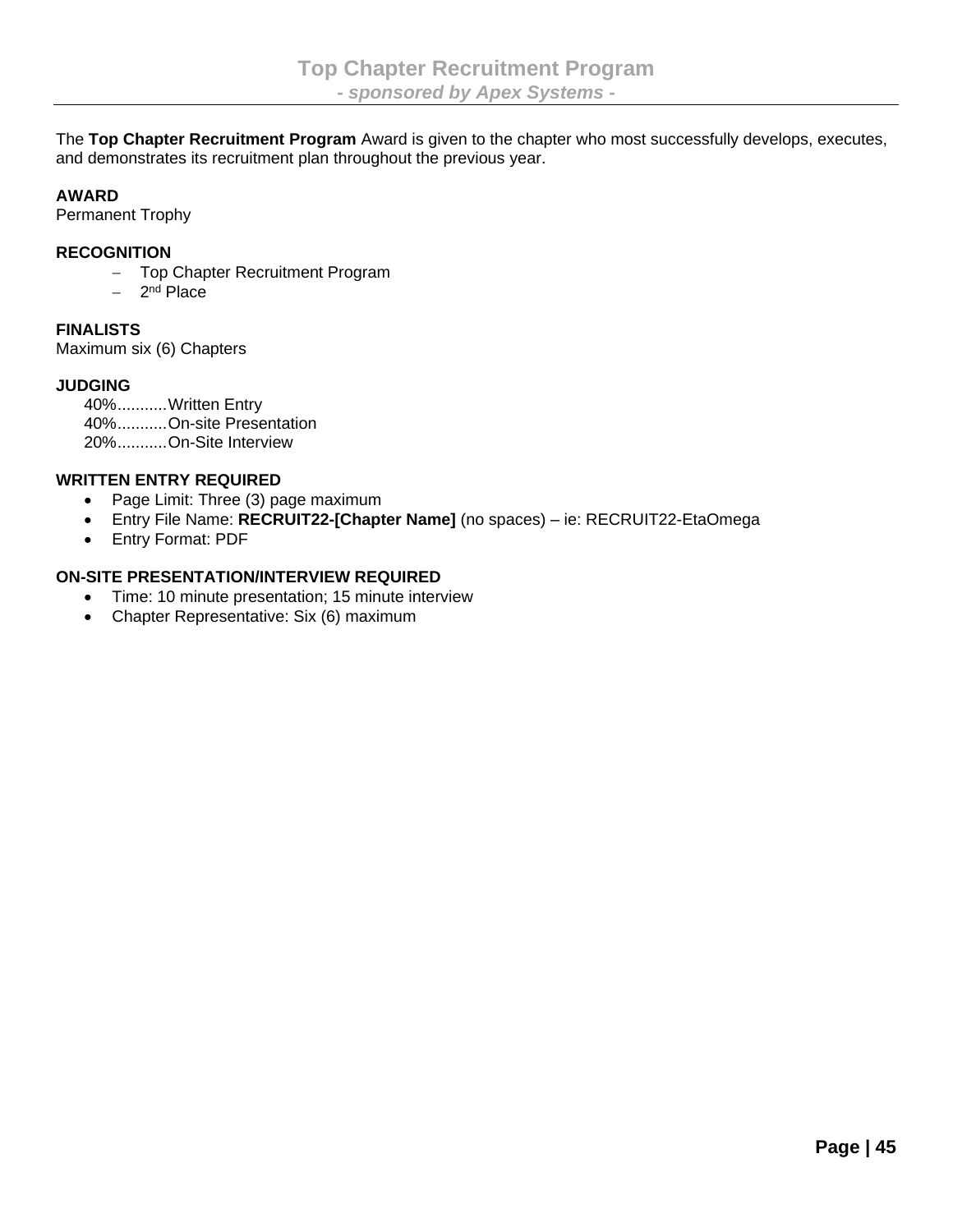#### **TOP CHAPTER RECRUITMENT PROGRAM SCORING GUIDELINES**

Written Entry must include the name of the nominee's school (the actual school name, not the Greek chapter name). The percentages shown indicate the weighting given to a section within the written portion of the scoring. These guidelines will serve both the written and on-site presentation portions of the competition.

*Note: While it is mandatory to address each criterion listed below, chapters do not need to respond to each of the individual topics and questions provided for each criterion. However, please keep in mind that these topics are the types of questions the judges will expect you to be able to cover on-site.*

|                                                                                                                                                                         | Criterion<br><b>Criterion Description / Topics</b>                                                                                                                           |                                                                                                                                                                                                                                                 |  |  |
|-------------------------------------------------------------------------------------------------------------------------------------------------------------------------|------------------------------------------------------------------------------------------------------------------------------------------------------------------------------|-------------------------------------------------------------------------------------------------------------------------------------------------------------------------------------------------------------------------------------------------|--|--|
| Situational<br>recruitment.<br>20%<br>Analysis<br>campus in which the chapter is recruiting                                                                             |                                                                                                                                                                              | Analysis of the chapter's membership coming into the new year (including size<br>and attrition rate), highlighting what the key focus areas were for chapter<br>Analysis of the target market, taking into consideration the environment of the |  |  |
| 10%                                                                                                                                                                     | Initial recruiting goals, both in terms of total quantity and any additional levels<br><b>Recruiting Goals</b><br>factored into planning (class year, major)                 |                                                                                                                                                                                                                                                 |  |  |
| Activities used to promote recruitment<br>Execution of<br>30%<br>Promotion of the recruitment effort itself (themes/slogans)<br>Campaign<br>Interview process (if used) |                                                                                                                                                                              |                                                                                                                                                                                                                                                 |  |  |
| 30%                                                                                                                                                                     | Performance against recruiting goals, with analysis of where goals were/were not<br>$\bullet$<br>Evaluation of<br>met<br>Campaign<br>Effectiveness of recruitment activities |                                                                                                                                                                                                                                                 |  |  |
| 10%                                                                                                                                                                     | Professionalism                                                                                                                                                              | Presentation format, clarity, organization, grammar, spelling, and ease of flow.                                                                                                                                                                |  |  |

#### **Interview**

Following the presentation, the judges will conduct an interview with the finalists.

The chapter interview will be scored on the following criteria:

**40%...........Ability to Answer Questions**

**40%...........Effectiveness of Answers**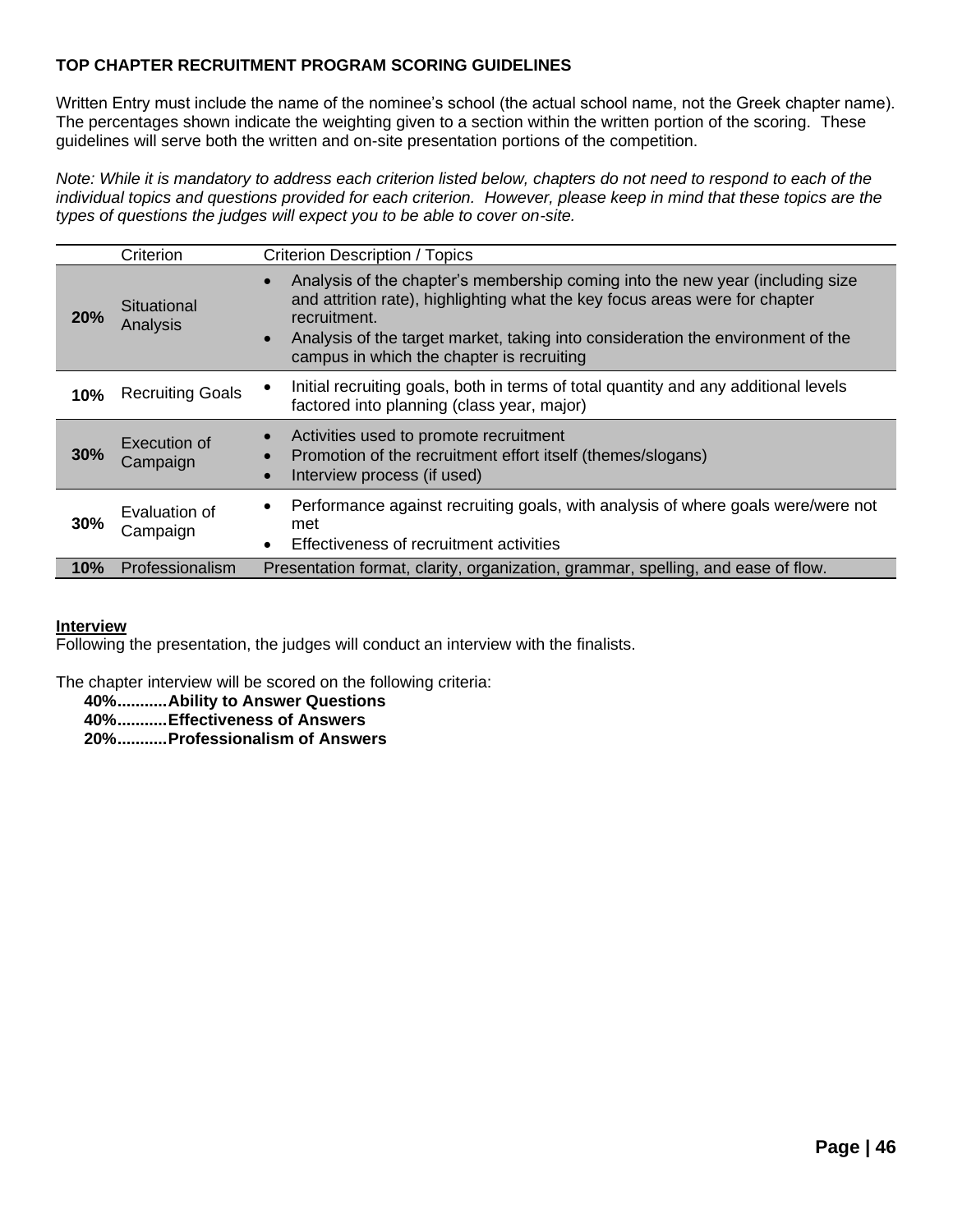<span id="page-46-0"></span>The **Top New Member Development Process Award** is given to the chapter who has most effectively and wholesomely developed potential new members to be upstanding, lifelong members of Pi Sigma Epsilon.

#### **AWARD**

Permanent Trophy

#### **ELIGIBILITY**

All chapters attending the PSE National Convention may enter this competition.

#### **RECOGNITION**

Two (2) Chapters

- Top New Member Development Process
- 2nd Place

#### **FINALISTS**

Maximum six (6) Chapters

#### **JUDGING**

40%...........Written Entry 40%...........On-site Presentation 20%...........On-Site Interview

#### **QUALIFICATION - WRITTEN ENTRY REQUIRED**

- Page Limit: Three (3) page maximum
- Entry File Name: **NMP22-[Chapter Name]** (no spaces) ie: NMP22-EtaOmega
- Entry Format: PDF

#### **ON-SITE PRESENTATION/INTERVIEW REQUIRED**

- Time: 10 minute presentation; 15 minute interview
- Copies of presentation material to bring: 5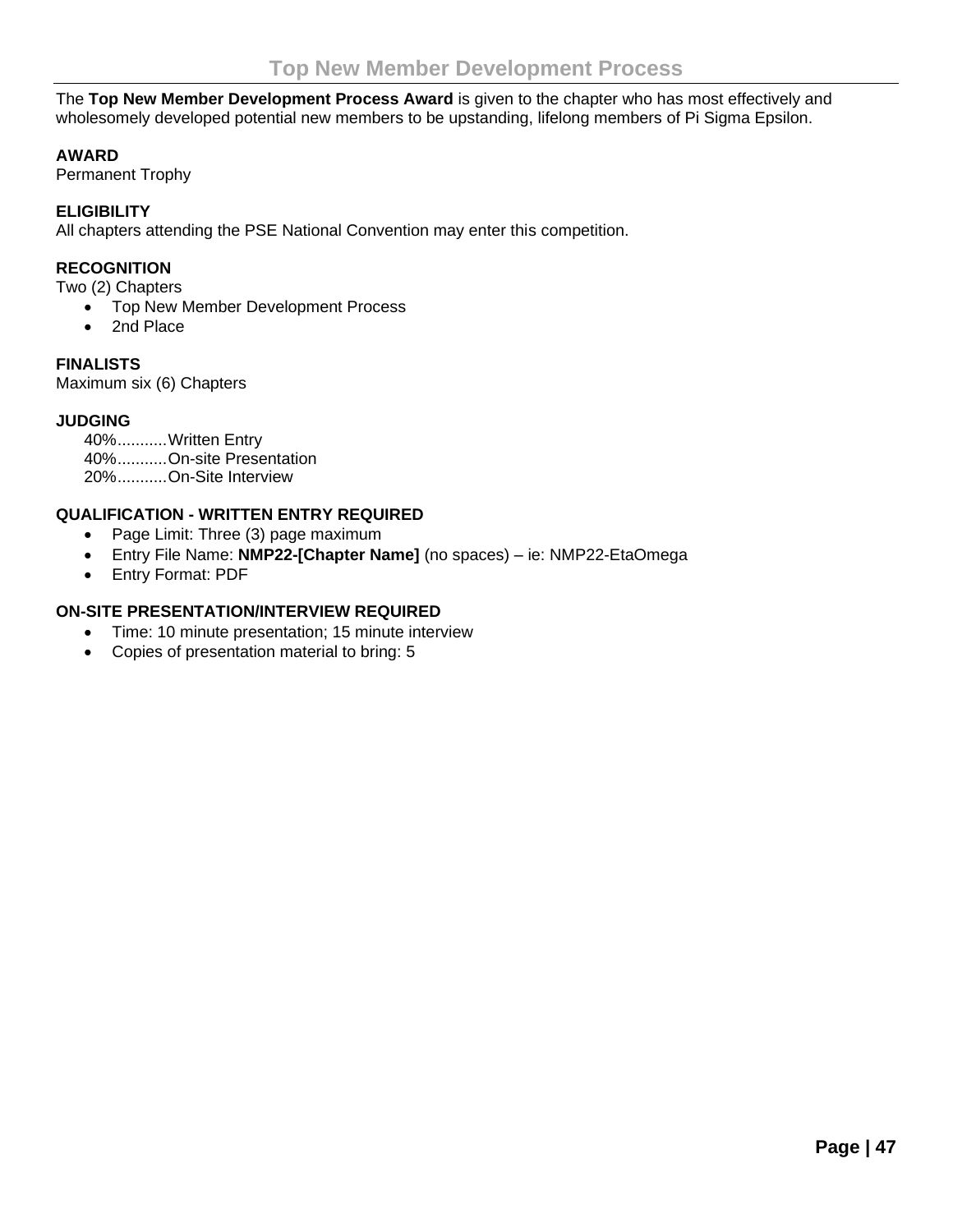#### **TOP NEW MEMBER DEVELOPMENT PROCESS SCORING GUIDELINES**

Written Entry must include the name of the nominee's school (the actual school name, not the Greek chapter name). The percentages shown indicate the weighting given to a section within the written portion of the scoring. These guidelines will serve both the written and on-site presentation portions of the competition.

*Note: While it is mandatory to address each criterion listed below, chapters do not need to respond to each of the individual topics and questions provided for each criterion. However, please keep in mind that these topics are the types of questions the judges will expect you to be able to cover on-site.*

|     | Criterion<br><b>Criterion Description / Topics</b>           |                                                                                                                                                                                                                                                                                      |  |
|-----|--------------------------------------------------------------|--------------------------------------------------------------------------------------------------------------------------------------------------------------------------------------------------------------------------------------------------------------------------------------|--|
| 10% | Curriculum<br>Development and<br>Planning                    | Provide a brief overview of your curriculum development process.<br>What goals did you establish for the process?<br>Why did you pick these goals?<br>Who was involved in curriculum writing?<br>Provide a brief overview of the timeline and flow of events throughout the process. |  |
| 20% | Sales/Marketing<br>Experience                                | How did you help develop your New Members regarding sales/marketing skills?<br>$\bullet$<br>What experiential learning opportunities were available to New Members?<br>What projects did the New Members complete?<br>What skills were gained through these experiences?             |  |
| 20% | Professional<br>Development                                  | What Professional Development opportunities were offered to New Members?<br>How were these identified and why were they chosen?                                                                                                                                                      |  |
| 10% | <b>Fraternity History</b><br>& Values                        | What Fraternity History, Values, and Information were taught to your New<br>Members?<br>How did you decide on this information?<br>In what way did you ensure the understanding and retention of this information?<br>$\bullet$                                                      |  |
| 10% | Socialization &<br>Integration with<br><b>Active Chapter</b> | How did you help develop a productive bond/team atmosphere within your New<br>Member classes?<br>What activities or events did you host to boost camaraderie?<br>How did you effectively assimilate the New Members into the existing chapter?                                       |  |
| 20% | Program<br>Evaluation                                        | How did you measure the effectiveness of your process?<br>What metrics did you utilize to benchmark for future improvements?<br>What will you change in the future to continue improving your program?                                                                               |  |
| 10% | Professionalism                                              | Presentation format, clarity, organization, grammar, spelling, and ease of flow.                                                                                                                                                                                                     |  |

#### **Interview**

Following the presentation, the judges will conduct an interview with the finalists.

The chapter interview will be scored on the following criteria:

**40%...........Ability to Answer Questions**

**40%...........Effectiveness of Answers**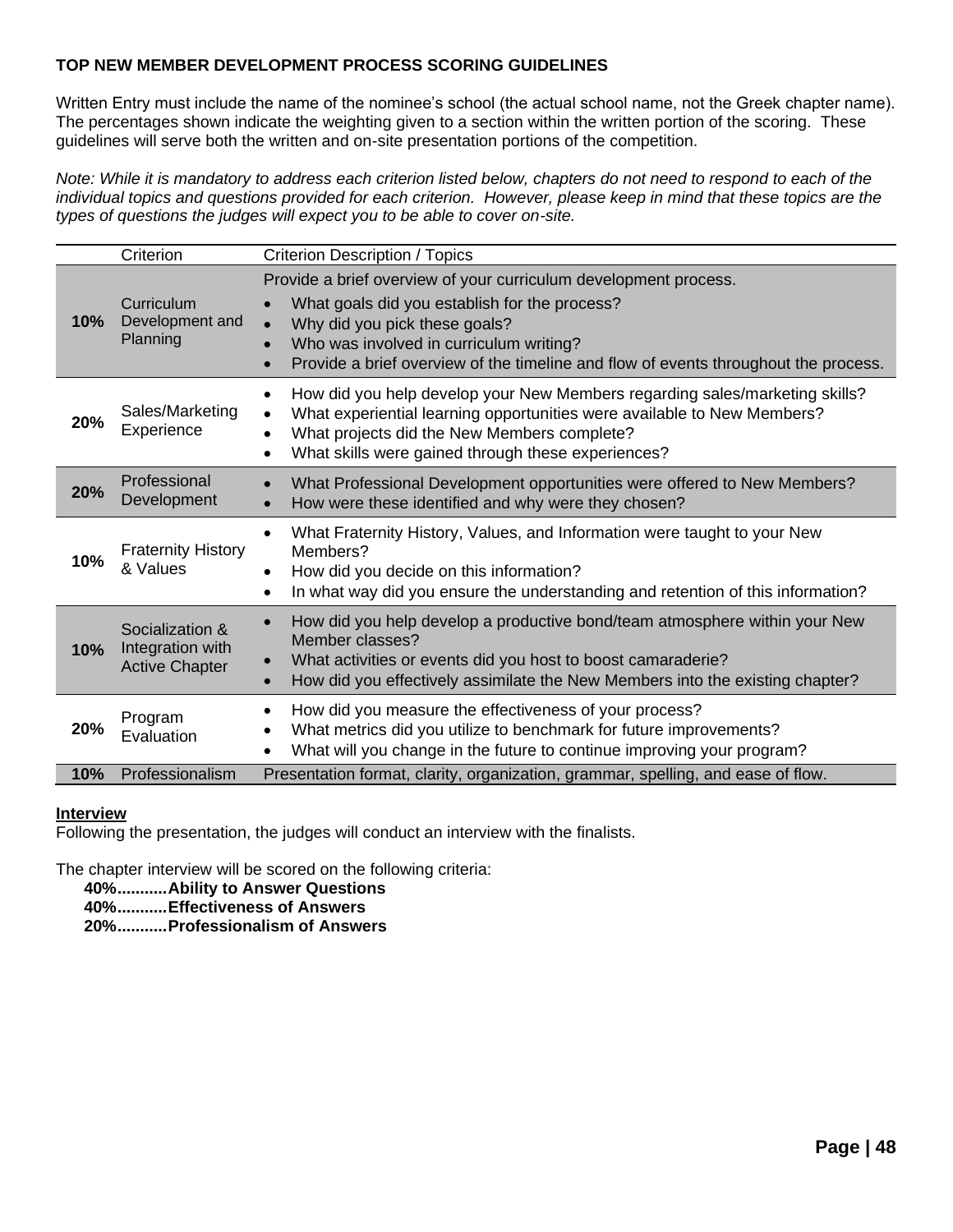<span id="page-48-0"></span>**The Case Study Competition** was developed to provide our chapters with a new opportunity to showcase their ability to critically analyze a business scenario taken directly from the real world. The winner of the Case Study Competition will be the chapter that presents the best plan to solve the problem presented in the case.

#### **AWARD**

Permanent Trophy

#### **JUDGING**

100%.........On-Site Presentation

#### **RECOGNITION**

Two (2) teams, as

- − Top Case Study Team, Group A
- − Top Case Study Team, Group B

#### **PARTICIPATION**

A maximum of TWENTY (20) chapters, selected by lottery, comprised of 3-5 students, will be invited to participate. Chapters must indicate their interest on their official **Intent to Compete** form.

#### **ON-SITE PRESENTATION**

Participants will be able to pick up the on-site case at the Convention registration desk the day before the competition.

The participating chapters will be divided into two groups via random draw. The competition will then be held over two rounds. In Round 1, each group's chapters will be split into two rooms to present their solution to the case. The top chapter from each room will advance to Round 2, where they will switch rooms and present their solution to the other set of judges for their group. The highest cumulative scores within each group will be named the Top Case Study Teams.

#### **CASE STUDY COMPETITION SCORING GUIDELINES**

The judging criteria for the Case Study Competition will be provided when the students pick up the case.

#### **NOTES**

- Time: 10 minute presentation; 10 minute interview (for each round)
- Only items given to the students are allowed in the presentation room (flip chart paper and markers). **No laptops/tablets or other electronics are permitted as presentation devices.**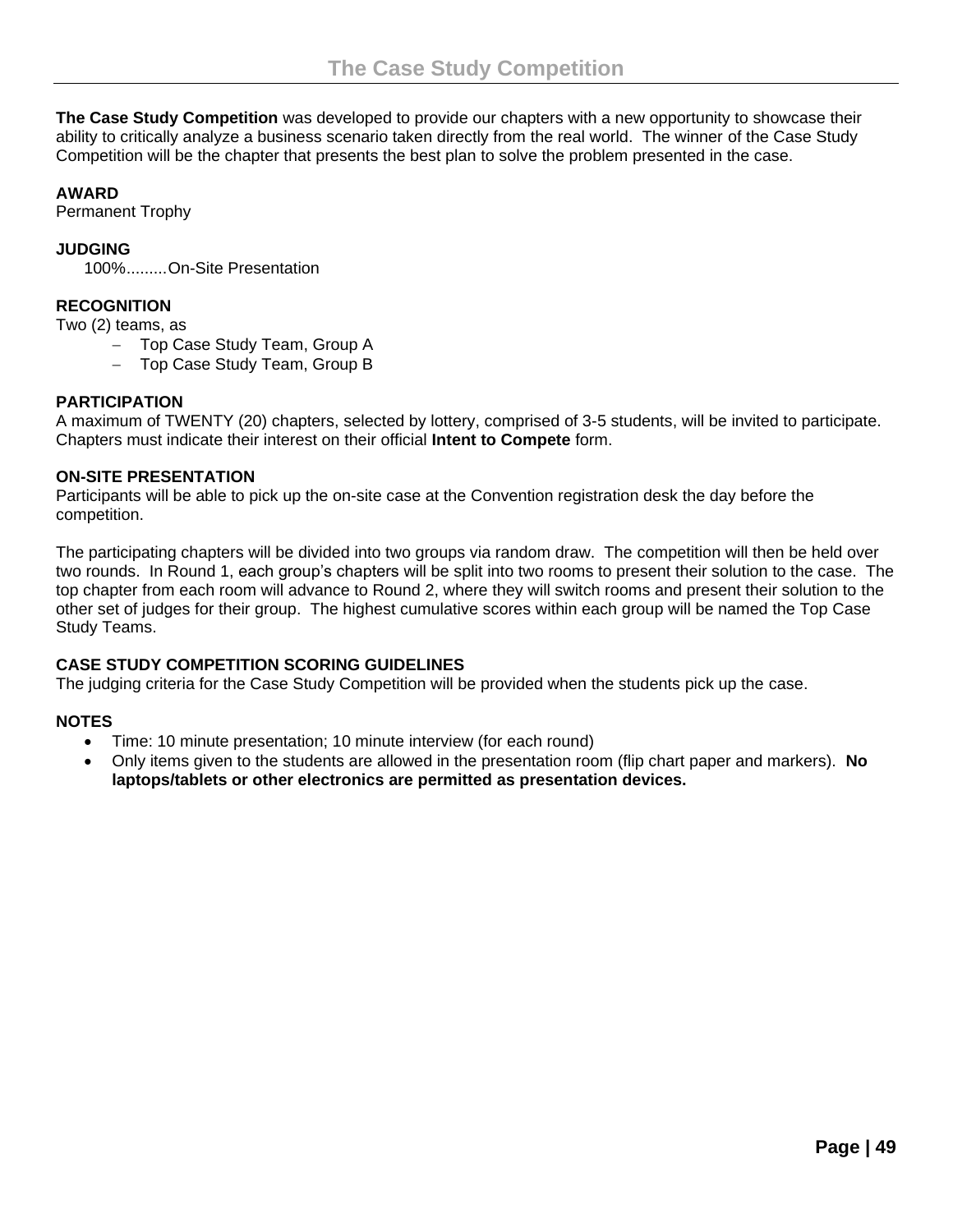#### **CASE STUDY PRESENTATION SCHEDULE (SAMPLE)**

To illustrate the schedule, the presentations will be held as follows:

|                    |                           | <b>GROUP A</b> | <b>GROUP B</b>       |                      |  |
|--------------------|---------------------------|----------------|----------------------|----------------------|--|
|                    | Room A1                   | Room A2        | Room B1              | Room B <sub>2</sub>  |  |
| 2:00 <sub>pm</sub> | Chapter 1                 | Chapter 6      | Chapter 11           | Chapter 16           |  |
| 2:30 <sub>pm</sub> | Chapter 2                 | Chapter 7      | Chapter 12           | Chapter 17           |  |
| 3:00 <sub>pm</sub> | Chapter 3                 | Chapter 8      | Chapter 13           | Chapter 18           |  |
| 3:30 <sub>pm</sub> | Chapter 4                 | Chapter 9      | Chapter 14           | Chapter 19           |  |
| 4:00pm             | Chapter 5                 | Chapter 10     | Chapter 15           | Chapter 20           |  |
| 4:30pm             | <b>Announce Finalists</b> |                |                      |                      |  |
| 4:45pm             | A2 High Score             | A1 High Score  | <b>B2 High Score</b> | <b>B1 High Score</b> |  |

#### **FINALISTS**

- A1 High Score
- A2 High Score
- B1 High Score
- B2 High Score

#### **WINNERS**

- Group A High Score (A1 v A2)
- Group B High Score (B1 v B2)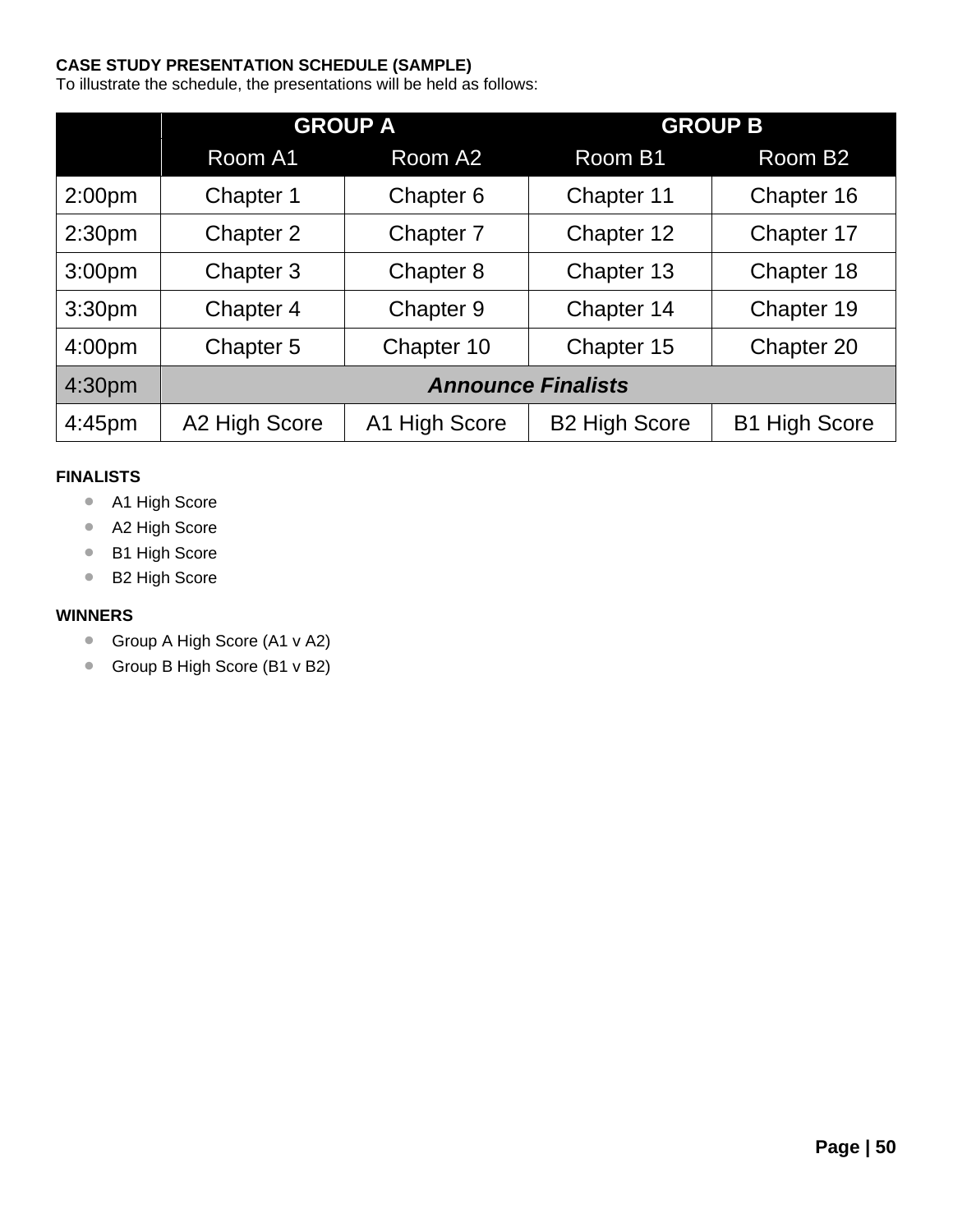<span id="page-50-0"></span>The **Top Faculty Advisor Award** recognizes the faculty advisor to a Pi Sigma Epsilon chapter who has effectively guided his/her chapter to a successful year by offering advice, reviewing projects, and supporting the chapter in its endeavors.

#### **AWARD**

Permanent Trophy, \$1000 research stipend

#### **ELIGIBILITY**

All faculty advisors registered with PSE National Headquarters and that are in attendance at the National Convention are eligible for nomination.

#### **RECOGNITION**

One (1) Faculty Advisor

#### **JUDGING**

75%...........Nomination Form 25%...........Chapter Recommendation Letter

#### **WRITTEN ENTRY REQUIRED**

- Nominating chapters must complete the Written Entry in addition to submitting a recommendation letter from the entire chapter
	- Page Limits
		- Nomination Form two (2) page maximum
		- Recommendation Letter one (1) page maximum
- Entry File Name: **TFA22-[Chapter Name]** (no spaces) ie: TFA22-EtaOmega
- Entry Format: PDF

#### **ON-SITE PRESENTATION/INTERVIEW REQUIRED**

• None, all judging will be based on the written entry.

#### **NOTES**

- Faculty advisors may only be named **Top Faculty Advisor** once every three years:
- **Recent Top Faculty Advisors** 
	- 2021 ... Chuck Howlett, Gamma Zeta, Northern Illinois University
	- 2020 ... Patrick Lindsay, Gamma Gamma, Miami University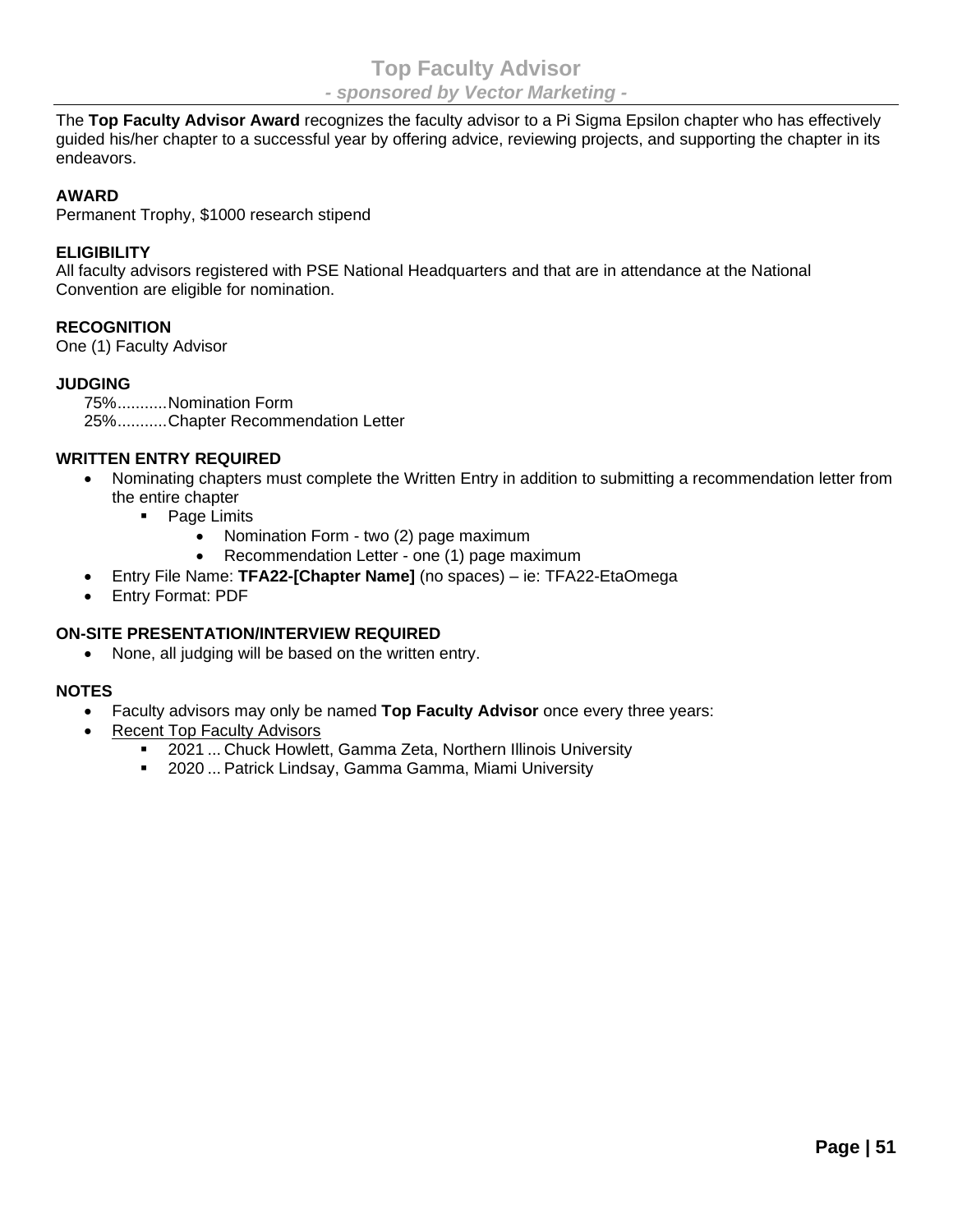#### **TOP FACULTY ADVISOR NOMINATION FORM**

Each Pi Sigma Epsilon Chapter may nominate one faculty advisor for consideration for this award. To do so, the chapter must fill out the following nomination form (not to exceed two pages), and complete the nominee's one-page letter of recommendation highlighting why they feel the nominated faculty advisor should be named the PSE Faculty Advisor of the Year. This letter should include specific examples of how the nominee aided the chapter in its accomplishments.

Nominee Identification

- Name of nominated individual:
- Title of the nominated individual:
- University name:
- Chapter name:

Explain how the nominated faculty advisor has assisted in PSE chapter PROGRAMMING including:

- Projects (participation, acquisition)
- Professional Development (career advice, speakers, professional event participation, seminars)

Explain how the nominated faculty advisor has assisted in PSE chapter SUPPORT including:

- Networking Opportunities
- PSE meeting attendance
- PSE chapter member recognition
- Internship/externship opportunities

Explain how the nominating PSE Chapter has given back to the faculty advisor including:

- Faculty advisor appreciation events
- Invitations to faculty advisor for chapter events

Why does the nominating chapter feel that the nominee should be named the PSE Faculty Advisor of the Year?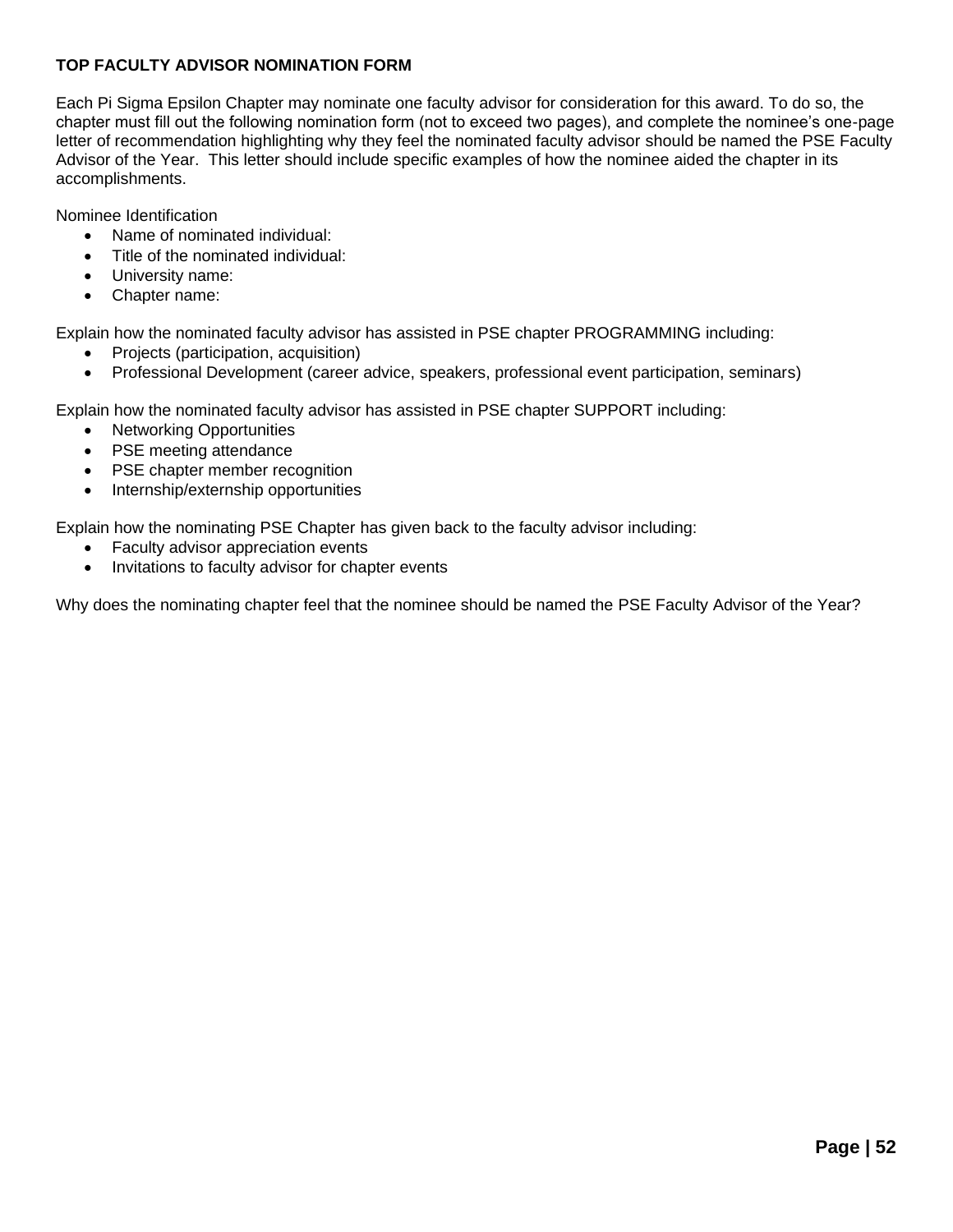<span id="page-52-0"></span>The **Top Alumni Advisor Award** recognizes the alumni advisor to a Pi Sigma Epsilon chapter who has effectively guided his/her chapter to a successful year by offering advice, reviewing projects, supporting the chapter in its endeavors, and effectively involved surrounding alumni in chapter operations and activities.

#### **AWARD**

Permanent Trophy

#### **ELIGIBILITY**

All alumni advisors in good standing with PSE National Headquarters and recognized by the National Council Alumni Advisory Board.

#### **RECOGNITION**

One (1) Alumni Advisor

#### **JUDGING**

75%...........Nomination Form 25%...........Chapter Recommendation Letter

#### **WRITTEN ENTRY REQUIRED**

- Nominating chapters must complete the Written Entry in addition to submitting a recommendation letter from the entire chapter
	- Page Limits
		- Nomination Form two (2) page maximum
		- Recommendation Letter one (1) page maximum
- Entry File Name: **TAA22-[Chapter Name]** (no spaces) ie: TAA22-EtaOmega
- Entry Format: PDF

#### **ON-SITE PRESENTATION/INTERVIEW REQUIRED**

• None, all judging will be based on the written entry. Judges will include the National Council Vice President of Alumni and National Headquarters staff.

#### **NOTES**

- Alumni advisors may only be named **Top Alumni Advisor** once every three years
	- Recent Top Alumni Advisors
		- 2021 ... [No Nominees]
		- 2020 ... Allissa Kolczynski, Zeta Zeta, The College of New Jersey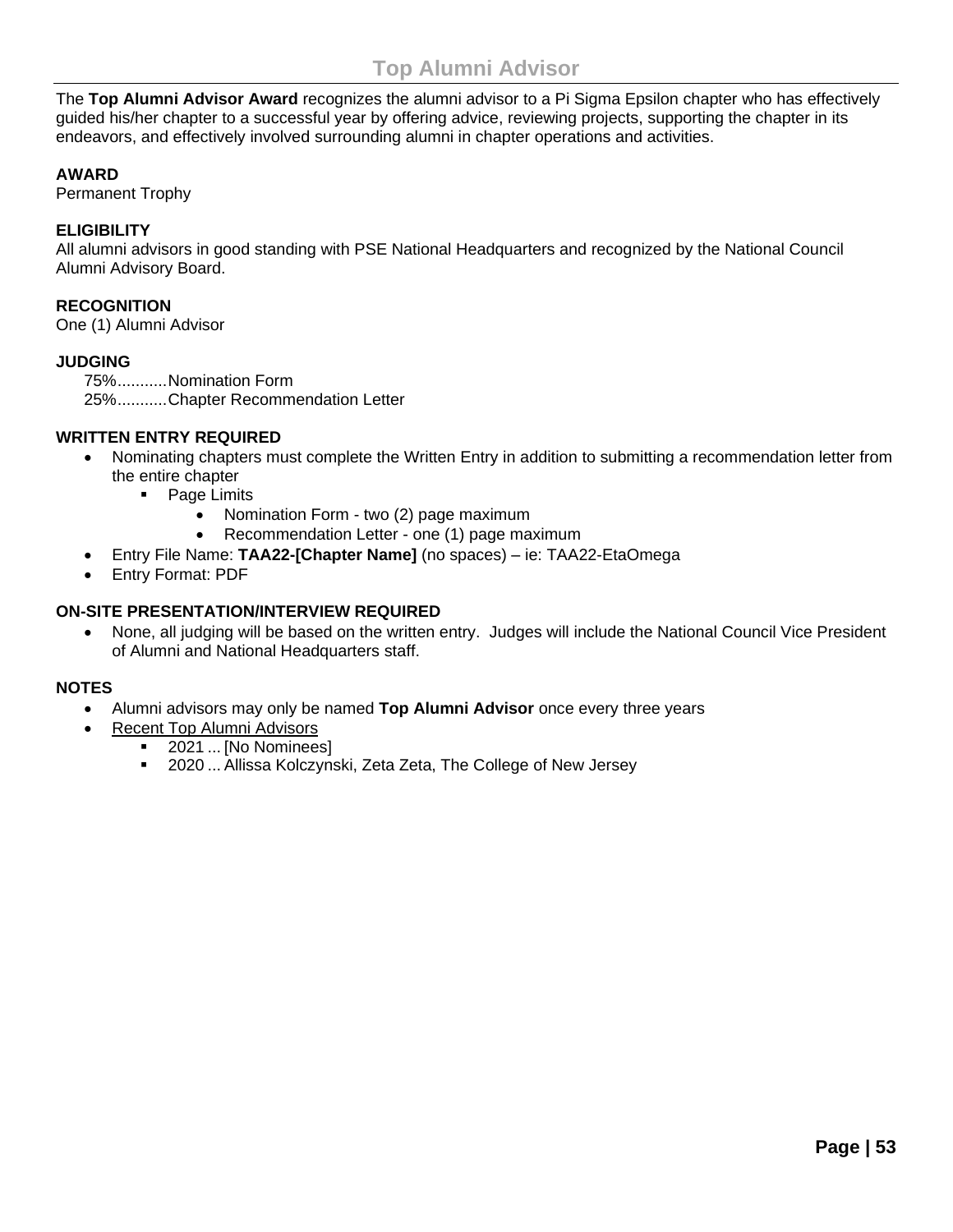#### **TOP ALUMNI ADVISOR NOMINATION FORM**

Each Pi Sigma Epsilon Chapter may nominate one alumni advisor for consideration for this award. To do so, the chapter must fill out the following nomination form (not to exceed two pages), and complete the nominee's one-page letter of recommendation highlighting why they feel the nominated alumni advisor should be named the PSE Alumni Advisor of the Year. This letter should include specific examples of how the nominee aided the chapter in its accomplishments.

Nominee Identification

- Name of nominated individual:
- University name:
- Chapter name:

Explain how the nominated alumni advisor has assisted in PSE chapter PROGRAMMING including:

- Projects (participation, acquisition)
- Professional Development (career advice, speakers, professional event participation, seminars)

Explain how the nominated alumni advisor has assisted in PSE chapter SUPPORT including:

- Networking Opportunities
- PSE meeting attendance
- **PSE** chapter member recognition
- Internship/externship opportunities
- Chapter alumni involvement (alumni attendance at events, financial support from alumni, creation of alumni database)

Explain how the nominating PSE Chapter has given back to the alumni advisor including:

- Invitations to alumni advisor and chapter alumni for chapter events
- Celebrations to honor/ network alumni advisor and chapter alumni

Why does the nominating chapter feel that the nominee should be named the PSE Alumni Advisor of the Year?